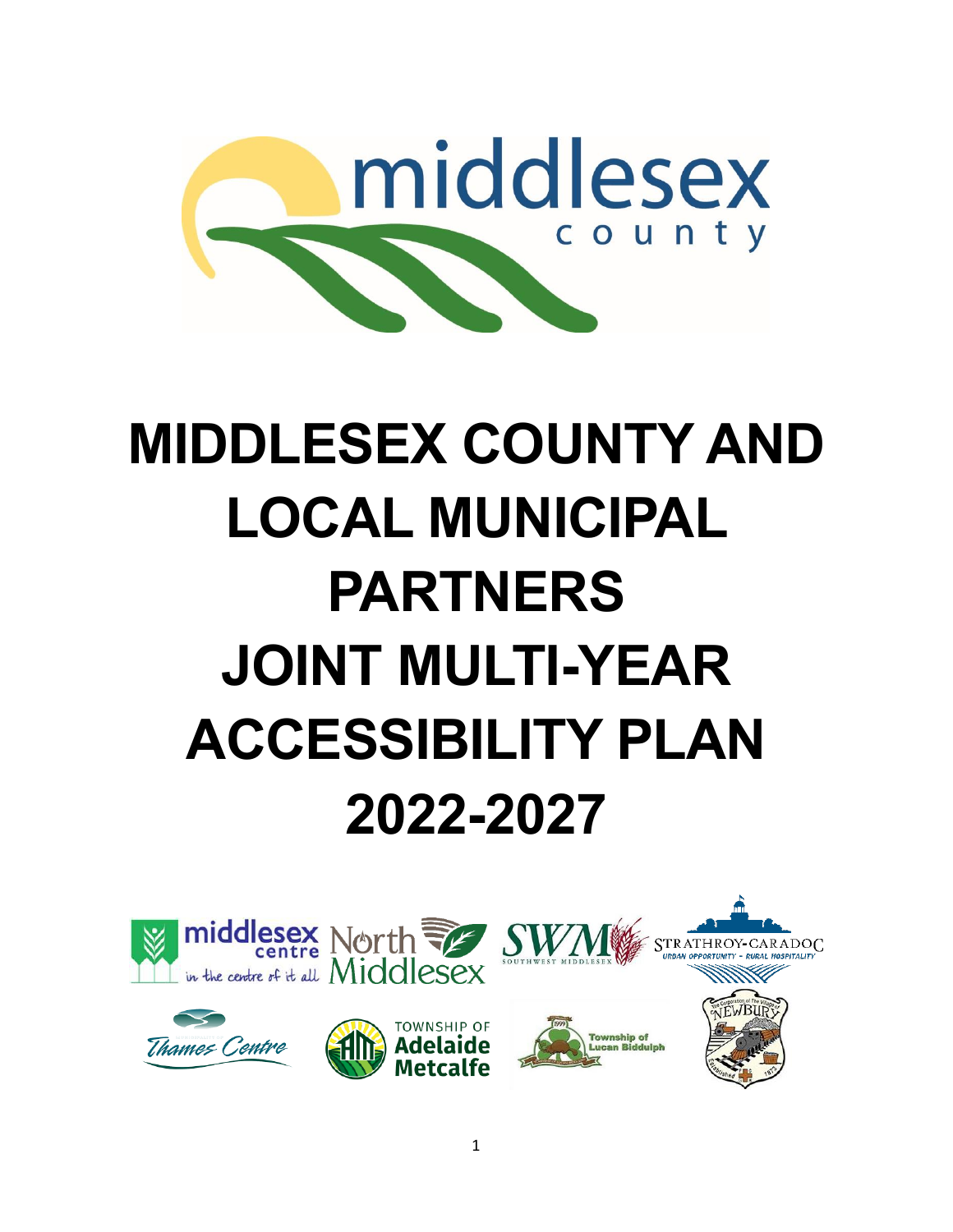# **Table of Contents**

| Part IV.1 - Design of Public Spaces (Accessible Built Environment)  12 |
|------------------------------------------------------------------------|
|                                                                        |
|                                                                        |
|                                                                        |
|                                                                        |
|                                                                        |
|                                                                        |
|                                                                        |
|                                                                        |
|                                                                        |
|                                                                        |
|                                                                        |
|                                                                        |
|                                                                        |
|                                                                        |
|                                                                        |
|                                                                        |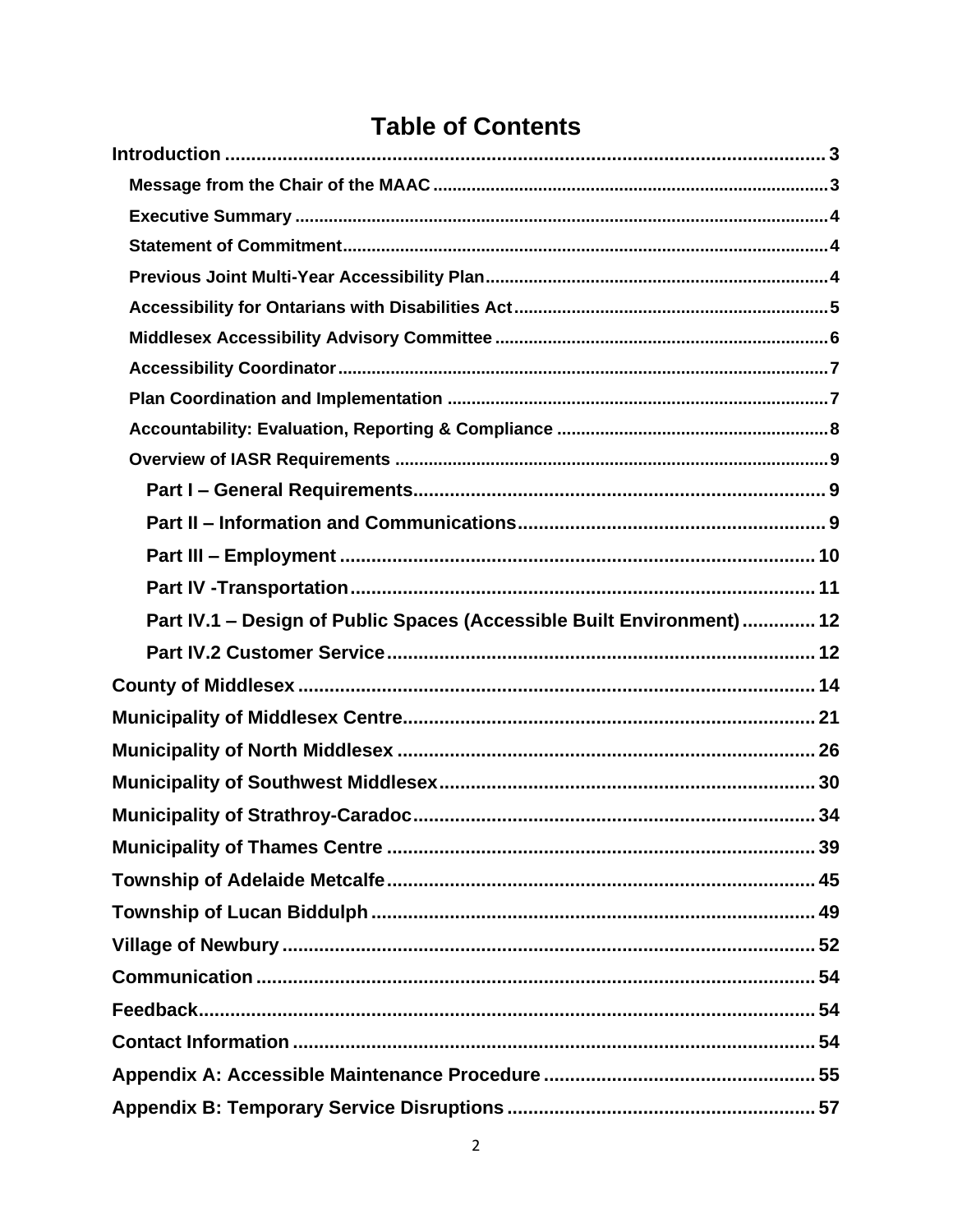# <span id="page-2-1"></span><span id="page-2-0"></span>**Introduction Message from the Chair of the MAAC**

The Middlesex Accessibility Advisory Committee's (MAAC) mandate is to assist Middlesex County and its Local Municipal Partners (LMP) in improving opportunities for persons with disabilities to participate in County wide programs and services. To achieve this goal, the MAAC consults on accessibility initiatives and projects, with the aim of identifying, removing and preventing barriers for persons with disabilities. The Committee consists of dedicated members that have lived experience or expertise, who are committed to making the County and its LMPs leaders in accessibility.

The Committee works with the County and its LMPs to enhance accessibility and improve the participation of all persons with disabilities, by providing a fully accessible community and support network. The MAAC is pleased to have the ongoing opportunity to work with the community, to provide support and advice on how to achieve the accessibility goals laid out in this plan over the next five years. This Joint Multi-Year Accessibility Plan acts as a roadmap on how the County and its LMPs will continue to work towards meeting the Provinces goal of making Ontario fully accessible by 2025.

The MAAC is committed to applying the principles of inclusion when reviewing accessibility projects and supporting initiatives set out in this plan. We continue to advocate to improve accessibility, and to raise awareness of the barriers that persons with disabilities face. The MAAC seeks to support the ongoing creation of a more inclusive community that celebrates its diversity and is welcoming to all members.

We have consulted on many accessibility projects, and have developed a great relationship with the County and its LMPs. The Committee is proud to have accomplished alongside the County and its LMPs, many accessibility initiatives over the last five years, and we have made great progress in removing barriers from our community. While we have made great strides, there is still much work to be done in order to achieve the standards set out in the *Accessibility for Ontarians with Disabilities Act, 2005.* This plan sets forth how and when we hope to not only achieve but exceed those standards and to continue to build a barrier free community for everyone to enjoy.

The MAAC is proud to present the new Joint Multi-Year Accessibility Plan, and is devoted to assisting the County and its LMPs in improving accessibility so that all persons with and without disabilities can actively take part in our community.

#### **Councillor John Brennan, Chair of the Middlesex Accessibility Advisory Committee**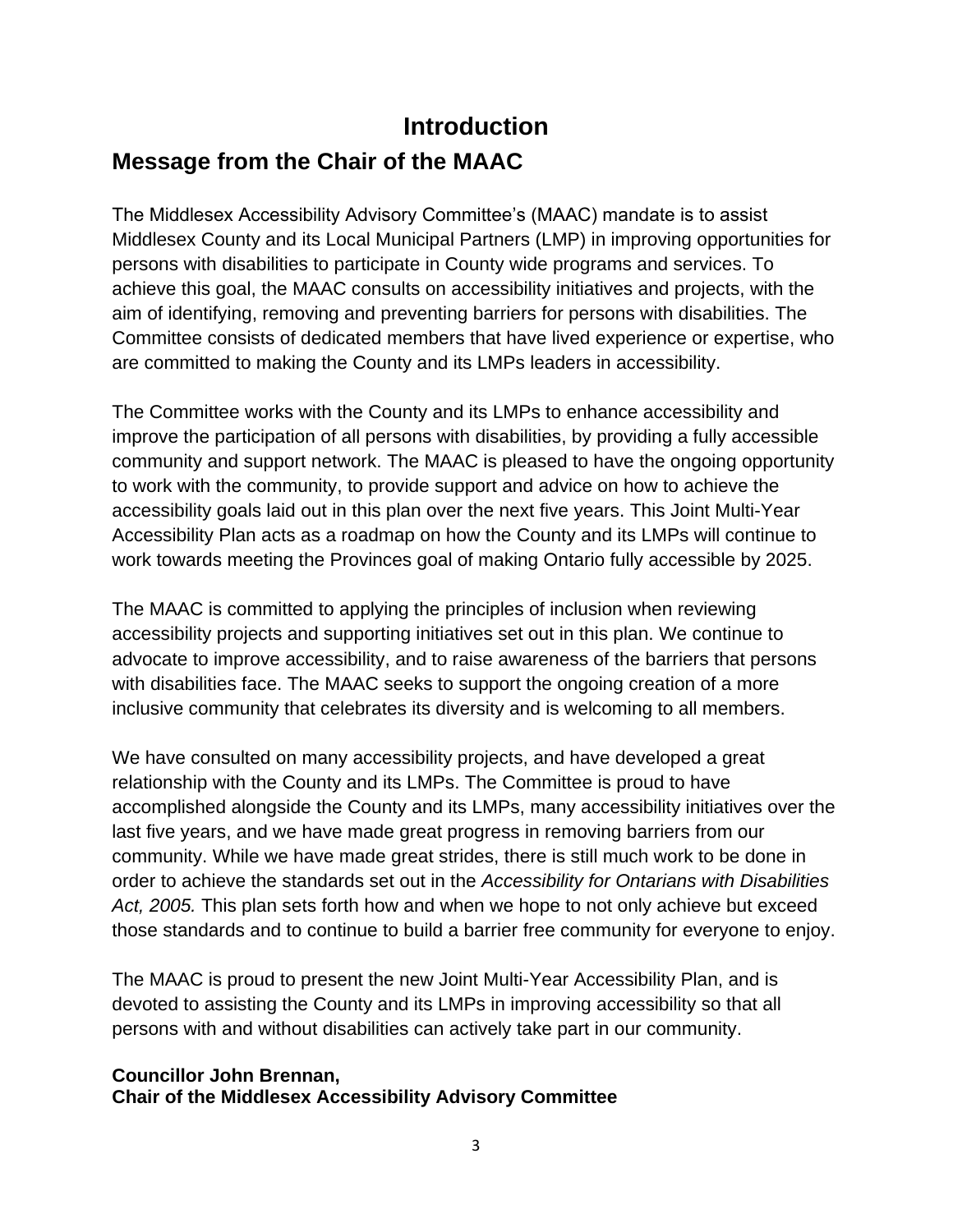### <span id="page-3-0"></span>**Executive Summary**

In accordance with the Accessibility for Ontarians with Disabilities Act (AODA), the County of Middlesex and its Local Municipal Partners (LMP) created a Joint Multi-Year Accessibility Plan, which builds on the accomplishments of the previous Joint MYAP.

The County and its LMPs continue to maintain compliance with the requirements under the AODA and the Integrated Accessibility Standards Regulations (IASR). This plan acts as an accessibility road map, detailing key initiatives and progress made, as well as goals and timelines to be achieved over the next 5 years. It demonstrates the commitment made to identifying, removing and preventing barriers for people with disabilities. It is designed to create a more accessible and inclusive community.

The plan is available online at the County of Middlesex's website, as well as on all of the Local Municipal Partner websites, and it is made available in an alternative format and/or with communication supports, upon request.

### <span id="page-3-1"></span>**Statement of Commitment**

The County of Middlesex, along with its Local Municipal Partners are committed to creating and maintaining a barrier-free County where everyone can live, work and play. This Joint Multi-Year Accessibility Plan, spanning 2022 to 2027, will act as a roadmap on our journey to meeting the Province's mandate of a fully accessible Ontario by 2025.

This commitment of removing barriers that prevent people with disabilities from accessing our goods, services and facilities was made through a streamlined, collaborative approach in an effort to realize efficiencies from both a planning and reporting perspective. Middlesex County, along with its 7 Local Municipal Partners, are committed to ensuring equal access and participation for people with disabilities.

We are committed to treating people with disabilities in a way that allows them to maintain their dignity and independence. We are dedicated to meeting the needs of people with disabilities in a timely manner. We will do so by removing and preventing barriers to accessibility and by meeting, and where possible exceeding, our accessibility requirements under Ontario's accessibility laws.

# <span id="page-3-2"></span>**Previous Joint Multi-Year Accessibility Plan**

The previous Joint Multi-Year Accessibility Plan was created and approved by County Council in 2016 spanning to the end of 2021. During this time period, The County of Middlesex and its LMPs filed Accessibility Compliance Reports on a bi-annual basis to the Ministry for Seniors and Accessibility (formerly the Accessibility Directorate of Ontario). These reports were filed in 2015, 2017 and 2019, and were all under full compliance with the Accessibility for Ontarians with Disabilities Act (AODA).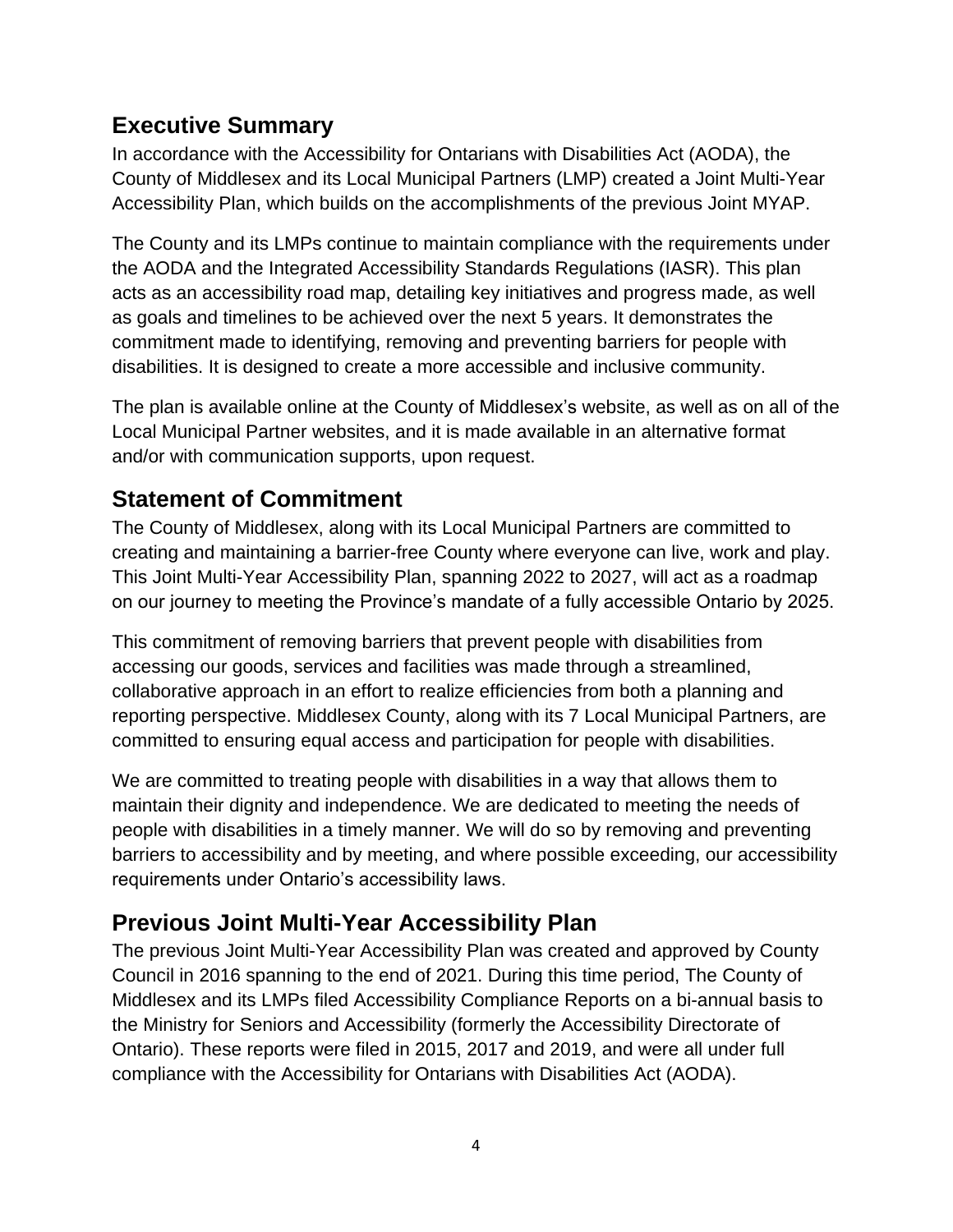The previous Joint MYAP included information regarding timelines and deliverables on various accessibility initiatives taking place throughout Middlesex County between the years 2016-2021. It further included details from the County and each LMP regarding their accessibility achievements pertaining to training, accessible websites and web content, policies, purchasing, the libraries, feedback process, communication supports and accessible formats, and employment requirements. It set out future accessibility goals for the County and each LMP pertaining to training, design of public spaces, accessible customer service, websites and web content, and policies. The new Joint MYAP provides details on the accessibility progress made under the previous plan, and outlines the goals and timelines set for the next 5 years for the County and its LMPs.

#### <span id="page-4-0"></span>**Accessibility for Ontarians with Disabilities Act**

The structure of the Joint Multi-Year Accessibility Plan is based upon requirements outlined under the [Accessibility for Ontarians with Disabilities Act](https://www.ontario.ca/laws/statute/05a11) (AODA). The AODA came into effect in 2005 with a goal to make the Province of Ontario fully accessible to all by 2025. The AODA is a law that sets out a process for developing and enforcing accessibility standards.

Ontario is the first province and one of the first jurisdictions in the world to enact specific legislation establishing a goal and time-frame for accessibility. It is also the first jurisdiction to legislate accessibility reporting and to establish standards in areas like employment, transportation and the design of public spaces.

These standards fall under the [Integrated Accessibility Standards Regulation O. Reg](https://www.ontario.ca/laws/regulation/110191)  [191/11](https://www.ontario.ca/laws/regulation/110191) (IASR). The IASR are laws that government, businesses non-profits and public sector organizations must follow to become more accessible and provide barrier-free service delivery.

Every 3 years the Accessibility for Ontarians with Disabilities Act is reviewed by an individual appointed by the Provincial government. In 2017, the Honorable David C. Onley was selected to undertake this review. Over the course of 2018, Mr. Onley held public consultations across the Province interviewing a wide array of individuals living with disabilities, as well as those working in the realm of accessibility. In 2019, Mr. Onley put forward 15 recommendations to the Minister of Seniors and Accessibility. With the goal of a fully accessible Ontario by 2025 quickly approaching, it is apparent that we as a Province are a far-cry from this 2005 vision. There is work to be done across all sectors: public, not for profit and private. For those interested in where to read more about the 15 recommendations made, visit: [2019 Legislative Review of the](https://www.ontario.ca/page/2019-legislative-review-accessibility-ontarians-disabilities-act-2005#section-7)  [Accessibility for Ontarians with Disabilities Act, 2005.](https://www.ontario.ca/page/2019-legislative-review-accessibility-ontarians-disabilities-act-2005#section-7)

Progress has certainly been made across all of these sectors with work still to come in the lead-up to and beyond 2025. As designated public sector leaders, the County of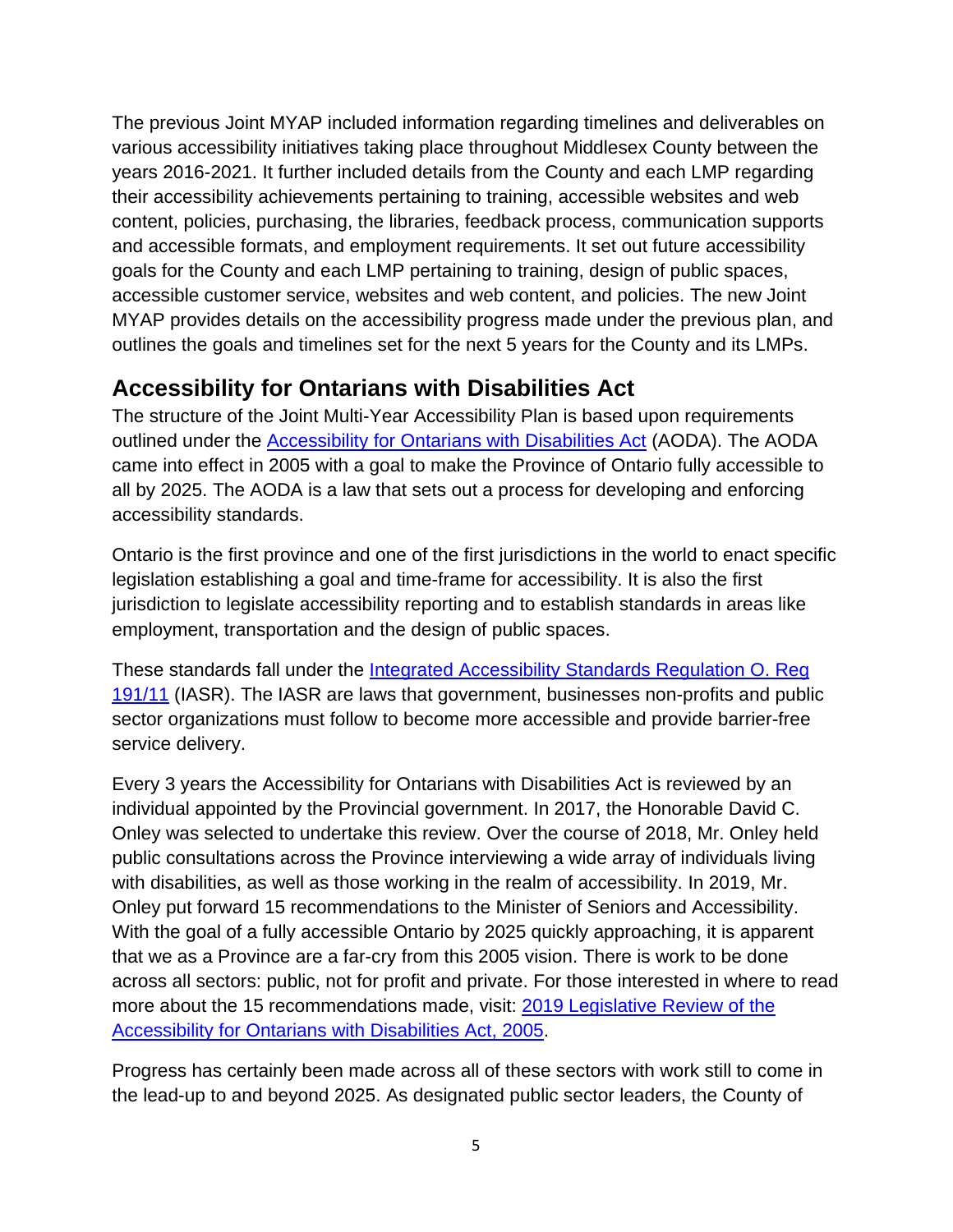Middlesex, along with its Local Municipal Partners have important roles to play in making continual and significant improvements relating to accessibility, not only in our built environments, but also in the way we deliver our day-to-day services to our residents. This Joint Multi-Year Accessibility Plan will act as our roadmap towards a fully accessible Ontario for all.

# <span id="page-5-0"></span>**Middlesex Accessibility Advisory Committee**

The Middlesex Accessibility Advisory Committee (MAAC) is a public committee that is comprised of people with disabilities, members of the community who are actively involved in a disability related profession or are caregiver for a person with a disability, and staff members from the County of Middlesex and all Local Municipal Partners. Participating municipalities include: County of Middlesex, Municipality of Adelaide Metcalfe, Municipality of Lucan Biddulph, Municipality of Middlesex Centre, Municipality of North Middlesex, Municipality of Southwest Middlesex, Municipality of Strathroy-Caradoc, Municipality of Thames Centre and the Village of Newbury.

Advisory Committee's are only required for municipalities with a population of 10,000 or more; however, Middlesex County and its Local Municipal Partners decided to form a committee to include all municipalities across the County regardless of population size. This allows the LMPs to ensure they have representation on the committee, to collaborate on accessibility projects and initiatives, and provide details to the MAAC regarding their ongoing work towards identifying, removing and preventing barriers.

The MAAC meets on a bi-annual basis and the majority of the committee is represented by people with disabilities. The purpose of the committee is to provide advice to Councils on the removal and prevention of barriers, consult on the accessibility of buildings, structure or premises, the Joint Multi-Year Accessibility Plan, site plans and drawings, and the implementation of accessibility standards and reports.

Per the AODA and the IASR, the County of Middlesex and its LMPs must consult the MAAC on the following:

- When establishing, reviewing and updating your Joint Multi-Year Accessibility Plans
- When developing accessible design criteria in the construction, renovation or placement of bus stops and shelters
- When determining the proportion of on-demand accessible taxicabs needed in your community
- On the need, location and design of accessible on-street parking spaces when building new or making major changes to existing on-street parking spaces
- Before building new or making major changes to existing recreational trails to help determine particular trail features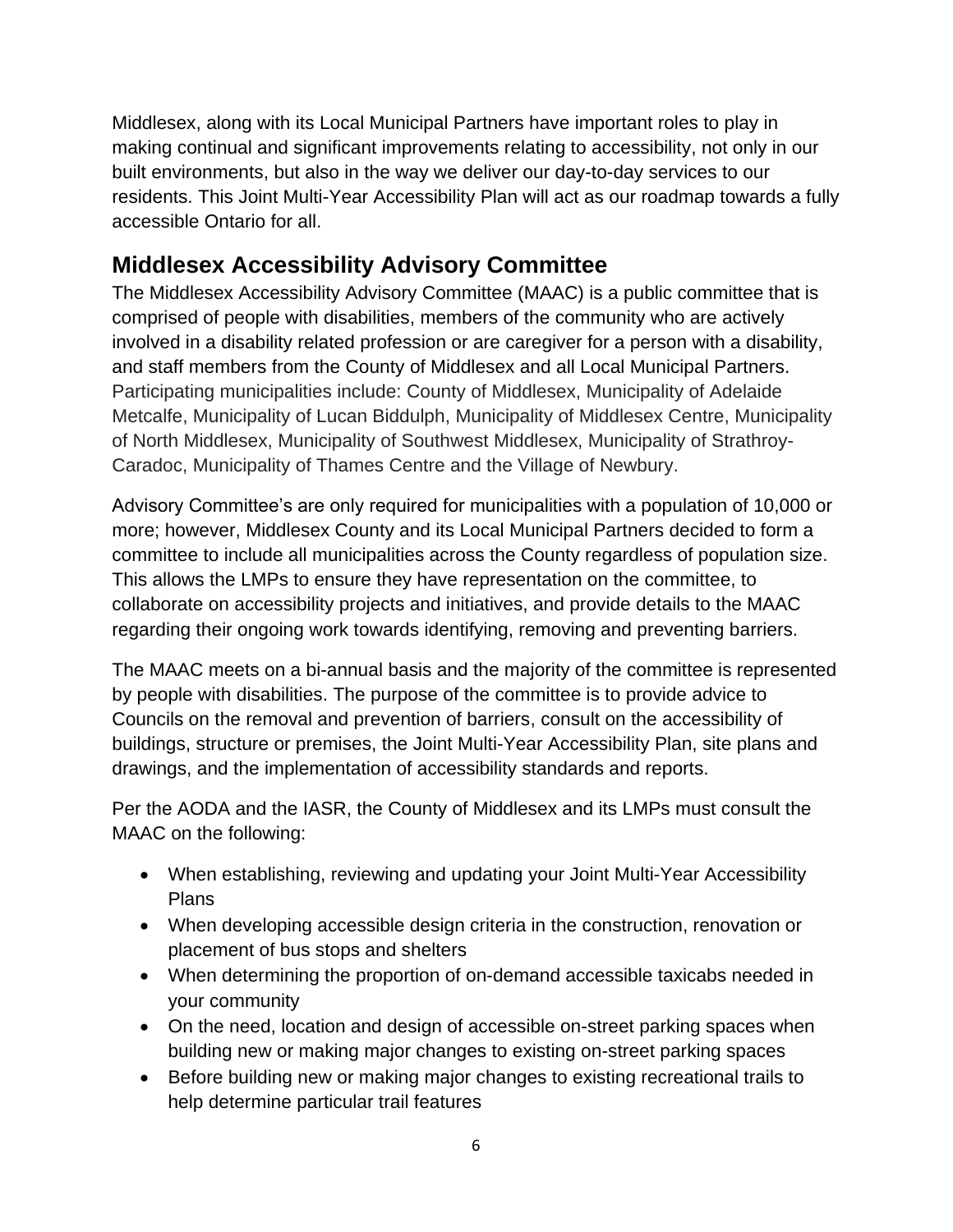- On the needs of children and caregivers with various disabilities in their community when building new or making major changes to existing outdoor play spaces
- On the design and placement of rest areas along the exterior path of travel when building new or making major changes to existing exterior paths of travel

# <span id="page-6-0"></span>**Accessibility Coordinator**

The Accessibility Coordinator looks after accessibility in Middlesex County, and collaborates with its Local Municipal Partners on accessibility projects. The Accessibility Coordinator provides consultation on accessibility related projects. The Accessibility Coordinator is responsible for overseeing the implementation of accessibility standards for the corporation as well as providing ongoing training. Further, the Accessibility Coordinator works to identify accessibility issues, needs, resources and opportunities for integrated accessibility planning to ensure best practices are being implemented.

The Accessibility Coordinator acts as the main point of contact for accessibility related concerns across the County. Questions or concerns can be brought to the attention of the Accessibility Coordinator via the Accessible Feedback Form or by directly contacting them via email or phone (see the **Contact Information** section of the plan for details).

### <span id="page-6-1"></span>**Plan Coordination and Implementation**

Middlesex County supports the goals of the AODA, which seeks to meet Ontario's vision to make the province accessible by 2025. The County strives to be more accessible and inclusive for people with disabilities, and to ensure that accessibility measures are undertaken throughout all facilities and business operations. Accessibility is an integral part of all County initiatives, business practices, boards, committees, departments and divisions. The County of Middlesex and participating LMPs are committed to fulfilling the accessibility requirements under the AODA and IASR.

The County's Accessibility Coordinator is responsible for the development of this plan, in consultation with the Middlesex Accessibility Advisory Committee, the public and persons with disabilities. All staff have a role to play in identifying, removing and preventing barriers. Employees who are engaged and knowledgeable are able to incorporate accessibility considerations into their daily business practices.

The public and persons with disabilities were consulted via an online survey regarding the establishment, reviewing and updating of the Joint Multi-Year Accessibility Plan. 48% of respondents were persons with disabilities. Questions were asked pertaining to the County and all Local Municipal Partners concerning topics on:

- Use of service animals and support persons in County or LMPs facilities
- Barrier-free accessible feedback process and inclusive customer service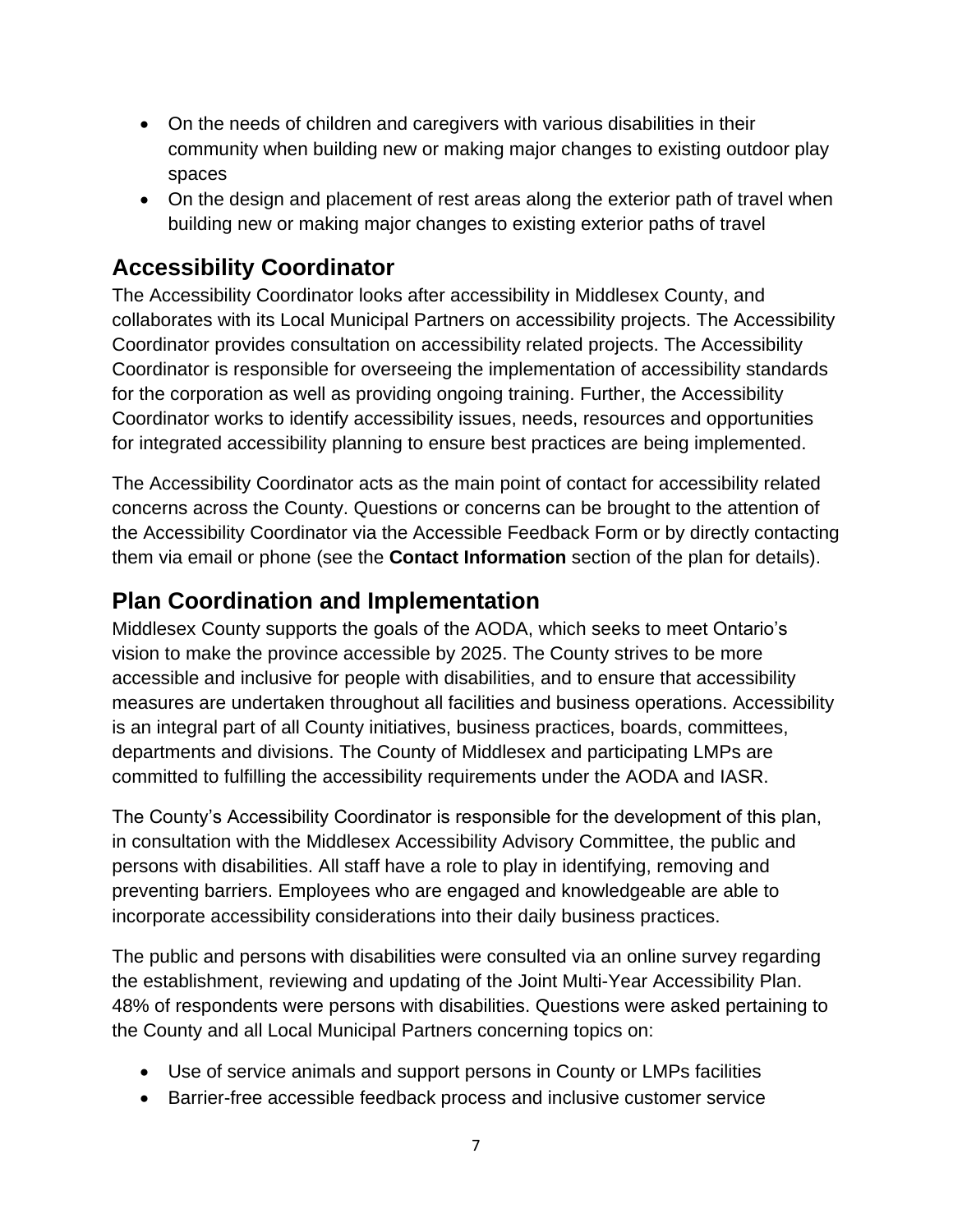- Requesting accessible formats and communication supports
- Accessible and barrier-free websites and web content
- Barrier-free recruitment process and accommodations
- Barrier-free public spaces, accessible parking and accessible pedestrian signals
- Assurance of barrier-free municipal-owned facilities
- Accessible barrier-free transportation services (Middlesex County and several LMPs)

Feedback was incorporated and taken to the MAAC to be reviewed and revised. Once the review by the MAAC and incorporation of feedback was completed, the final Joint MYAP was presented to Middlesex County Council for approval.

The final version of the MYAP approved by Council will be available on the County of Middlesex and Local Municipal Partners websites for the public to access. The MYAP is available in an accessible format and/or with communication supports, upon request.

#### **Participating Municipalities**

| The Municipality of Middlesex Centre    | 10227 Ilderton Road, Ilderton, ON N0M   |
|-----------------------------------------|-----------------------------------------|
|                                         | 2A0                                     |
| The Municipality of North Middlesex     | 229 Parkhill Main Street, Parkhill, ON  |
|                                         | <b>NOM 2K0</b>                          |
| The Municipality of Southwest Middlesex | 153 McKellar Street, Glencoe, ON NOL    |
|                                         | 1M <sub>0</sub>                         |
| The Municipality of Strathroy-Caradoc   | 52 Frank Street, Strathroy, ON N7G 2R4  |
|                                         |                                         |
| The Municipality of Thames Centre       | 4305 Hamilton Road, Dorchester, ON      |
|                                         | <b>NOL 1G3</b>                          |
| The Township of Adelaide Metcalfe       | 2340 Egremont Drive - RR #5, Strathroy, |
|                                         | ON N7G 3H6                              |
| The Township of Lucan Biddulph          | 270 Main Street, Lucan, ON N0M 2J0      |
|                                         |                                         |
| The Village of Newbury                  | 22910 Hagerty Road, PO Box 130,         |
|                                         | Newbury, ON N0L 1Z0                     |

# <span id="page-7-0"></span>**Accountability: Evaluation, Reporting & Compliance**

The success of a Joint Multi-Year Accessibility Plan of this nature relies on having clear and transparent methods of evaluating and reporting progress.

As laid out in the Integrated Accessibility Standards Regulation (IASR), designated public sector organizations are required to report to their respective Council's on an annual basis in the form of Annual Accessibility Status Report highlighting any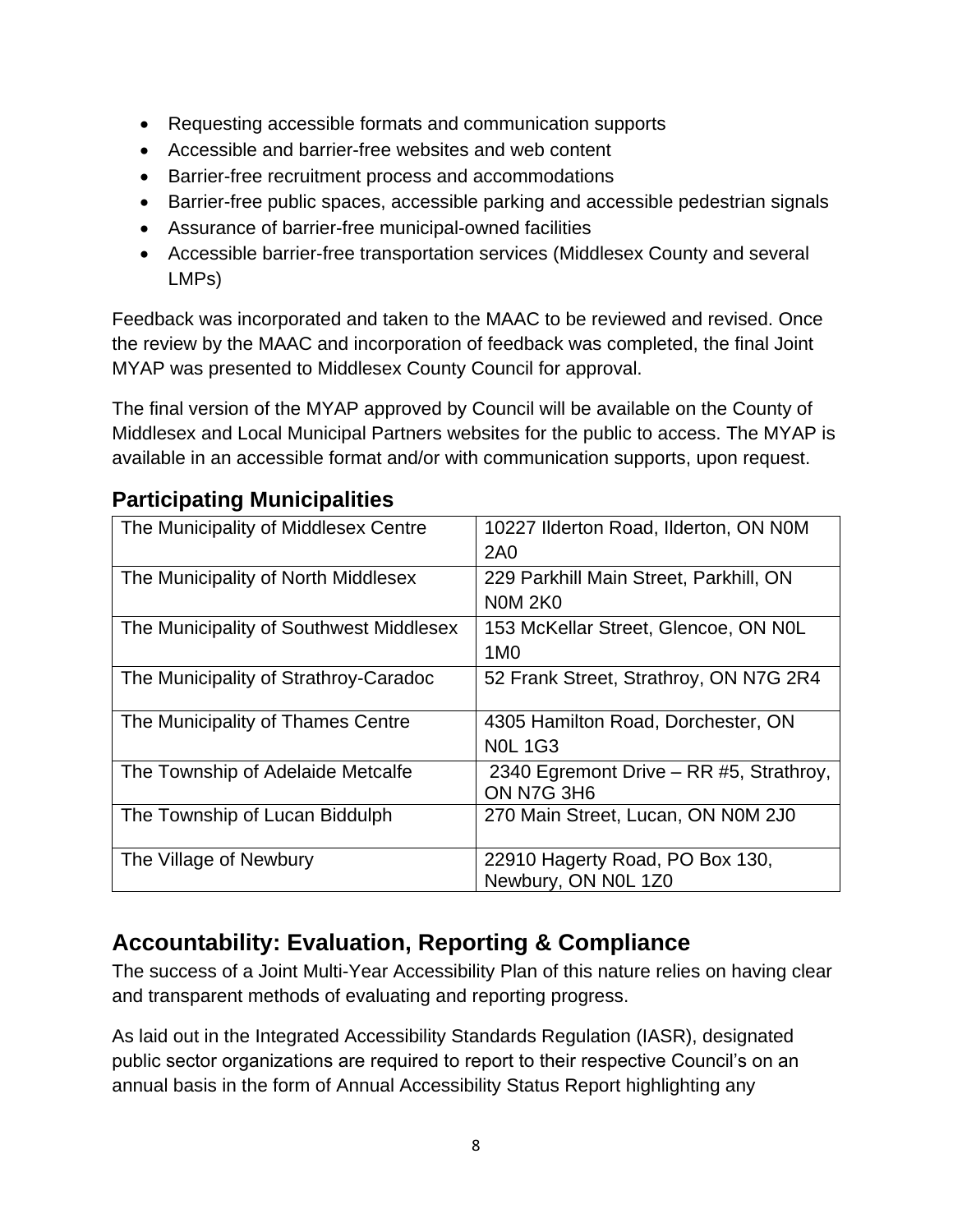achievements relating to accessibility they have realized in the previous year. In this instance, where Local Municipalities are participating in a Joint Multi-Year Accessibility Plan, the Annual Accessibility Status Report will be presented to County Council and circulated following its receival and filing to all Local Municipal Council. These Annual Accessibility Status Reports are publicly available on the County's and LMPs websites.

Further, on a bi-annual cycle, all designated public sector organizations are required to file Accessibility Compliance Reports with the Ministry for Seniors and Accessibility. These Accessibility Compliance Reports come in the form of a fillable PDF, requesting specific information on how the organization is meeting is requirements under the AODA as well as the IASR. It is recognized that those in non-compliance with the requirements of the AODA and IASR may be subject to administrative penalties.

Like the Annual Accessibility Status Reports, the Accessibility Compliance Reports follow an open-government model and are made publicly available for residents to view and provide feedback on.

This Joint Multi-Year Accessibility Plan will be reviewed at least once every five years.

# **Overview of IASR Requirements**

#### <span id="page-8-1"></span><span id="page-8-0"></span>**Part I – General Requirements**

#### **Overview**

General Requirements section of the IASR requires the County and LMPs to:

- Implement and maintain policies governing how the organization achieves or will achieve accessibility by meeting its requirements under the AODA and the IASR
- Include a statement of organizational commitment to meet the accessibility needs of persons with disabilities in a timely manner in their policies
- Establish, implement, maintain and document a Multi-Year Accessibility Plan, which outlines the organization's strategy to prevent and remove barriers and meet its requirements under the IASR
- Incorporate accessibility design, criteria and features when procuring or acquiring goods, services or facilities, except where it is not practicable to do so
- Ensure that training is provided on the requirements of the accessibility standards referred to in the Integrated Accessibility Standards Regulation and on the *Ontario Human Rights Code* as it pertains to persons with disabilities

#### <span id="page-8-2"></span>**Part II – Information and Communications**

Information and communications play an integral role in service delivery across all municipalities. It is imperative that information is shared in an accessible and barrier free manner, so that all residents can access information that may impact their day to day lives. It should be free of communication and technological barriers. The County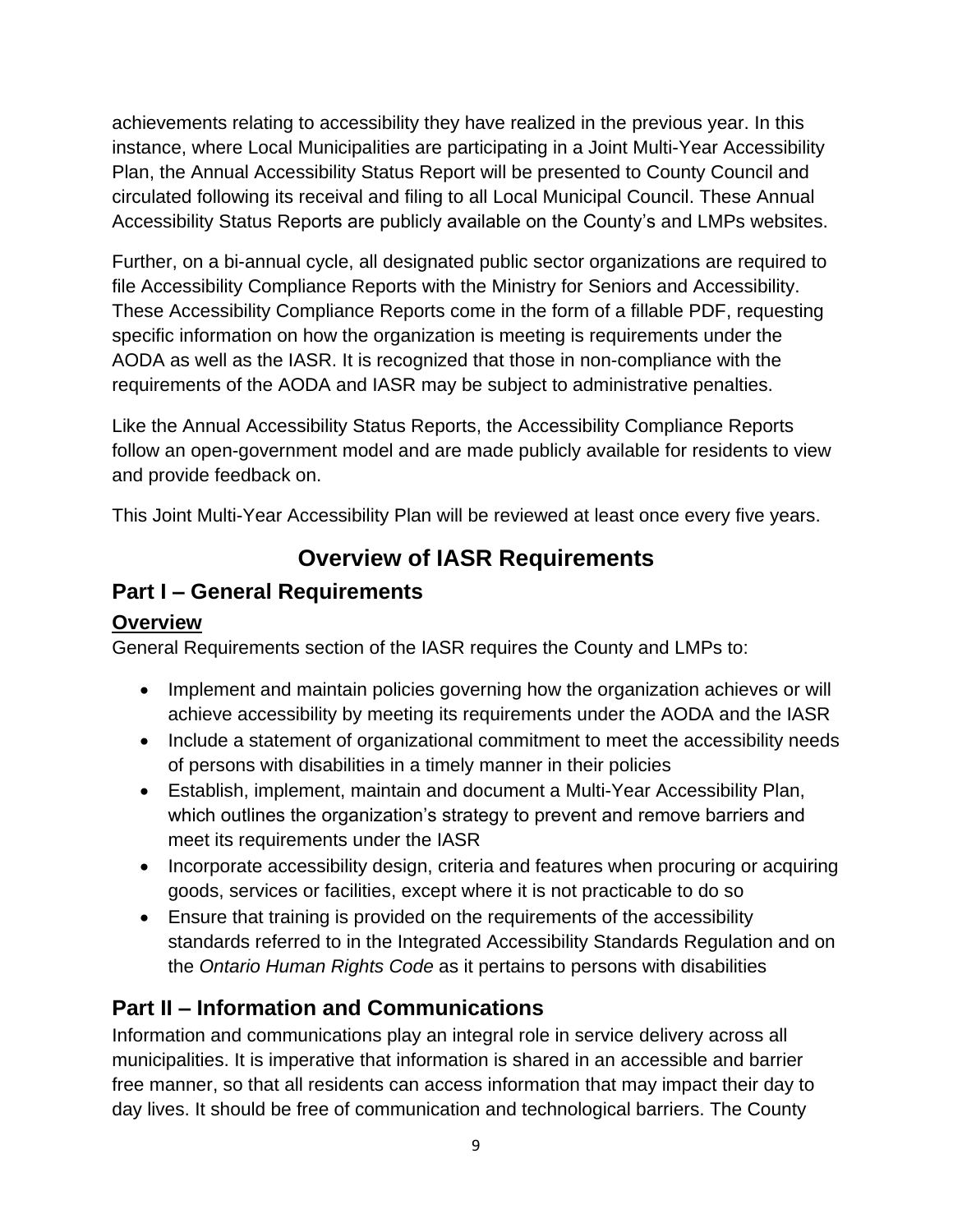and LMPs will follow Universal Design principles and best practices when developing, implementing and maintaining information and communication strategies. This includes websites, print communications materials as well as face to face interactions.

#### **Overview**

The Information and Communications section of the IASR requires the County and LMPs to:

- Ensure processes for receiving and responding to feedback are accessible to persons with disabilities
- Provide or arrange for the provision of accessible formats and communications supports for persons with disabilities
- Provide emergency procedures, plans or public safety information in an accessible format or with appropriate communication supports
- Provide websites and web content conforming with the Web Content Accessibility Guidelines (WCAG) 2.0 Level AA (live captioning and audio description are excluded from the accessible web requirements under the IASR)

#### <span id="page-9-0"></span>**Part III – Employment**

The County of Middlesex and LMPs are committed to ensuring the employment lifecycle (finding, getting and keeping a job) is as inclusive and barrier free as possible. Effective workplaces provide diverse, inclusive and accessible employment experiences. Accessible recruitment is a powerful tool, it improves our ability to communicate, brings more people together and increases our competitive advantage as to not overlook quality, qualified potential employees. Human Resources, in conjunction with hiring directors and managers will work to ensure the County LMPs provides prospective and current employees a barrier-free employment process.

#### **Overview**

The Employment section of the IASR requires the County and LMPs to:

- Ensure the recruitment, assessment and selection process is accessible and barrier-free
	- $\circ$  This includes notifying job applicants, when they are selected to participate in an assessment or selection process that accommodations are available upon request
- Notify successful applicants of our policies for accommodating employees with disabilities
- Provide accessible formats and communication supports for employees required to perform the employees job including information that is generally available to employees in the workplace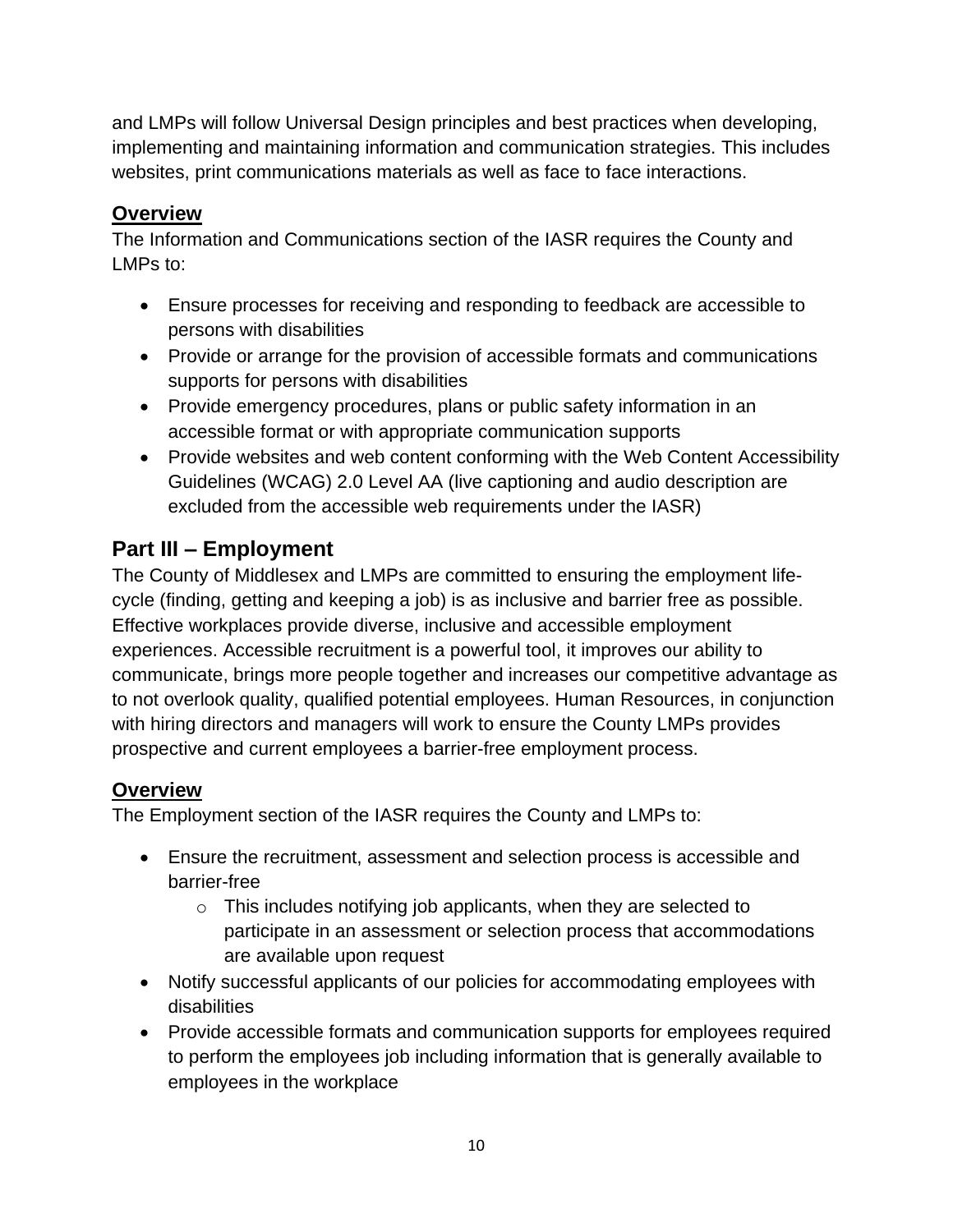- Provide Workplace Emergency Response Information to employees who have a disability
- Provide documented Individual Accommodation Plans for employees with disabilities
- Develop and have in place a Return to Work process for employees who have been absent from work due to a disability
- Consider performance management, career development and advancement and redevelopment for employees with disabilities

#### <span id="page-10-0"></span>**Part IV -Transportation**

This section applies only to the County of Middlesex. The County is dedicated to providing barrier free accessible transportation. The IASR put in place the Transportation Standard with a goal of making it easier for everyone to travel. Designing a transit system that provides universal access enables people with disabilities to have more transportation options and allows them to fully participate in the community of Middlesex County and connects residents via routes that go through the Municipality of Thames Centre, Oxford County and the City of London. Middlesex County Connect recognizes the diverse needs of all its riders and will respond by striving to provide services that are accessible to all. The County of Middlesex ensures that accessibility features and criteria are accounted for as it relates to the design, procurement of goods, services and facilities, and makes available all information pertaining to accessible equipment, accessibility features of the vehicles, routes and services provided.

#### **Overview**

The Transportation Standard requires the County to:

- Ensure universal access to specialized transportation provided by the County, that considers the abilities of its passengers and provides accommodations as required
- Provide details on the accessibility equipment and accessibility features of vehicles
- Give notice when there is a disruption of services or non-functioning accessibility equipment and to take reasonable steps to accommodate people with disabilities, as well as ensuring accessibility equipment is repaired as soon as practicable
- Provide training to employees, volunteers, third parties and all persons participating in providing transportation services in The County of Middlesex
- Notify riders of appointment booking and client cancellation policies
- Provide a detailed Emergency Preparedness and Response plan that ensures drivers are prepared and the bus is equipped for emergency situations
- Permit riders to have services animals or support persons at no additional cost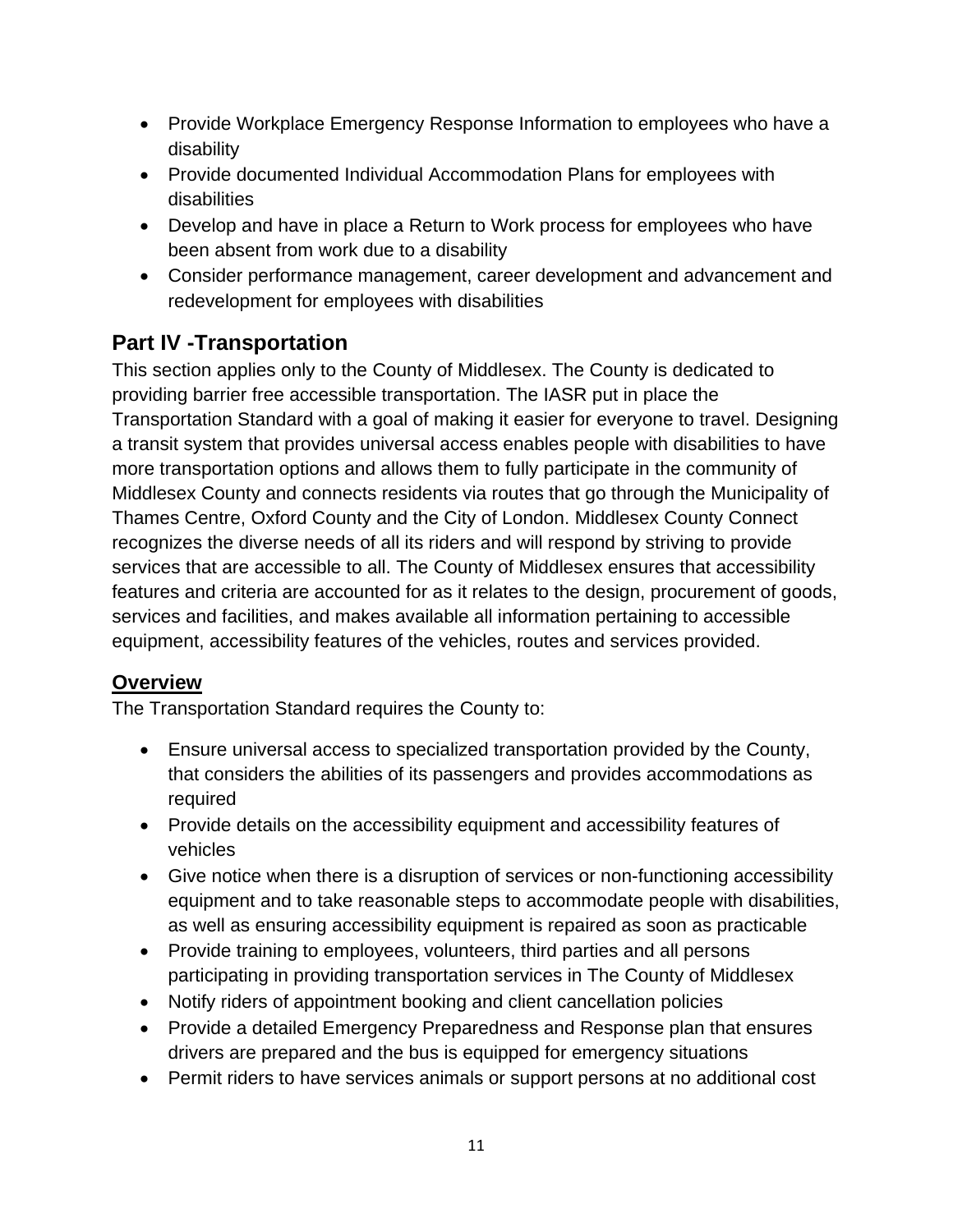#### <span id="page-11-0"></span>**Part IV.1 – Design of Public Spaces (Accessible Built Environment)**

The County of Middlesex and its LMPs will strive to ensure that new facilities are designed and built with Universal Design principles in mind. The Middlesex Accessibility Advisory Committee reviews all new County and Local Municipal Partner facility projects to ensure they are meeting relevant legislative requirements, while also looking for opportunities to go above and beyond as it relates to barrier-free design.

The Integrated Accessibility Standards Regulation (IASR) Design of Public Spaces Standard (DOPS) works hand in hand with the Ontario Building Code to ensure all new buildings and public spaces are barrier-free. Ontario Building Code Section 3.8: Barrier-Free Design outlines design requirements for buildings including but not limited to barrier-free paths of travel, washrooms (including universal), accessible signage, doorways and ramps. The DOPS focuses on building exteriors and ensuring public spaces are easily accessible to everyone including those with disabilities.

#### **Overview**

The Design of Public Spaces Standard requires the County and LMPs to:

- Meet the technical requirements as outlined in Part IV.1 for:
	- o Recreational trails and each access routes
	- o Outdoor public use eating areas
	- o Outdoor play spaces
	- o Exterior paths of travel (outdoor sidewalks and walkways, ramps, stairs, curb ramps, depressed curbs, accessible pedestrian control signals, rest areas)
	- o Off-street accessible parking
	- o Service counters, fixed queuing guides and waiting areas
- Meet the consultation requirements as outlined in Part IV.1 for:
	- o Recreational trails
	- o Outdoor play spaces,
	- o On-street parking
	- o Rest areas
- Consultation is required with the general public, individuals living with disabilities as well as the Middlesex Accessibility Advisory Committee

#### <span id="page-11-1"></span>**Part IV.2 Customer Service**

The County and LMPs are committed to providing a universally accessible customer service experience to all of its residents. All members of the Middlesex County and Local Municipal Partner communities will receive equitable and barrier-free customer service when interacting with municipal staff. All staff will receive training on how to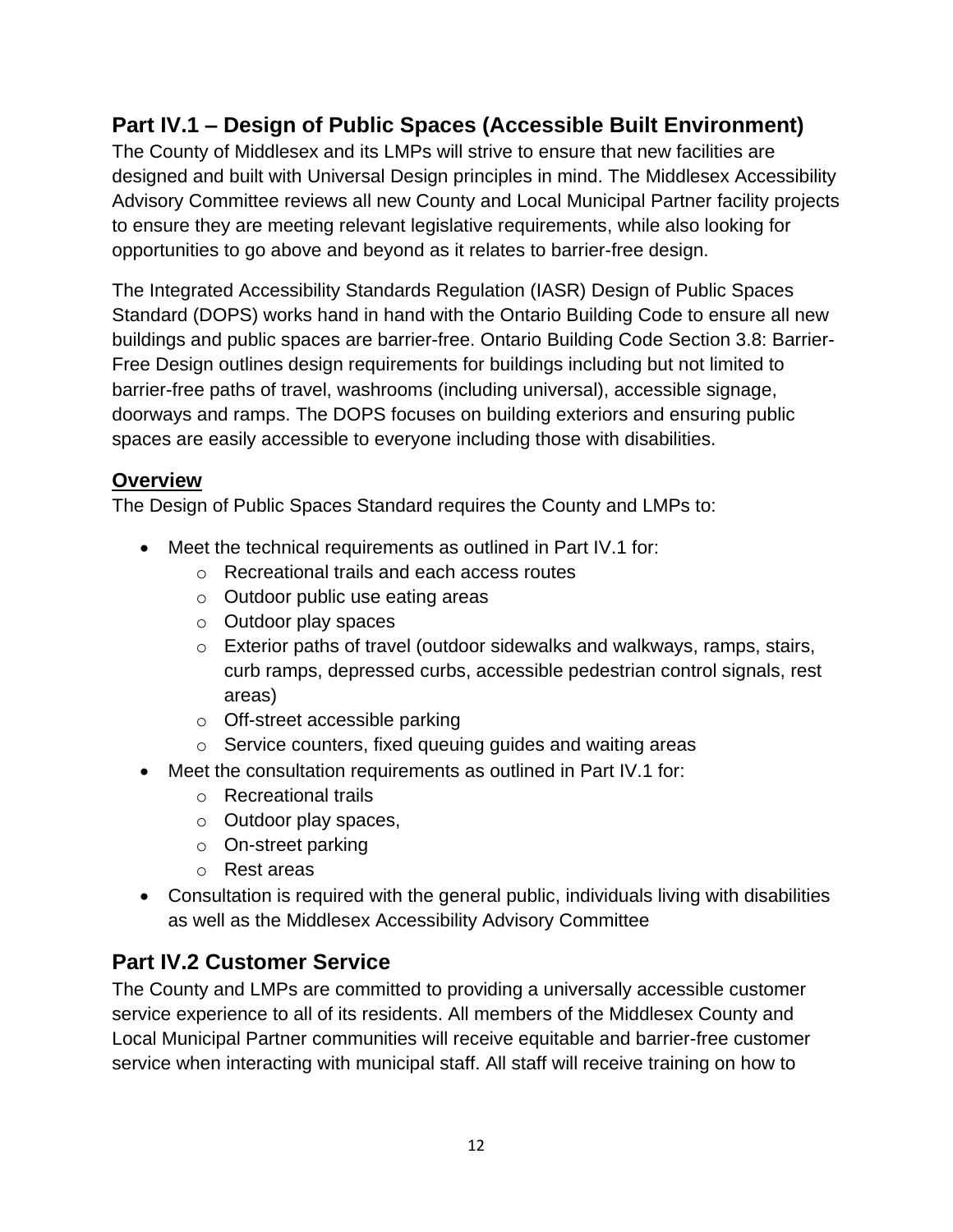provide exceptional customer service to all residents including those living with disabilities.

#### **Overview**

The Customer Service Standard requires the County and LMPs to:

- Implement and maintain policies governing its provision of goods, services or facilities, as the case may be, to persons with disabilities
- Ensure policies are consistent with barrier-free principles, providing goods, services or facilities in a manner that respects the dignity and independence of persons with disabilities
- Provide persons with disabilities equal opportunity to that of others to obtain, use and benefit from the goods, services or facilities provided by the County or LMPs
- Allow the use of service animals and support persons to enable persons living with disabilities to obtain, use or benefit from goods, services or facilities
- Provide timely notice of Temporary Service Disruptions by identifying the reason for the disruption, its anticipated duration and a description of alternative facilities
- Provide training on how to interact and communicate with persons with various types of disability, how to interact with persons with disabilities who use an assistive device or require the assistance of a service dog, how to use equipment or devices available on County or LMPs premises and what to do if a person living with a disability is having difficulty accessing goods, services or facilities
- Create processes for receiving and responding to feedback about the manner in which the County provides goods, services or facilities to persons with disabilities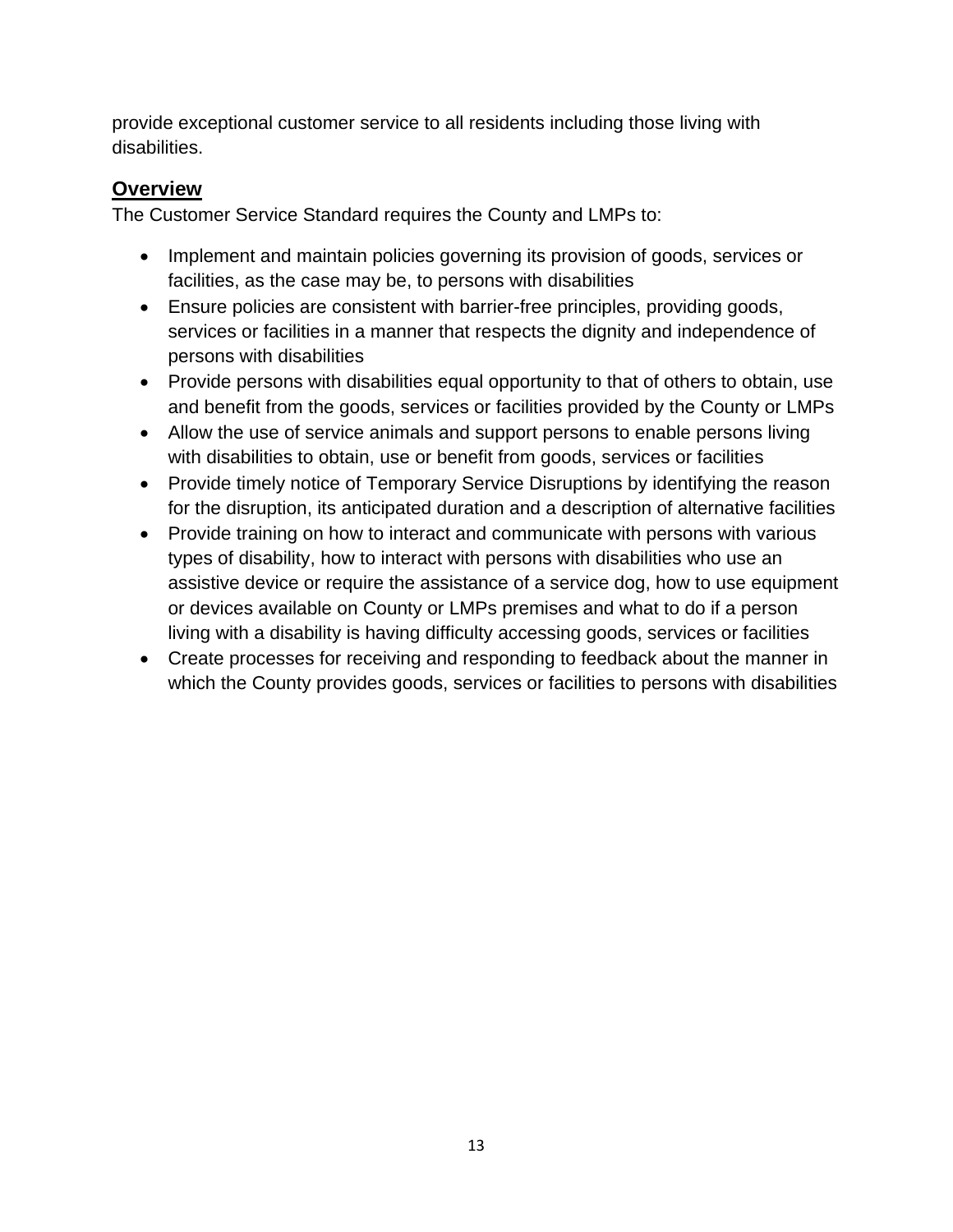# **County of Middlesex Part I – General Requirements**

#### <span id="page-13-0"></span>**Progress**

- County Accessibility Policy (HR 5.01) updated in April 2017 to address legislative changes to the Integrated Accessibility Standards Regulation (IASR) inclusive of an organizational commitment
- Middlesex County's first Joint Multi-Year Accessibility Plan created in 2016
- Annual Status Reports presented to County Council annually from 2015-2020
- Accessibility Compliance Reports filed with the Ministry for Seniors and Accessibility (formerly Accessibility Directorate of Ontario) in 2015,2017 & 2019
- Integrated Accessibility Standards Regulation & Ontario Human Rights Code training overhaul on the Moodle training platform in 2018. Updated training modules to reflect legislative changes and best practices
- New Council orientation training provided in 2019

### **Goals**

- Accessibility Policy review and update to meet in precise detail the requirements under the AODA and IASR while also including barrier-free best practices
- Continue to monitor ongoing and future IASR standards development review committee recommendations and possible legislative changes (mirror in respective policy updates and training updates as required)
- Specific consideration given to the newly proposed Health Care Standard and how this might intersect with the long term care portfolio of the County
- Create short, job-specific training modules to complement the standard, general on-boarding accessibility training
	- o Ensure enrolment process includes affiliated training modules based on hiring department
- Employment standard focused training for Human Resources Staff & hiring managers
- Design of public spaces & accessible design focused training for engineering & facilities staff
- Procurement focused training for staff with purchasing authorization
- Customer service focused training for front line staff
- Information & communications training (specifically web accessibility focused) training for staff with authoring & upload authority for the County website
- Transportation training available for any local municipalities who add a transportation service to their working portfolio
- Support Human Resources in Transition to HR Downloads Training Platform
- Review and update Corporate Procurement Policy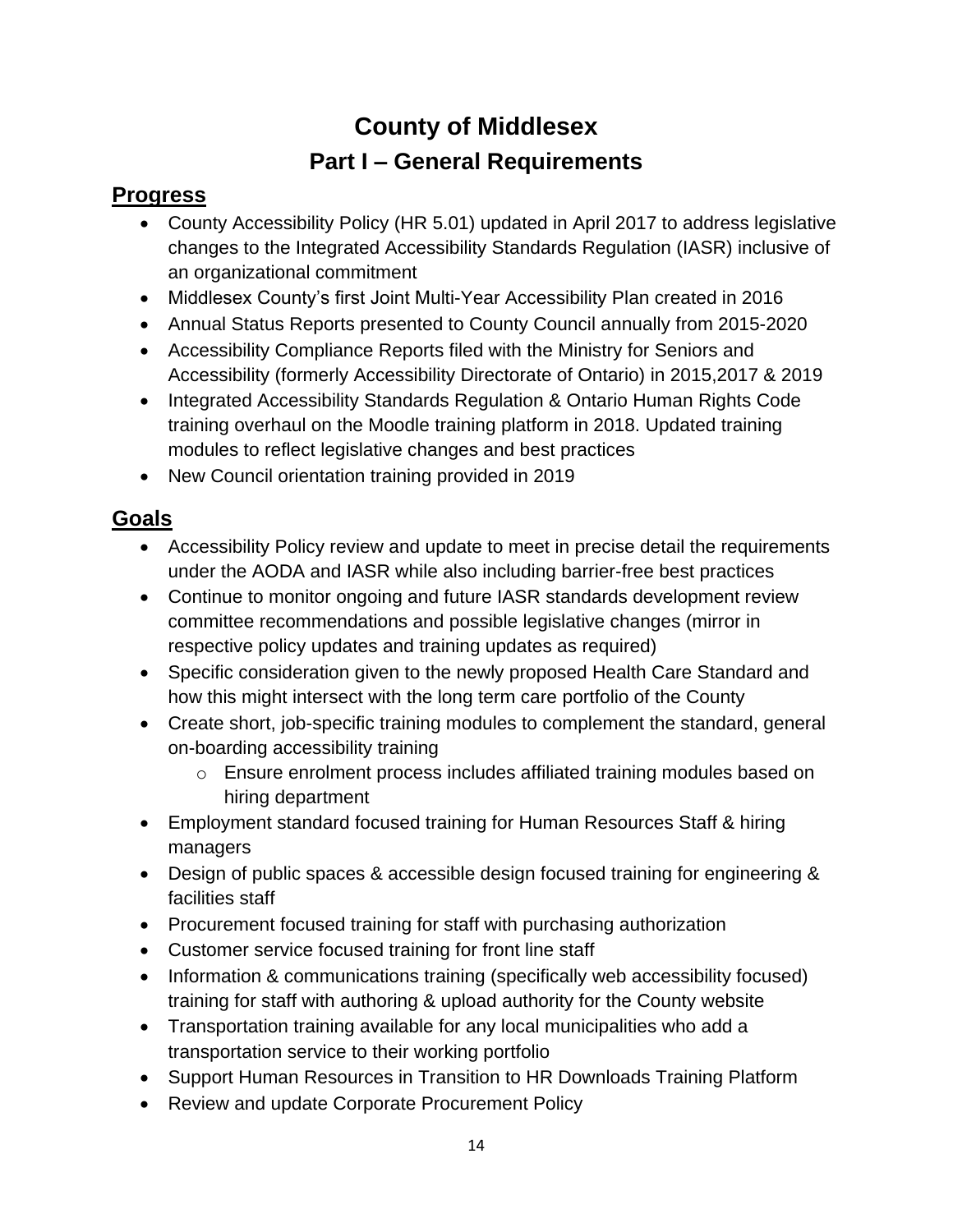- Create Accessible Elections Guide template to be used by Local Municipal Partners for 2022 Municipal Election including information on:
	- o Remote voting as well as in-person voting relating to the accessible built environment and customer service standards under the IASR
	- o Customer service and accommodation support for staff
	- o Candidate information on accessibility and advertisements

# **Timelines**

#### **Ongoing**

 Monitoring ongoing and future potential updates to the IASR via Standards Development Committee Recommendations

#### **2022-2024**

- Accessible Elections Guide (Q1 2022)
- Accessibility policies and procedures review and update
- Procurement Policy review
- Support HR in Transition to HR Downloads training platform

#### **2025-2027**

• Job specific training modules

# **Part II – Information and Communications**

#### **Progress**

- Middlesex.ca website created in 2016 to WCAG 2.0 Level A compliance
- County Council Reports and PowerPoint templates created in 2019 to meet WCAG 2.0 Level AA Compliance
- County Clerk received training on document accessibility within the agenda creation process in 2021
- Request for Accessible Formats and Communication Supports Procedure created in 2017
- Accessibility Feedback Procedure created in 2017
- Utilizing SiteImprove website enhancement platform for scheduled website crawls for accessibility compliance levels across all County and LMP websites

#### **Goals**

- ITS Strategic Plan
- Document training for website content uploaders as well as County Council report authors in both the Microsoft Suite and Adobe Pro DC platform
- Further leverage the SiteImprove platform to assist in eventual website redevelopment project utilizing quality assurance tools, SEO, privacy (Q1 2022)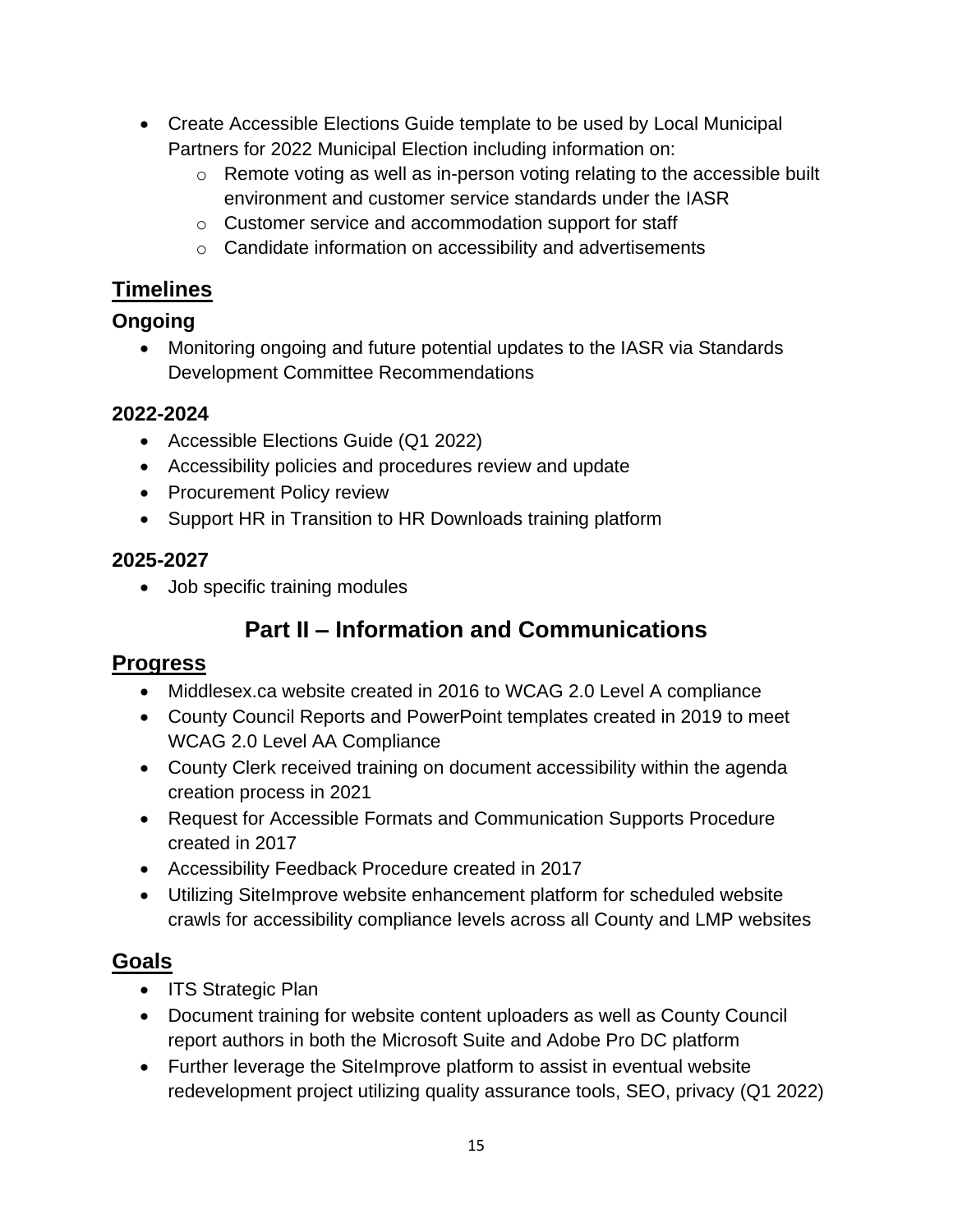- Continue to work towards WCAG 2.0 AA compliance with a particular focus on a website redevelopment and significant content review - PDF's / pages that can be removed or moved into HTML content
	- o website scanning tool will significantly assist in leveraging analytics to identify pages that are rarely/ never being viewed
	- o Utilize accessibility tools and third-party screening software to determine where remaining compliance issues are
- Following website redevelopment develop robust accessible document training strategy for website content uploaders onto the County Site, including library staff
	- o Provide template of training to LMPs to use to train staff
	- o Develop guide for third parties on accessible documents (PDFs)
	- o Update guide on how to create accessible Word and PDF documents
- Review and update Request for Accessible Formats and Communication Supports Procedure
- Provide guided or one-on-one training on maintaining website compliance and accessible documents as needed/as requested to County staff and LMPs

#### **Timelines**

#### **2022-2024**

- Redevelop website so it better meets the WCAG 2.0 Level AA requirements (2022)
- Provide in-depth training on maintaining accessibility on the website and creating accessible documents
	- o Update existing training to ensure it adheres to industry best practices

#### **2025-2027**

 Review and update Request for Accessible Formats and Communication Supports Procedure

# **Part III – Employment**

#### **Progress**

- All job postings let the public know that accommodations are available upon request during the recruitment process
- HR Policy 5.02 Accommodations Policy updated in 2016 to reflect legislative updates – encompassing vast majority of Employment standard requirements
- Emergency Workplace Response for Employees with Disabilities Policy created in 2012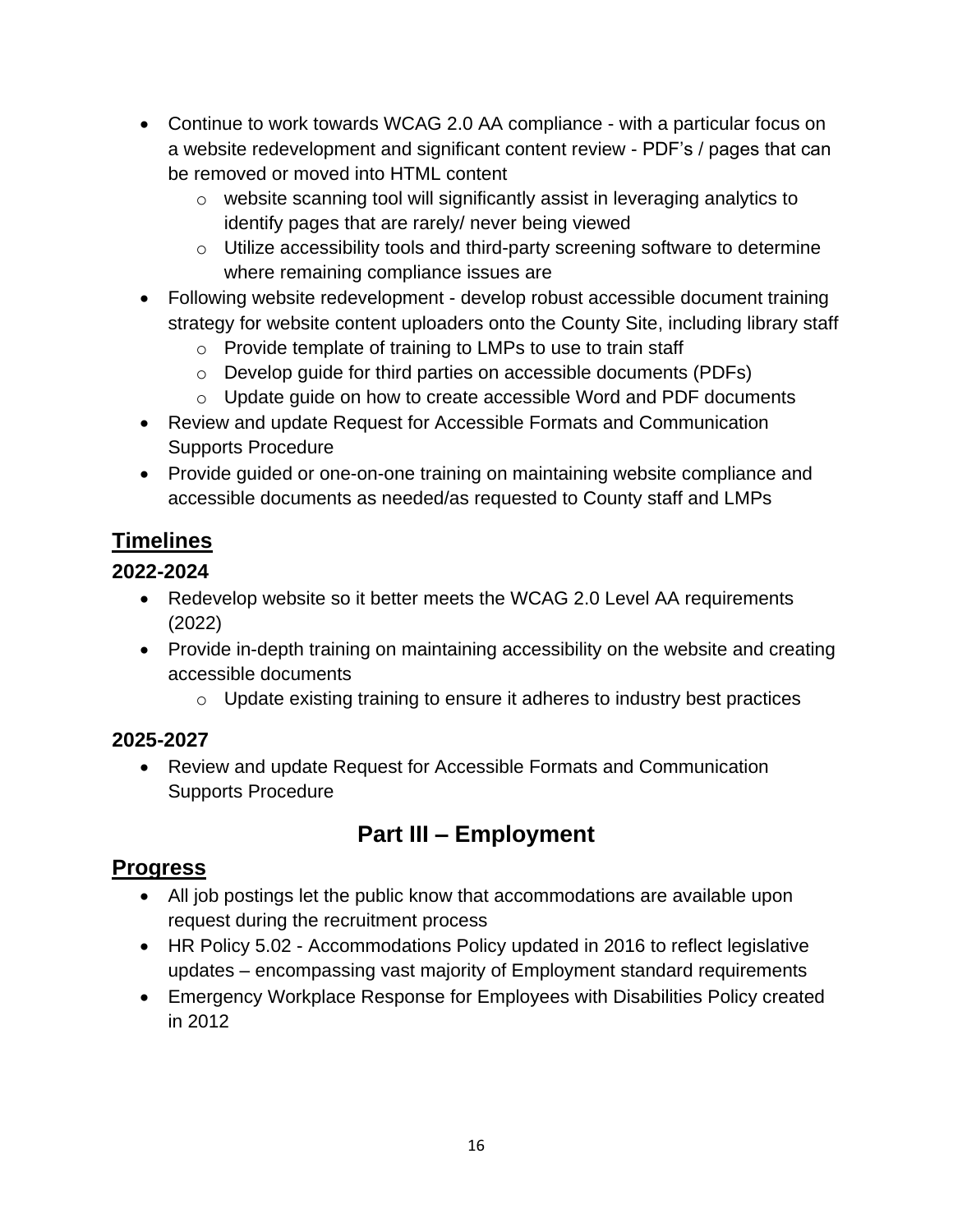#### **Goals**

- Review and update Accommodations Policy to reflect industry best practices and include S.32 from the IASR "Redeployment"
- Create Emergency Workplace Response for Employees with Disabilities Policy to reflect industry best practices
- Create Return to Work Process and Return to Work Plan for employees
- Continue to monitor potential changes to the Employment Standard under the IASR as a result of 2018 Standards Development Committee (SDC) review

#### **Timelines**

#### **Ongoing**

Monitor potential changes to Employment standard from 2018 SDC Review

#### **2022-2024**

- Review and update Accommodations Policy
- Create Emergency Workplace Response for Employees with Disabilities
- Create new Return to Work Process and Return to Work Plan

#### **2025-2027**

Update Human Resources Policies 3.10, 3.20 and 4.80

# **Part IV -Transportation**

#### **Progress**

- Middlesex County Connect was established on September 21, 2020 to provide bus transportation between Oxford County, Thames Centre and London
- Transportation services are offered 6 days a week
- Middlesex County received the Community Transportation Grant Program funded by the Province of Ontario to establish Middlesex County Connect
- The service is contracted out to Voyago, who provides accessibility training on the Integrated Accessibility Standards Regulation and Ontario Human Rights Code to drivers and staff
- Each of the two busses are wheelchair accessible with high floor ramp access, with 2 wheelchair seats per bus, and is AODA compliant
- Middlesex County Connect offers ride free of charge to support persons accompanying a person with a disability who has a need for a support person
- Service animals are welcome on all busses alongside the owner
- Voyago and the County of Middlesex provides the public with information on accessibility equipment, features of the vehicles, routes and services and provide information in accessible formats, upon request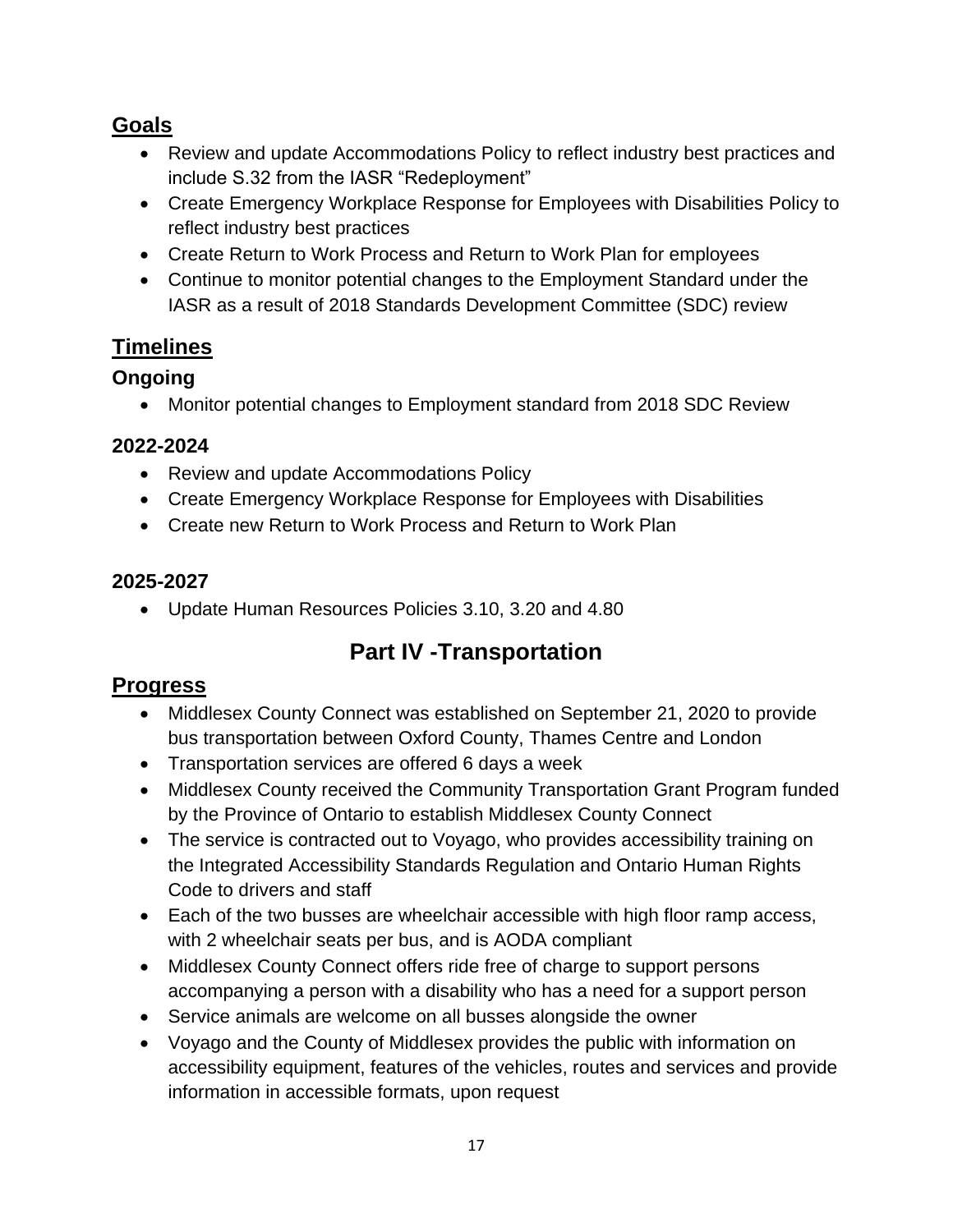- In cases where the bus stop is temporarily inaccessible, riders can board or exit the bus at the nearest accessible and safe location
	- $\circ$  The operator will consider the preference of riders but the final determination of a safe location is left up to the operator

#### **Goals**

- Middlesex County is in the process of installing card readers on the bus to accept both debit and credit card payments with tap or chip in February 2022 to increase the accessibility and convenience for riders
- Ride guide brochures are and will continue to be distributed around the community and are being placed at selected stops in February 2022
	- o Places the brochures will be available include Community Centres, libraries, Senior Centres, Municipal Offices etc.
	- $\circ$  The brochures include all service related information and full route and schedule information
	- $\circ$  Digital copies of the brochures will be made available online
- Installation of QR code signs to be installed at stop locations to allow riders to scan the code and be given access to all route and schedule information at the Middlesex County Connect web page (Spring 2022)
- Acquisition of an app technology for the service (2022-2023)
	- o Middlesex County Connect will seek an app provider that can provide an app technology for riders that include many accessibility features
		- Example: a rider with a mobility disability can alert the driver before the bus arrives that they are in a wheelchair and the driver can respond that there is a wheelchair space available on board and they can help them board, if needed
	- $\circ$  The app will have the ability to trigger external announcements to a rider, providing a sense of security that the bus is nearby
	- o Other features would include list of bus stops, live maps, and trip status notifications
	- $\circ$  The app will enable people to participate in public transportation, empowering them to benefit from increase access to employment, education, appointments, and leisure activities

# **Timelines**

#### **Ongoing**

 Distribution of ride guide brochures at bus stops, places around the community and online (starting in February 2022)

#### **2022-2024**

• Installation of card readers on busses (February 2022)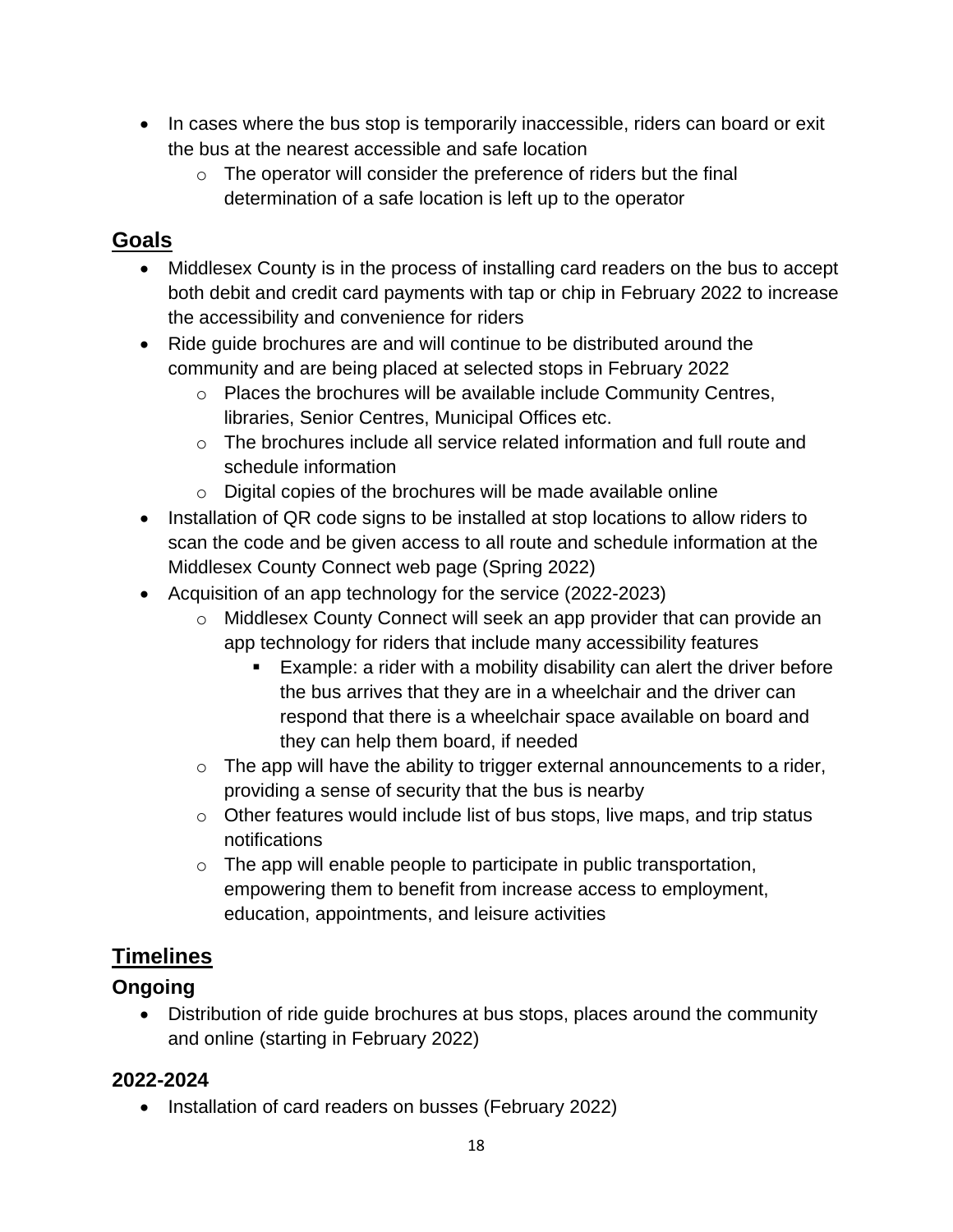- Installation of QR codes at bus stops (Spring 2022)
- Acquisition of an app technology for Middlesex County Connect (2022-2023)

# **Part IV.1 – Design of Public Spaces Accessible Built Environment**

#### **Progress**

- Created:
	- o Middlesex County Accessible Playground Consultation Document
	- o Middlesex County County Recreational Trails Consultation Document
	- $\circ$  All acting as design guidelines for Middlesex County and local municipal partners including technical requirements, opportunities for best practices to go above and beyond compliance levels and incorporated consultations from members of the public, individuals living with disabilities as well as the Middlesex Accessibility Advisory Committee, staff and members of the public
- Accessible Maintenance Procedure created and attached as **Appendix A**

### **Goals**

- Create Service Counter Design Guidelines including mobility device friendly access to be shared with local municipal partners
- Create Universal Washroom Emergency Call Button Alarm Procedure for all County facilities equipped with universal washrooms
- Continue to monitor potential funding opportunities for the built environment relating to accessibility under the Enabling Accessibility Fund, Ontario Trillium Foundation, Canadian Tire Jumpstart, Investing in Canada Infrastructure Program at both the County and Local level
- Create Facility Accessibility Audit Standards spanning across all County of Middlesex facilities including the Administration Building, Operations Building, Strathmere Lodge and County library facilities
	- o Implement a Facility Audit Schedule
	- o Develop design standards in line with Integrated Accessibility Standards Regulation (IASR) as well as Ontario Building Code (OBC) requirements for the accessible built environment outlining areas of improvement for all County facilities
	- $\circ$  Alternatively adopt a commonly used municipal Accessibility Design Standards document to base these audits off of (see City of Guelph Facility Accessibility Design Manual, City of London Facility Accessibility Design Standards etc.)
	- o Use these tools to inform barrier-free facility improvement recommendations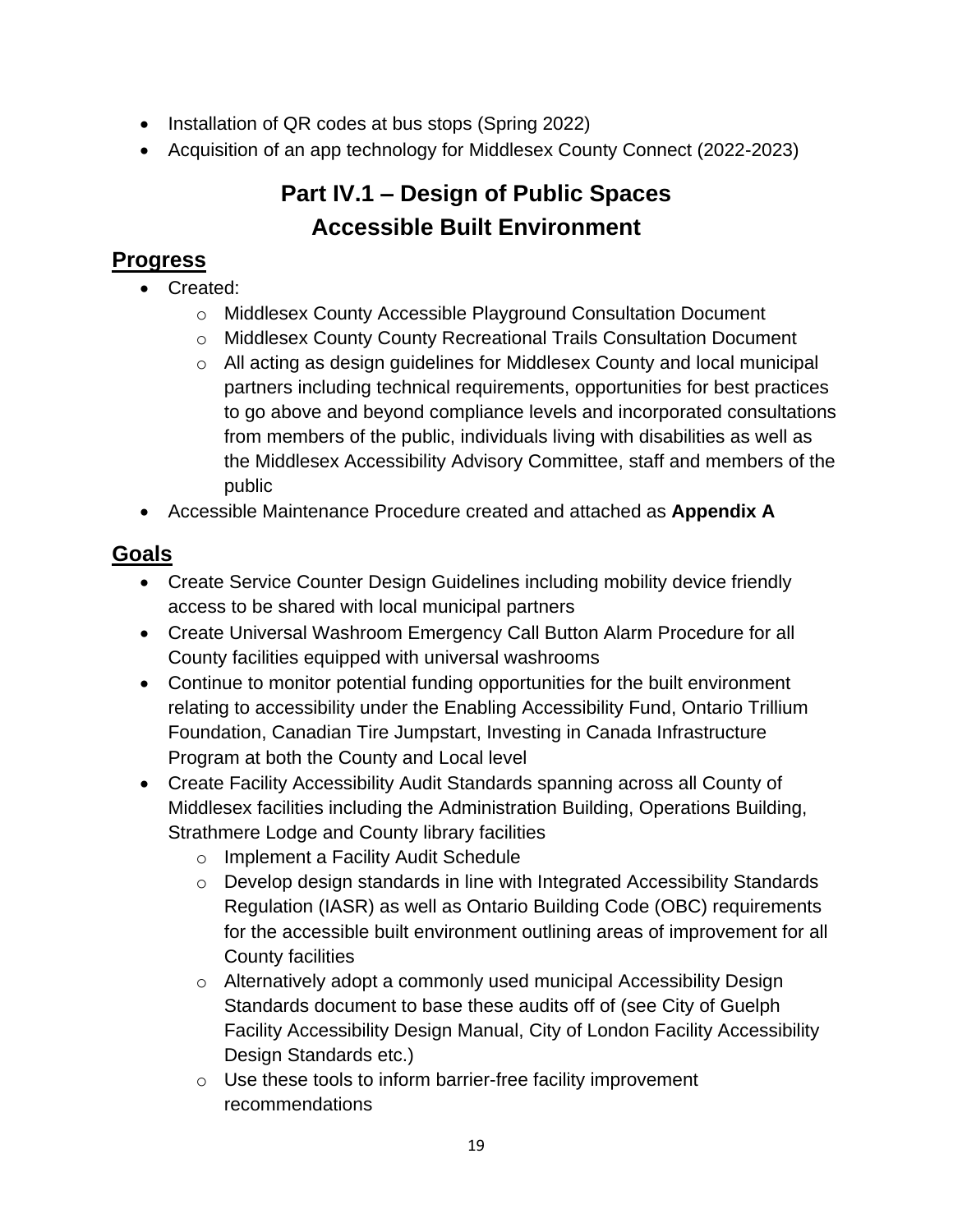#### **Timelines**

#### **Ongoing**

Monitor potential funding opportunities for the accessible built environment

#### **2022-2024**

- Service Counter Design Guidelines
- Universal Washroom Emergency Call Button Alarm Procedure

#### **2025-2027**

Facility Accessibility Audit Standards

# **Part IV.2 Customer Service**

#### **Progress**

- Complete overhaul of the on-boarding accessibility training across the corporation, creating new accessibility module including customer service best practices
- Accessibility Policy (HR Policy 5.01) updated in April 2017 providing appropriate requirements as it relates to the Customer Service Standard
- Created Accessibility Feedback Procedure (2017)
- Created Accessibility Training Procedure (2017)
- Created Service Animals in the Workplace Procedure (2017)
- Created Support Persons Procedure (2017)
- Temporary Service Disruptions Procedure created and attached as **Appendix B**

#### **Goals**

- Accompanying the goals laid out in the General Requirements Section, the County will create a customer service focused training module for all County staff to complete in addition to the standard on-boarding accessibility training
- Update Service Animals in the Workplace Procedure to reflect best practices
- Review Accessibility Feedback Procedure and Form to ensure it is in-line with corporate communications strategy moving forward
- Ensure Temporary Service Disruption Procedure is part of on-boarding training

#### **Timelines**

#### **2022-2024**

- Customer service focused training module
- Review and update Service Animals in the Workplace Procedure

#### **2025-2027**

Review Accessibility Feedback Procedure and Form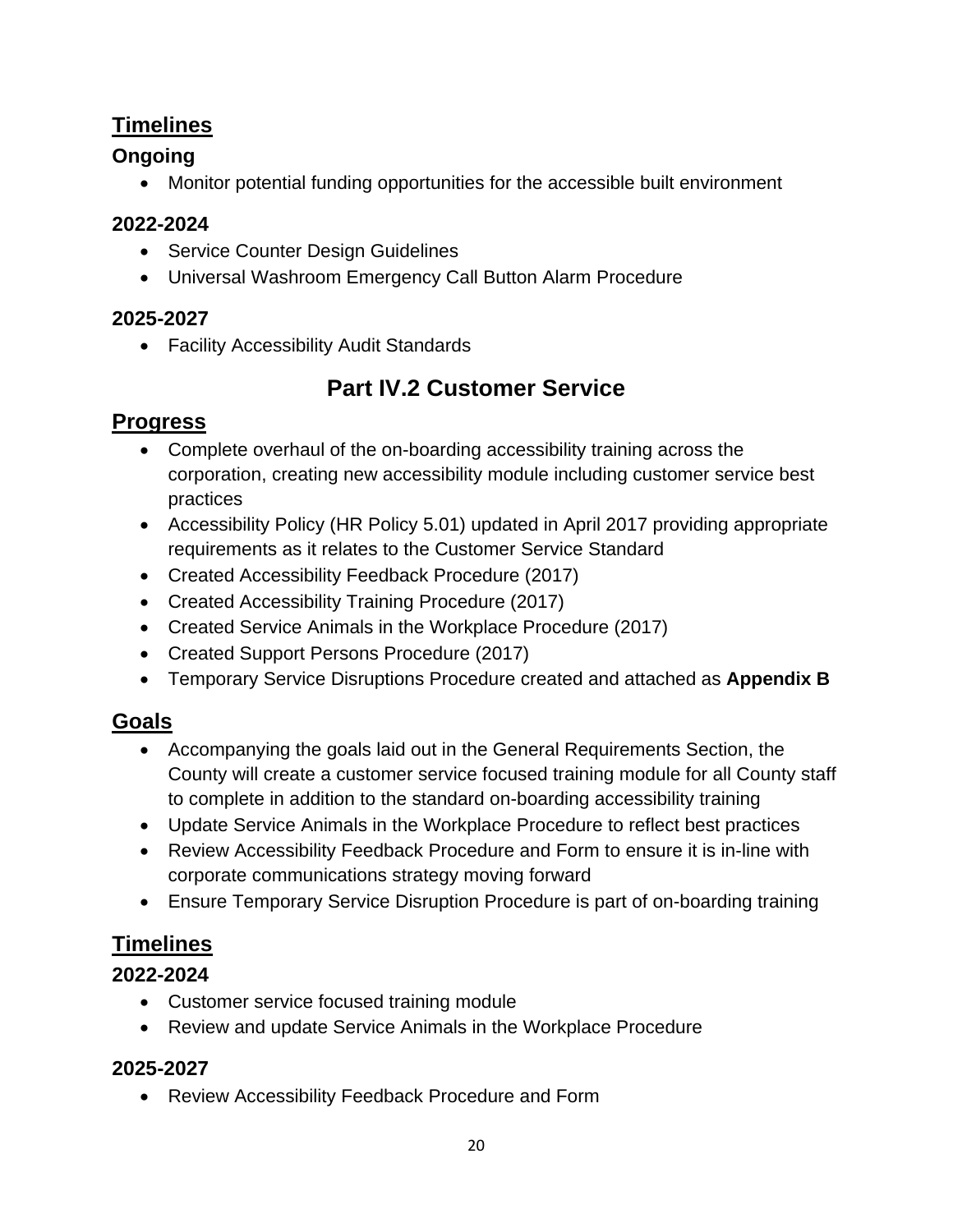# **Municipality of Middlesex Centre Part I – General Requirements**

#### <span id="page-20-0"></span>**Progress**

- Accessibility Compliance Audit Completion (2020/21)
- Middlesex Centre Accessibility Policy Updated
- Integrated Accessibility Standards Regulation & Ontario Human Rights Code training overhaul
- Updated corporate Procurement Policy, incorporating a barrier-free purchasing lens
- Updated training modules to reflect legislative changes and best practices

### **Goals**

- Obtain Rick Hansen Designation (Ilderton Library/Komoka Wellness Centre)
- Look into recruiting new members to join an Accessibility Advisory Committee (2022-2026 Term of Council – Joint with Middlesex County)
- Accessibility Policy review and update to meet in precise detail requirements under the AODA and IASR while also including barrier-free best practices
- Employment standard focused training for Human Resources Staff & hiring managers
- Design of public spaces & accessible design focused training for engineering & facilities staff
- Information & communications training (specifically web accessibility focused) training for staff with authoring & upload authority for the Municipal website
- Create Accessible Elections Guide template for 2022 Municipal Election including information on:
	- o Remote voting as well as in-person voting relating to the accessible built environment and customer service standards under the IASR
	- o Customer service and accommodation support for staff
	- o Candidate information on accessibility and advertisements
- Provide updated training for writing accessible reports for Council and **Committees**

# **Timelines**

#### **Ongoing**

 Delivery of services through electronic and remote means, including an online based building permit application and review system (CloudPermit)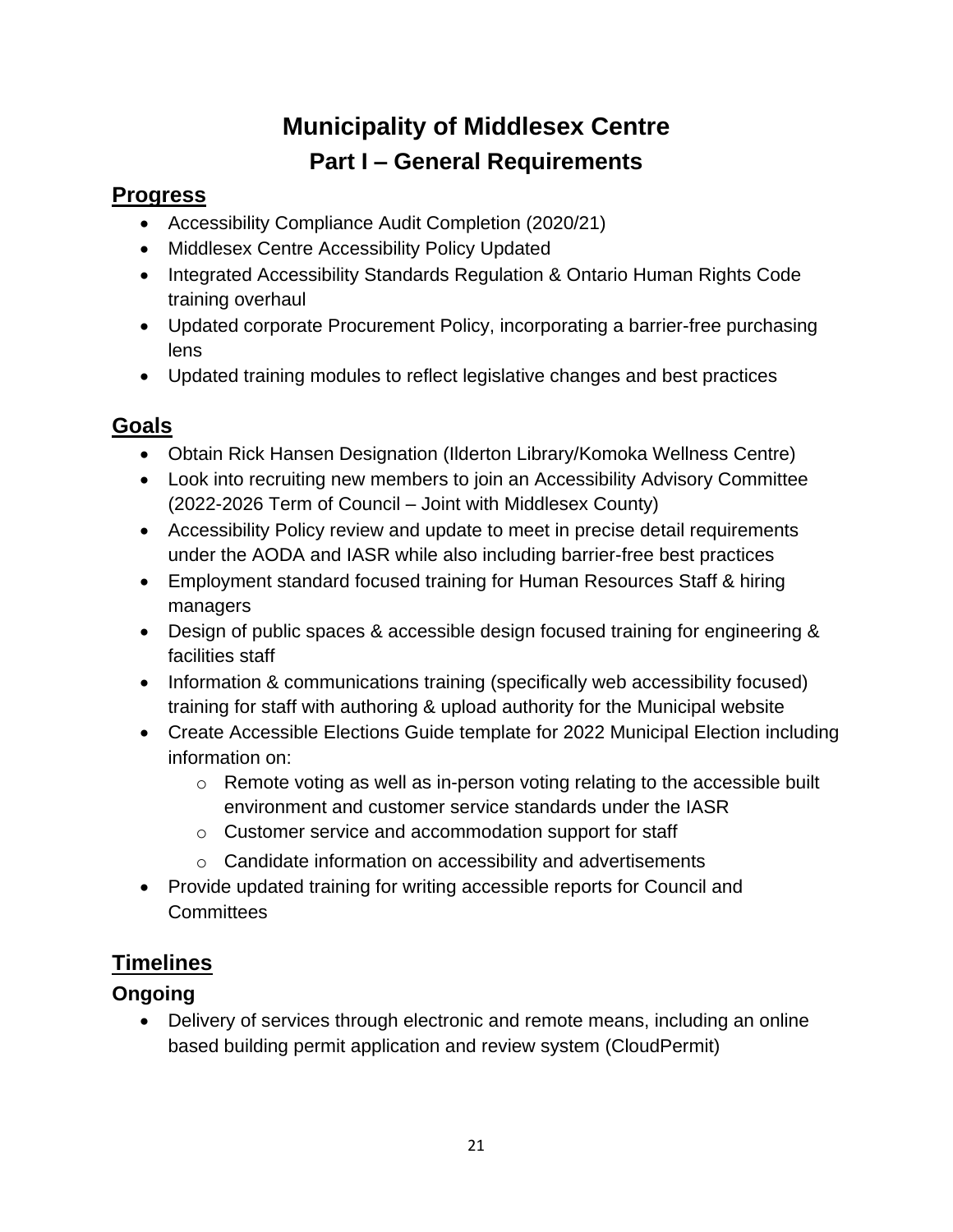- Ongoing enhancements to electronic Council meetings, including expanded opportunities for public input and participation, both via phone and electronic participation
	- $\circ$  Increased information sharing regarding Council decisions through a Meeting Highlights document to complement existing information sharing.
- Annual Accessibility Status Reports
- Monitoring ongoing and future potential updates to the IASR via Standards Development Committee Recommendations

#### **2025-2027**

 Any future redevelopment of Municipal Office and community center to include AODA/IASR compliance including but not limited to: barrier free washrooms

# **Part II – Information and Communications**

#### **Progress**

- Type Residents can now attend meetings either virtually or by phone and meeting recordings can be accessed online via YouTube
- Compliance of Planning Act Notices

#### **Goals**

 Review and update processes for gathering feedback on web accessibility and document format accessibility

#### **Timelines**

#### **Ongoing**

- AODA Legislation Website Accessibility WCAG 2.0 Level AA; use SiteImprove to identify and resolve issues on a quarterly basis; continue to add AODA compliant documents
- Provide guided or one-on-one training on maintaining website compliance and accessible documents as needed/as requested
- Ensuring best practices for overall document accessibility (e.g., font size and selection, colour selection and contrast, simplified language, etc.)

#### **2022-2024**

- Provide in-depth training on maintaining accessibility on the website
- Introduction of Laserfiche scanning technology into a central repository

#### **2025-2027**

 Review and update Request for Accessible Formats and Communication Supports Procedure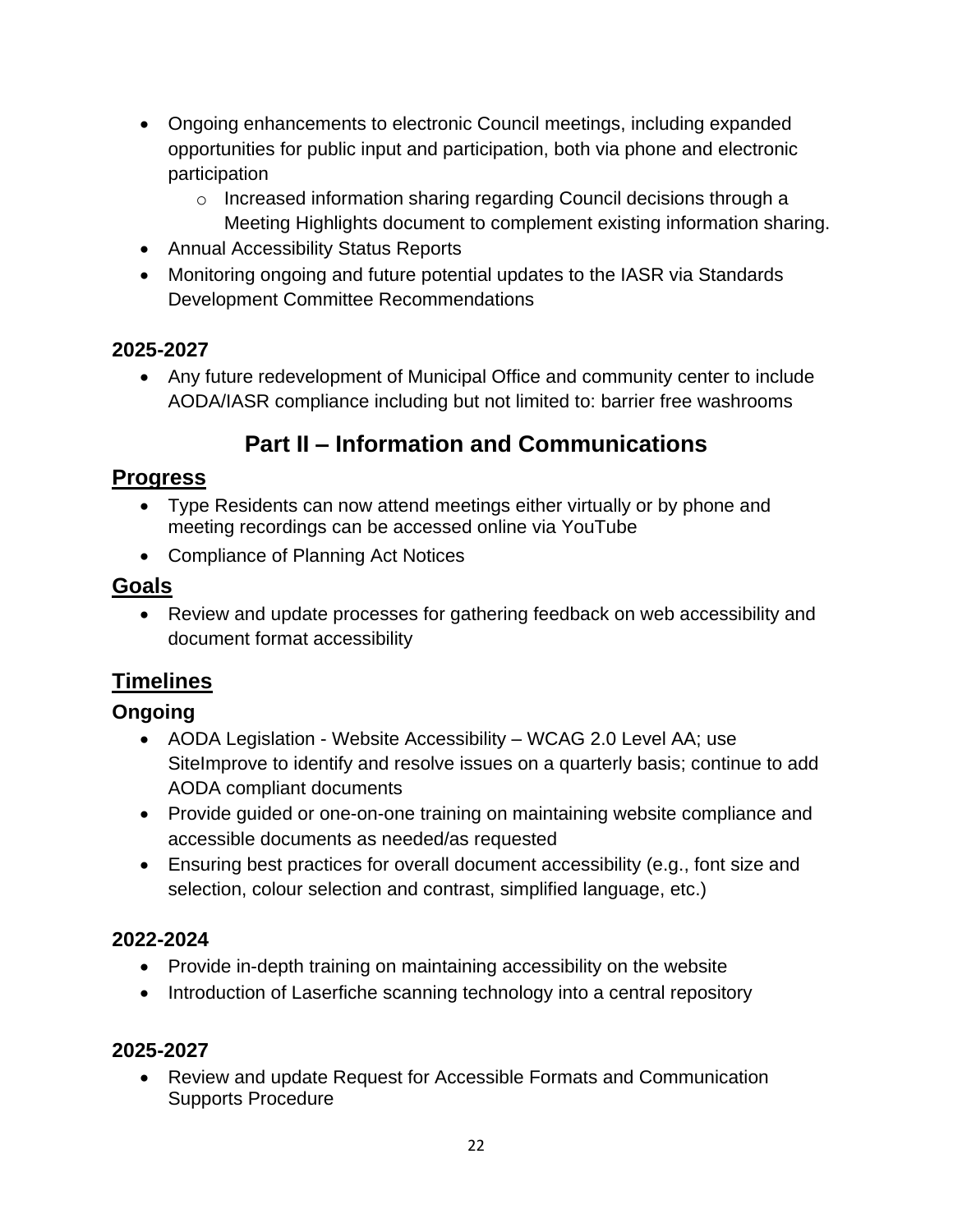# **Part III – Employment**

#### **Progress**

- All job postings let the public know that accommodations are available upon request during the recruitment process
- Accommodations in the Workplace Policy updated
- Established Return to Work Process and Return to Work Plan for employees

#### **Goals**

- Review and update Emergency Workplace Response for Employees with Disabilities Policy to reflect industry best practices
- Continue to monitor potential changes to the Employment Standard under the IASR

# **Timelines**

#### **Ongoing**

- AODA Legislation Customer Service Training for all staff / new hires / others identified in legislation
- Monitor potential changes to Employment standard
- Continue to promote inclusion and diversity with the recruitment process
- Online application process that is AODA compliant

#### **2022-2024**

- Create new Return to Work Process and Return to Work Plan
- Review and update Accommodations in the Workplace Policy
- Emergency Workplace Response for Employees with Disabilities
- Update Human Resources Policies

# **Part IV.1 – Design of Public Spaces Accessible Built Environment**

#### **Progress**

- Douglas B. Weldon Park Accessible Washrooms
- Denfield Park Play Structure (Accessible)
- Off Street Parking Renovations Douglas B. Weldon Park, Delaware Community Centre and Ilderton Arena
- Removal of non Standard Sidewalks and replacement with AODA compliant sidewalks
- All new signage through the community i.e., park, trails, grant funds received for projects etc., included high contrast text and/or informative images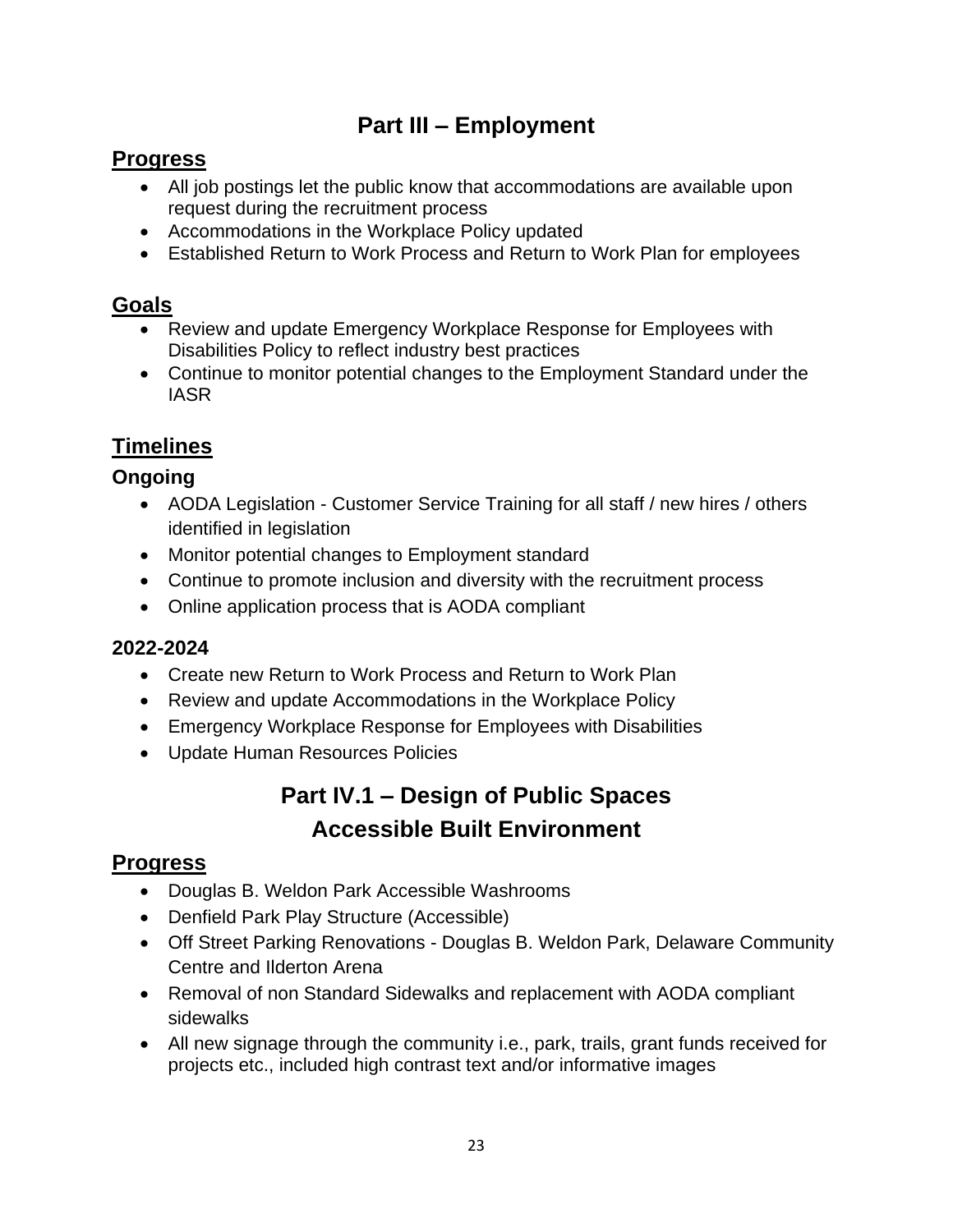#### **Goals**

- Expansion of sidewalk network, creating connections to trails and other sidewalk facilities completing missing links
- Continue to monitor potential funding opportunities for the built environment relating to accessibility under the Enabling Accessibility Fund, Ontario Trillium Foundation, Canadian Tire Jumpstart, Investing in Canada Infrastructure Program
- Continue to include barrier free outdoor spaces, infrastructure etc., as capital or operational projects are identified and approved by council
- Ensure any major renovations are retrofitted to minimum meet Design of Public Spaces and Ontario Building Code specifications and standard

#### **Timelines**

#### **Ongoing**

Monitor potential funding opportunities for the accessible built environment

#### **2022-2024**

- Deerhaven Park Play Structure-Accessibility Upgrade
- Kilworth Optimist Park Play Structure-Accessibility Upgrade
- Clear Skies Trail- Barrier free
- Ilderton Medical/Ilderton Library Parking Lot Improvements (Rick Hansen)
- Delaware Lions Park Asphalt Parking Lot (pending cost analysis)
- Douglas B. Weldon Park Asphalt North Parking Lot (pending cost analysis)
- Westbrook Park Play Structure-Accessibility Upgrade
- Municipal Office Renovations-Accessibility Upgrade
- Komoka Community Centre Accessibility Washroom Upgrades (pending)
- Ilderton Community Centre Automatic Door
- Accessible Ilderton Recreation Facility (pending grant outcome)
- Poplar Hill Park Washroom Accessibility Upgrades
- Meadowcreek Park Playground Structure-Accessibility Upgrade
- Deerhaven Park Asphalt Parking Lot (pending cost analysis)
- Komoka Park Play Structure-Accessibility Upgrade (pending)
- Civic Square Komoka-Accessibility Upgrade
- Edgewater Trail- Barrier free
- Brantam Park Development-Accessibility Upgrade
- Ilderton Arena Accessible Lobby Renovation (if keeping building beyond 2024)
- Ilderton Main Street Accessible bench installation
- The Community Improvement Plan

#### **2025-2027**

Facility Accessibility Audit Standards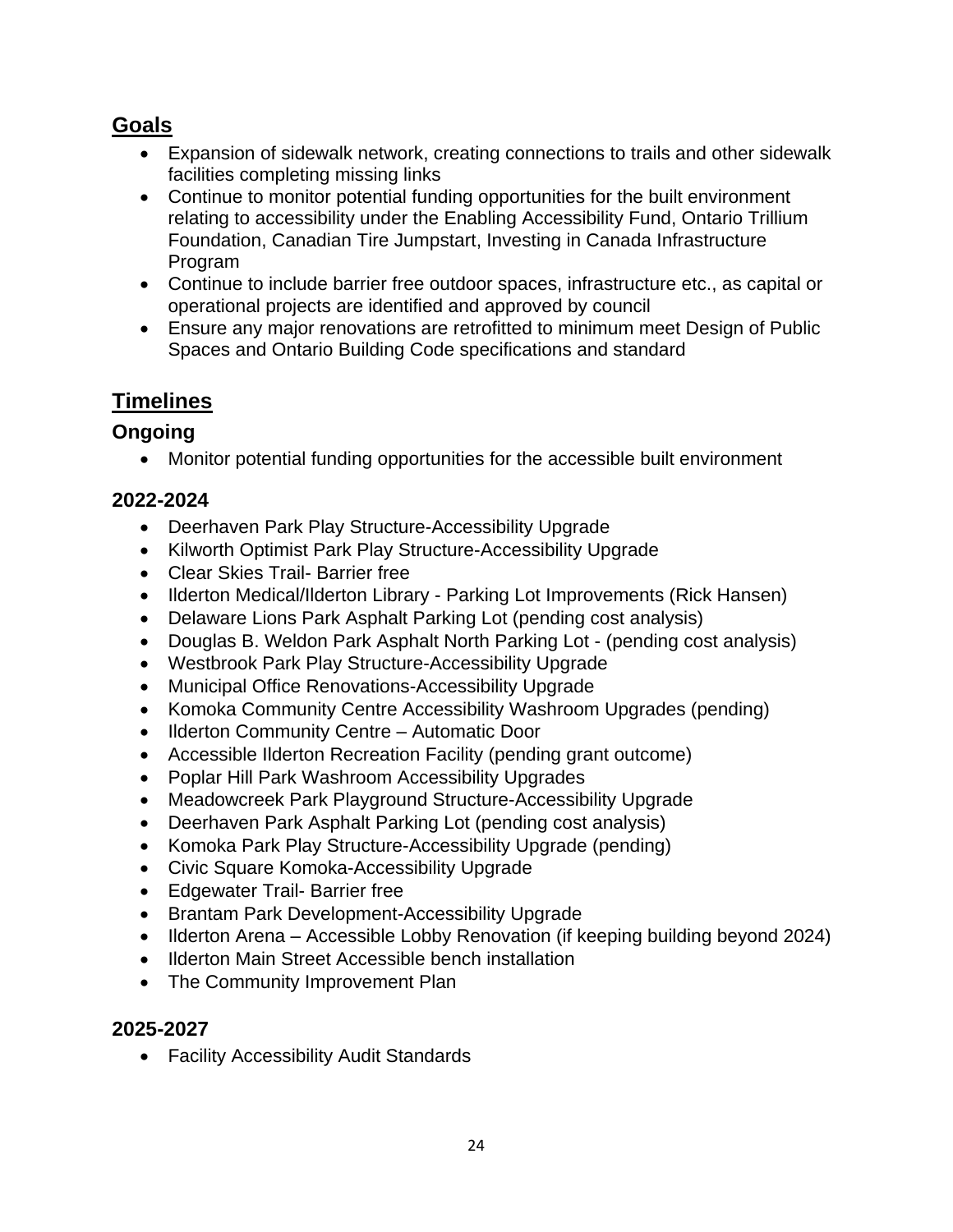### **Part IV.2 Customer Service**

#### **Progress**

- AODA Legislation Customer Service Training for all staff / new hires / others identified in legislation
- AODA Legislation Customer Service Training requirement for suppliers incorporated into all procurement processes
- Complete overhaul of the on-boarding accessibility training across the corporation, creating new accessibility module including customer service best practices
- Municipal Accessibility Policy updated providing appropriate requirements as it relates to the Customer Service Standard
- Created Accessibility Feedback Procedure and Accessibility Feedback Form
- Created Accessibility Training Procedure
- Created Assistive Device Procedure
- Created Support Persons Procedure
- Temporary Service Disruptions Procedure
- Implemented an online payment system (Paymentus)

#### **Goals**

- Accompanying the goals laid out in the General Requirements Section as it relates to job specific training, create a customer service focused training module for all Municipal staff to complete in addition to the standard on-boarding accessibility training
- Review and update Service Animals in the Workplace Procedure to reflect new industry best practices
- Review Accessibility Feedback Procedure and Form to ensure it is in-line with Corporate Communications Strategy moving forward
- Continue to provide accessible recreational opportunities
- Review processes to determine if more can be transitioned to provide online options as well as in person options to increase accessibility

#### **Timelines**

#### **Ongoing**

Accessible customer service focused training module

#### **2022-2024**

- Municipal Diversity and Inclusion Policy In Progress
- Review and update Service Animals in the Workplace Procedure
- Ensure Temporary Service Disruption Procedure is included in communications related to on-boarding training
- Customer Service Review and policy creation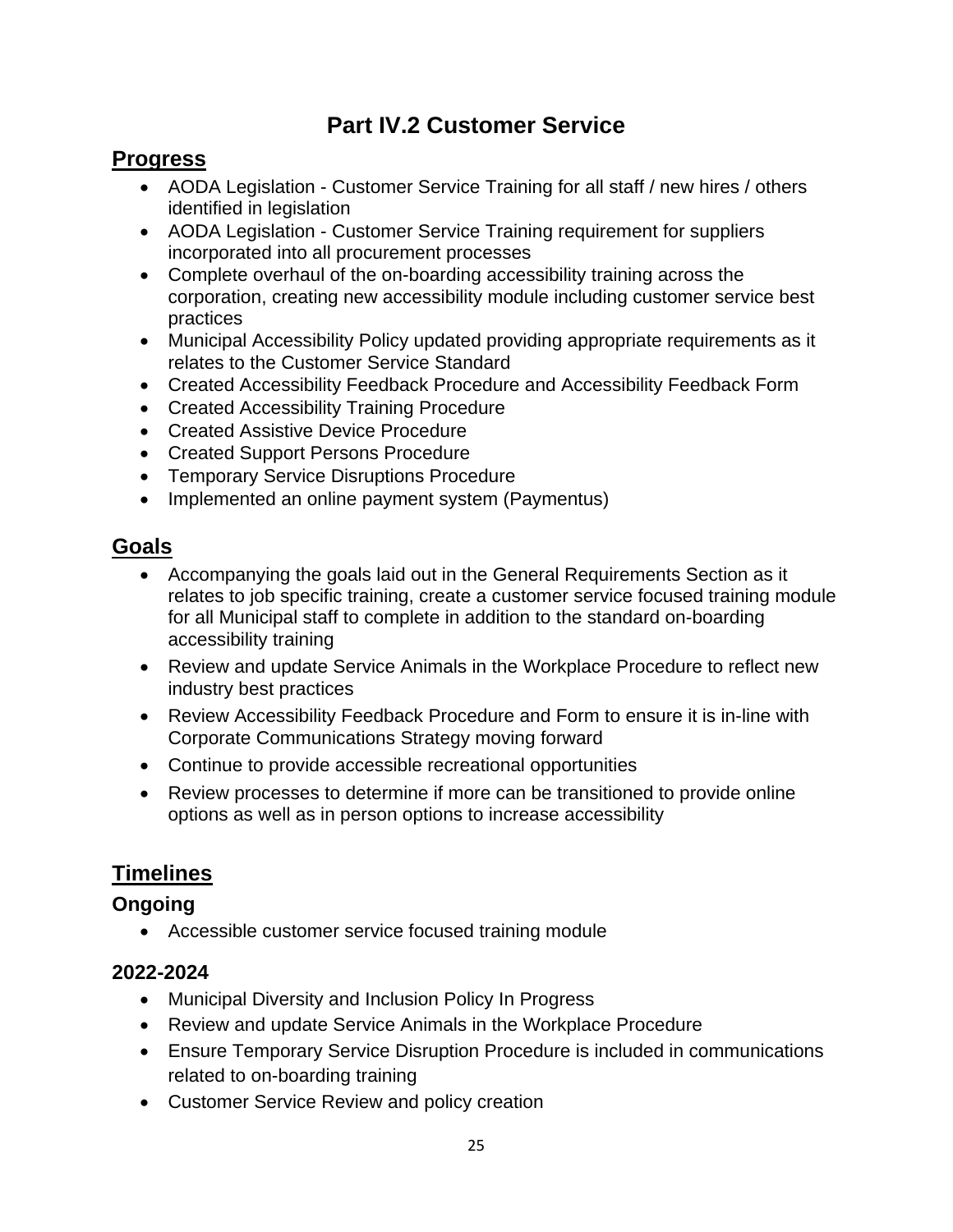# **Municipality of North Middlesex Part I – General Requirements**

#### <span id="page-25-0"></span>**Progress**

- North Middlesex adopted a Multi-Year Accessibility Plan in 2016 applicable for 2016-2021
- Updates to Accessibility Policy in 2016 to address legislative changes to the (IASR) inclusive of an organization commitment
- An update to the Multi-Year Accessibility Plan was completed in July of 2019, along with the annual status review
- Accessibility Compliance Reports filed with the Ministry for Seniors and Accessibility for years 2015, 2017, 2019 as required by the Ministry
- Accessibility training provided during on-boarding which is given by Human Resources staff covering Accessibility for Ontarians with Disabilities Act (AODA), Integrated Accessibility Standards Regulation (IASR) and Ontario Human Rights Code requirements
- North Middlesex developed a new procurement policy in 2020 that states the municipality will comply the requirements of the Ontario human Rights Code, the Accessibility for Ontarians with Disabilities Act, and its associated standards enacted through regulation, whenever possible
- North Middlesex was selected for a AODA Compliance Desktop Audit on December 1, 2020 and confirmation of compliance was received by email March 4, 2021

# **Goals**

- Review and update Accessibility training modules, continue building the online training platform with updated modules and accurate, automated record tracking.
- Review and update Accessibility Policies to reflect industry best practices, continuing to meet AODA and IASR requirements
- Create an Accessible Municipal Elections Guide and/or Plan for 2022

# **Timelines**

#### **Ongoing**

- Accessible Municipal Elections Guide 2022
- Reporting requirement –Compliance Report (2023, 2025, 2027)
- Review of Accessibility Policies ongoing as required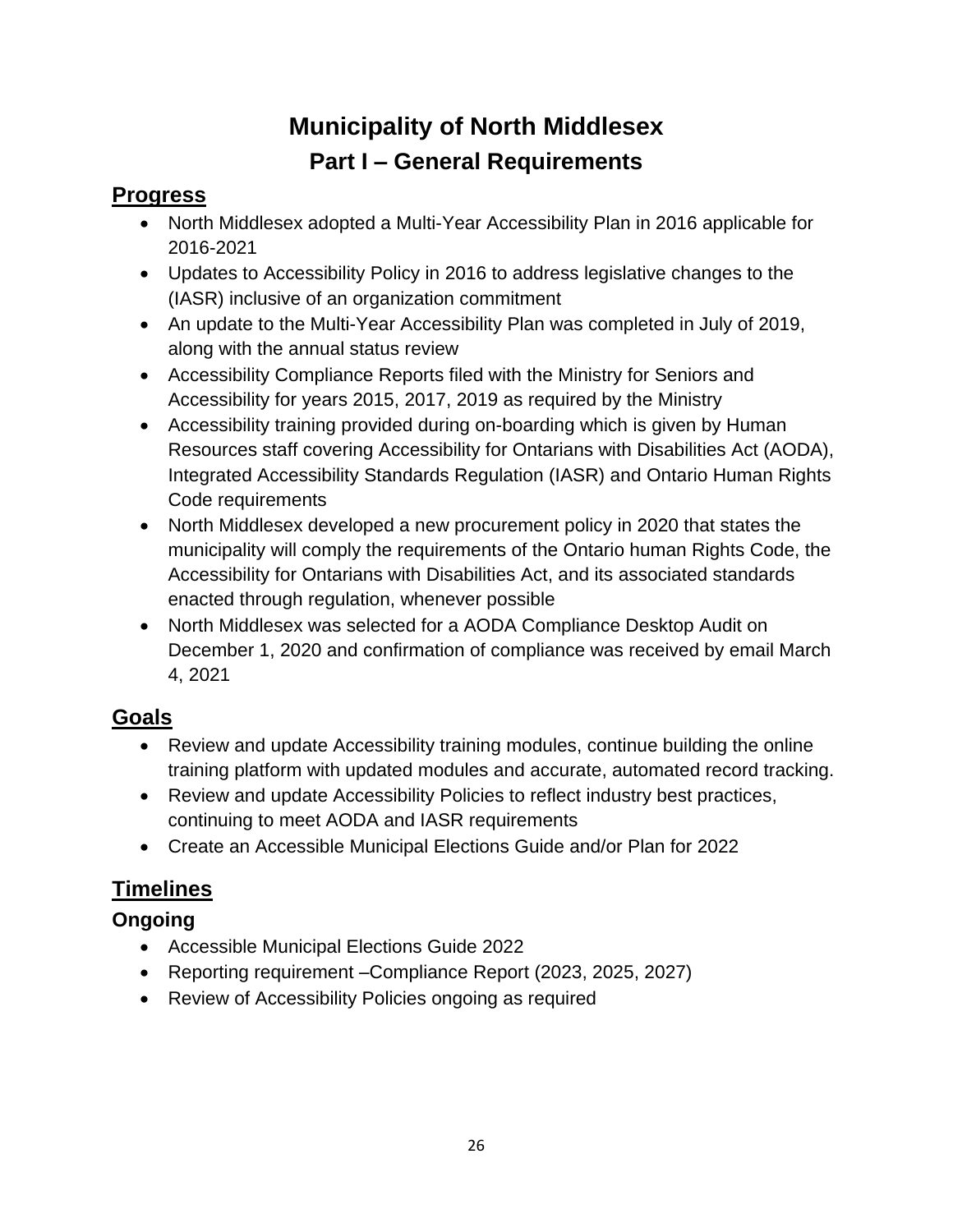# **Part II – Information and Communications**

#### **Progress**

- Continual training of staff on creation and distribution of Accessible documents for both hard copy and electronic means
- Website redevelopment (launched June 2021) maintaining WCAG 2.0 Level A
- Residents can now participate in meetings virtually or by phone meetings are also live streamed and posted to the North Middlesex YouTube channel
- Implementation of Assistive Listening Devices for use in the Council Chambers available for Council, staff and members of the public
- Introduction of Laserfiche scanning technology into central repository
- Implemented Paymentus making credit card payments an acceptable and accessible form of payment to residents
- Use of CloudPermit Building program, allowing for electronic submission of Building Permits increasing the accessibility of municipal services without having to come to the office

### **Goals**

- Ongoing training of staff for creating accessible documents and promoting that requests for alternate formats will be accommodated whenever possible
- Implement practice to ensure Accessibility compliance (i.e. screen reading capabilities) on Social Media platforms for both post and graphics are used

# **Timelines**

#### **Ongoing**

- Accessible document training Includes following Tips and best practices provided through our Accessibility Coordinator
- Ensuring accessibility compliance is maintained on Social Media platforms and Website. When the new website was launched in 2021
	- $\circ$  Documents were not uploaded from old website as they were not all compliant
	- $\circ$  Careful consideration is being taken when uploading documents to ensure they remain in an accessible format
- Continue to update and revise policies as needed

# **Part III – Employment**

#### **Progress**

- All job postings let the public know that accommodations are available upon request during the recruitment process
- Online application process for job postings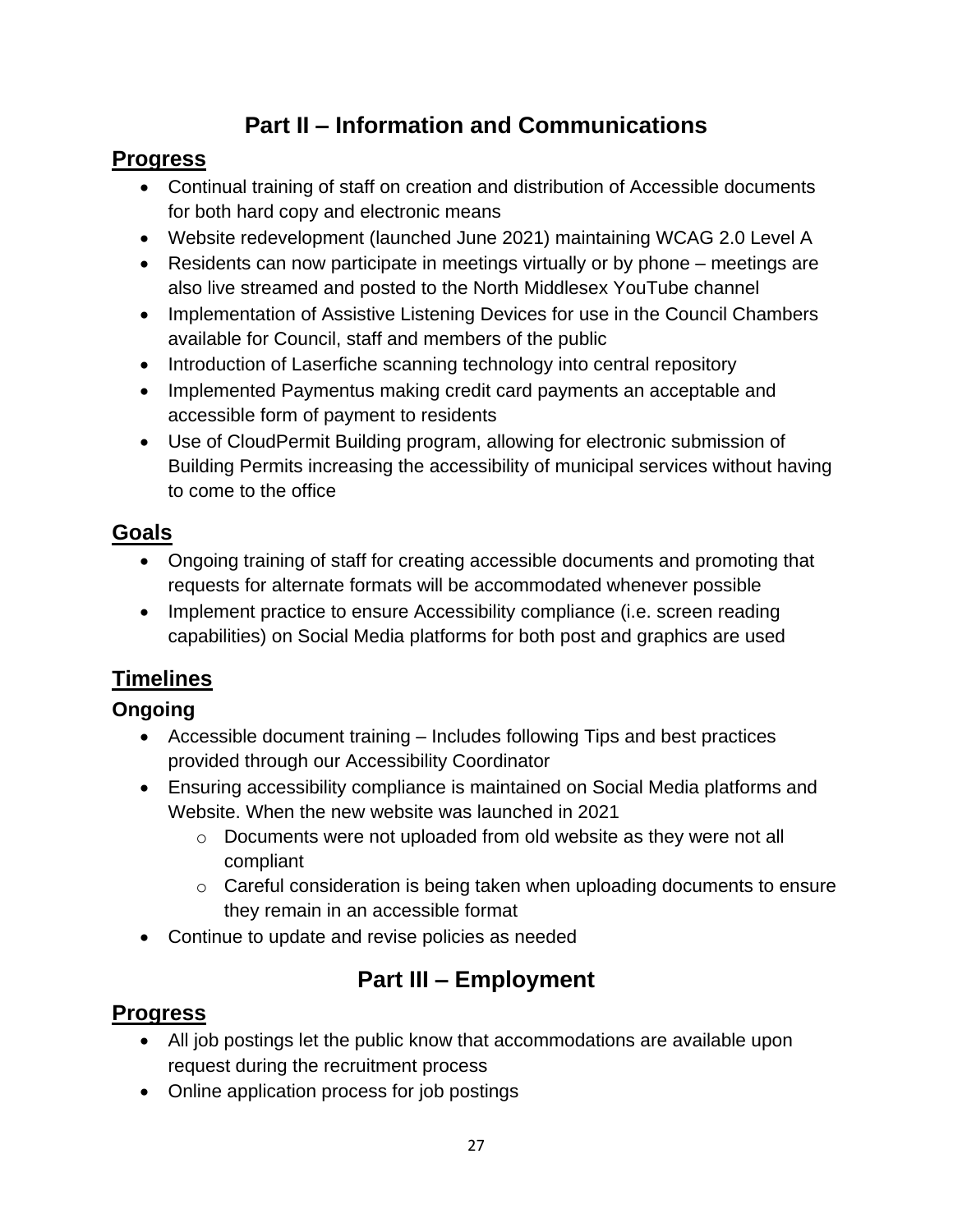#### **Goals**

 The Municipality is committed to ongoing support for employees who have been absent from work and who require an accommodation plan to return to work.

#### **Timelines**

#### **Ongoing**

Monitor potential changes to Employment standard from 2018 SDC Review

# **Part IV.1 – Design of Public Spaces Accessible Built Environment**

#### **Progress**

- Continuation of the accessible sidewalk program for new or replacement which takes into account 60 inches wide with tactical plates at intersections
- New off street hard surface public parking lot developed in 2020 that has accessible parking signs and spaces
- Accessibility updates done to the Ailsa Craig Community Centre washrooms (2020)
- Redevelopment of the Parkhill Coronation Park Splash Pad
	- o North Middlesex consulted with members of the public, and persons with disabilities regarding the needs of children and caregivers with respect to this project (2021)

#### **Goals**

- Continue to include barrier free outdoor spaces, infrastructure etc., as capital or operational projects are identified and approved by Council
- Ensure any major renovations are retrofitted to minimum meet Design of Public Spaces and Ontario Building Code specifications and standard
- Ensure all park washrooms are accessible by 2025
	- $\circ$  This primarily requires accessible pathways to our washroom facilities
- Install door openers to increase accessibility throughout the North Middlesex Arena and Fitness Centre
- Ensure all RFP's for playgrounds identify accessible play features for inclusive play

#### **Timelines**

#### **Ongoing**

 Continue to monitor funding opportunities that is available to ensure all new or redevelopment projects meet the IASR and Ontario Building Code requirements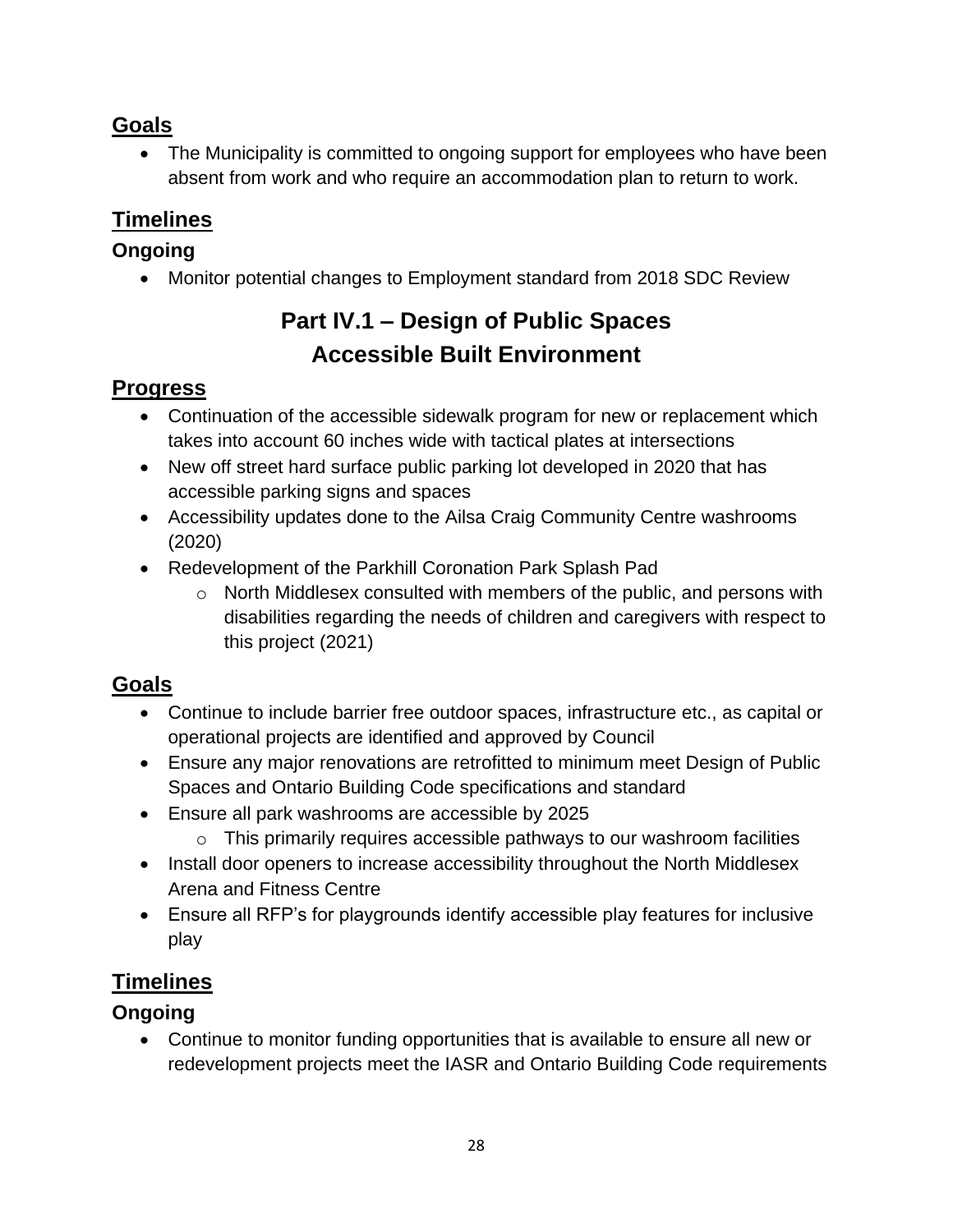#### **2022-2024**

- Redevelopment of Parkhill Main St.
	- $\circ$  This will include adhering to industry construction standards and AODA best practices for rebuilding roads, curb, sidewalks (i.e. tactile plats, tapered curb alignment, etc…)
- New Parkhill Fire station, adherence to accessibility guidelines including accessible parking and a universal washroom on both the Fire and EMS sides of the building
- continuation of the accessible sidewalk program for new or replacement which takes into account 60 inches wide with tactical plates at intersections

# **Part IV.2 Customer Service**

#### **Progress**

- Maintain compliance and seek out opportunities to improve customer service via. Options of payment, and continuous training for staff as it relates to providing persons with disabilities equitable opportunities to access municipal facilities, and services
- Education for Staff training is ongoing to ensure Customer Service needs are being met. Most recently in October 2021 staff were provided First Aid Mental Health Training two-day training
	- $\circ$  It was well received and will be incorporated into annual training

#### **Goals**

- Implementation and introduction of online resident portal (Vadim iCity 2022)
- 2022 Municipal Election will be conducting using an alternative voting method (Internet and Telephone)
	- $\circ$  This will allow electors to vote from home where they would have their specific assistive devices
	- o If elector assistance is needed the Municipality will undertake the necessary steps to provide this help in a format as requested
- Provide Notice to the public in various formats for any disruption of services that may occur in the Municipality

#### **Timelines**

#### **2022-2024**

- 2022 Implementation and introduction of online resident portal, relating to Citizen Self-Service capabilities, Property Tax e-billing, Water/Waste Water Billing modules (Vadim iCity 2022)
- 2022 Intelivote Systems Inc. Voting Platform for Municipal and School Board Election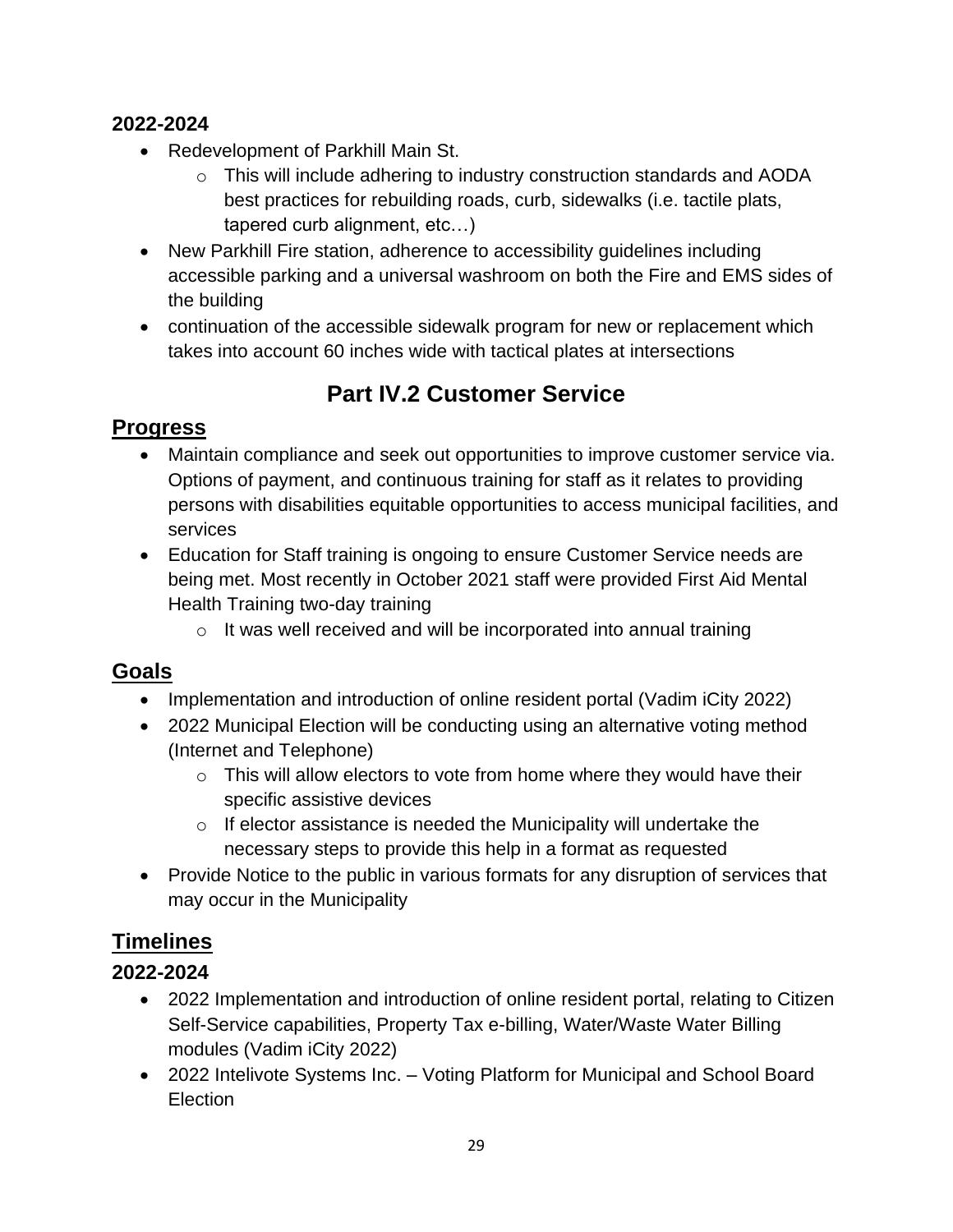# **Municipality of Southwest Middlesex Part I – General Requirements**

#### <span id="page-29-0"></span>**Progress**

- Municipality of Southwest Middlesex Multi-Year accessibility plan created in 2016
- Integrated Accessibility Standards Regulation & Ontario Human Rights Code training through HR Downloads in 2020 to include legislative changes and best practices
- Training is provided on an on-going basis when new employees are hired. The training includes, review of the Accessibility for Ontario with Disabilities Act (AODA) and Integrated Accessibility Standards Regulation (IASR), Ontario Human Rights Code, development training for volunteers and on-going training of staff on creating accessible documents
- Accessibility Compliance Report filed with the Ministry for Seniors and Accessibility (formerly Accessibility Directorate of Ontario) in 2021
- New Council orientation training provided in 2019

#### **Goals**

- Continue to work with the County on Accessibility Policy review and update to meet the requirements under the AODA and IASR while also including barrierfree best practices
- Continue to support Human Resources with HR Downloads to include legislative changes and best practices
- Review and update Corporate Procurement Policy
- Create a 2022 Accessible Elections Plan for the Municipality including information on remote voting as well as in-person voting relating to the accessible built environment and customer service

# **Timelines**

#### **Ongoing**

- Website documents and publications
- Procurement policy accessibility requirements for staff to follow

#### **2022-2024**

- Accessible Elections Guide (Q1 2022)
- Accessibility Policy review and update
- Procurement Policy review
- HR download requirements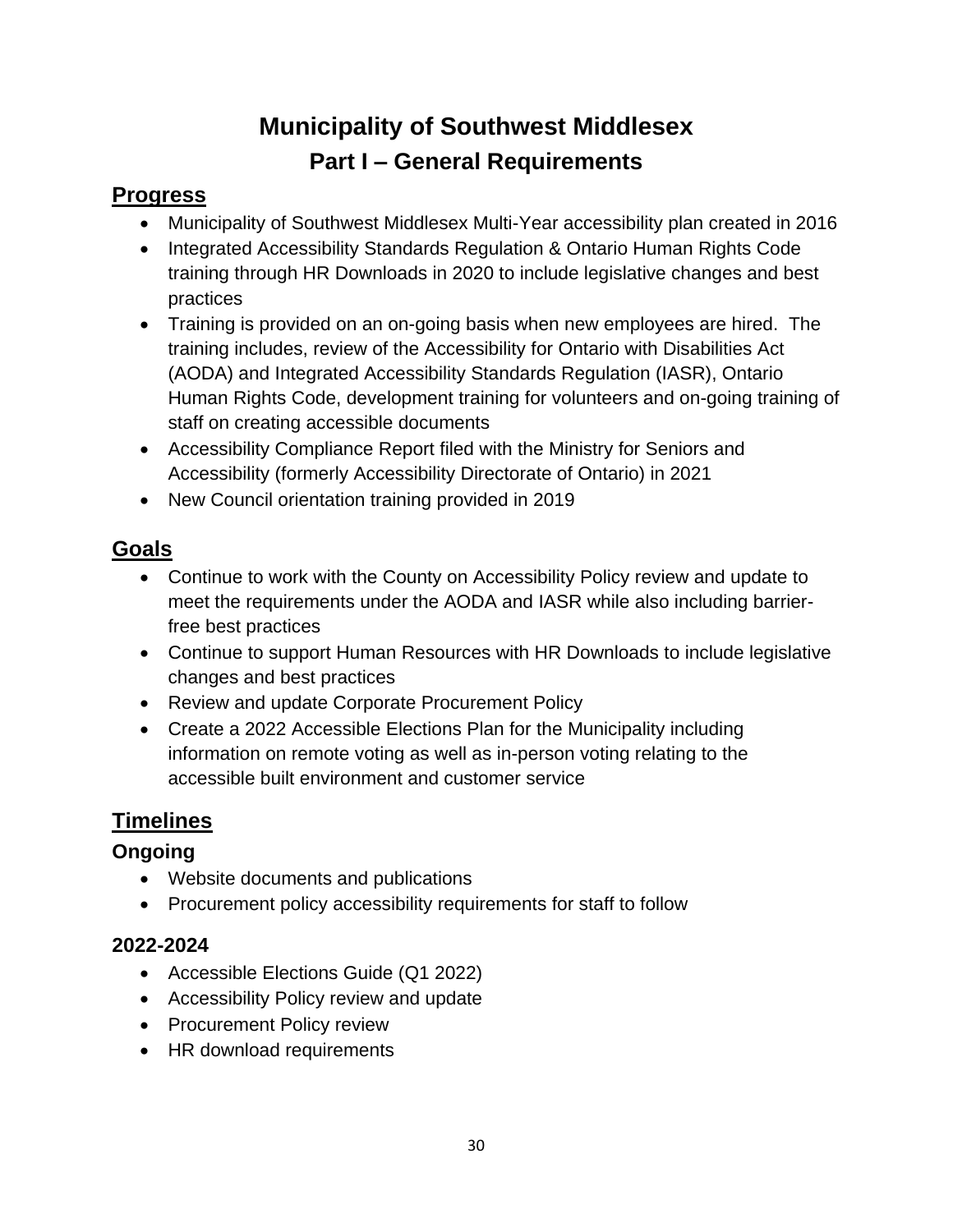#### **2025-2027**

- Job specific training modules
- Accessible Elections Guide
- Accessibility Policy review and update
- Procurement Policy review
- HR download requirements

# **Part II – Information and Communications**

#### **Progress**

- Southwest Middlesex.ca website created in 2021; accessible in accordance with the Web Content Accessibility Guidelines (WCAG) 2.0
- Southwest Middlesex Reports and PowerPoint templates created to meet WCAG 2.0 Level AA Compliance
- Council reports, minutes and by-law templates designed to ensure accessibility when posted to the website
- Request for Accessible Formats and Communication Supports Procedure created
- Accessibility Feedback Procedure
- Website enhancement platform for accessibility compliance\_Saft3y!

#### **Goals**

- Accessibility Policy review and update to meet in precise detail the requirements under the AODA and IASR while also including barrier-free best practices
- Continue to monitor ongoing and future IASR standards development review committee recommendations and possible legislative changes (mirror in respective policy updates and training updates as required)
- Create short, job-specific training modules to complement the standard, general on-boarding accessibility training. Ensure enrolment process includes affiliated training modules based on hiring department
	- o Employment standard focused training for Human Resources Staff & hiring managers
	- o Design of public spaces & accessible design focused training for engineering & facilities staff
	- o Procurement focused training for staff with purchasing authorization
	- o Customer service focused training for front line staff
	- $\circ$  Information & communications training (specifically web accessibility focused) training for staff with authoring & upload authority for the Municipal website
- Review and update Corporate Procurement Policy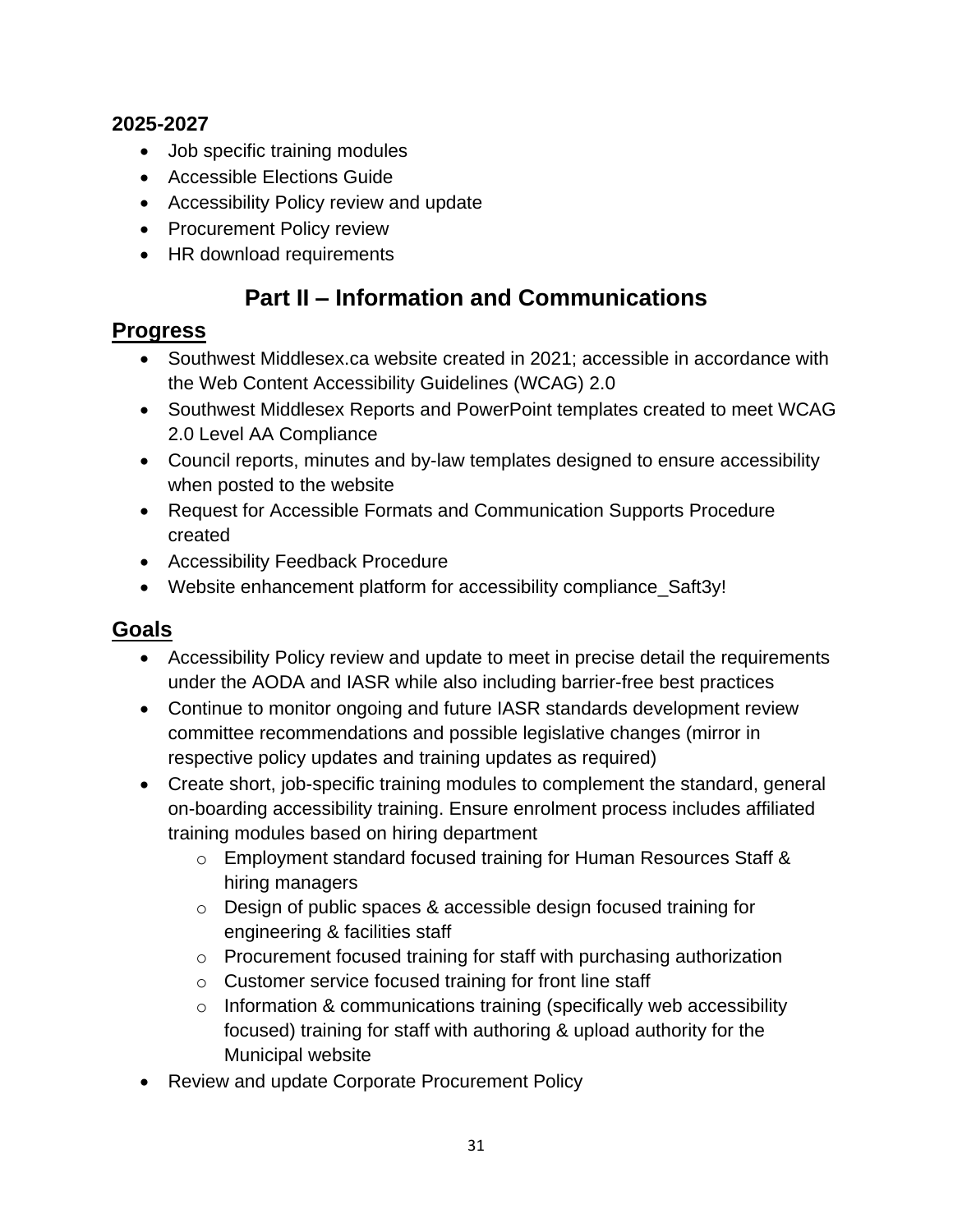#### **Timelines**

#### **Ongoing**

- Accessibility Policy review to ensure legislative requirements are met
- Job specific training pertaining to accessibility
- Update Corporate Procurement Policy

# **Part III – Employment**

#### **Progress**

- Ensure the recruitment, assessment and selection process is accessible and barrier-free. This includes notifying job applicants, when they are selected to participate in an assessment or selection process that accommodations are available upon request
- Notify successful applicants of our policies for accommodating employees with disabilities
- Provide accessible formats and communication supports for employees required to perform the employees job including information that is generally available to employees in the workplace
- Provide workplace emergency response information to employees who have a disability
- Provide documented individual accommodation plans for employees with disabilities
- Develop and have in place a return to work process for employees who have been absent from work due to a disability
- Consider performance management, career development and advancement and redevelopment for employees with disabilities

#### **Goals**

- Review and update Accommodations Policy to reflect industry best practices and include S.32 from the IASR "Redeployment"
- Create Return to Work Process and Return to Work Plan for employees
- Continue to monitor potential changes to the Employment Standard under the IASR as a result of 2018 Standards Development Committee (SDC) review

#### **Timelines**

#### **Ongoing**

- Review and update Accommodations Policy to reflect industry best practices and include S.32 from the IASR "Redeployment"
- Continue to monitor potential changes to the Employment Standard under the IASR as a result of 2018 Standards Development Committee (SDC) review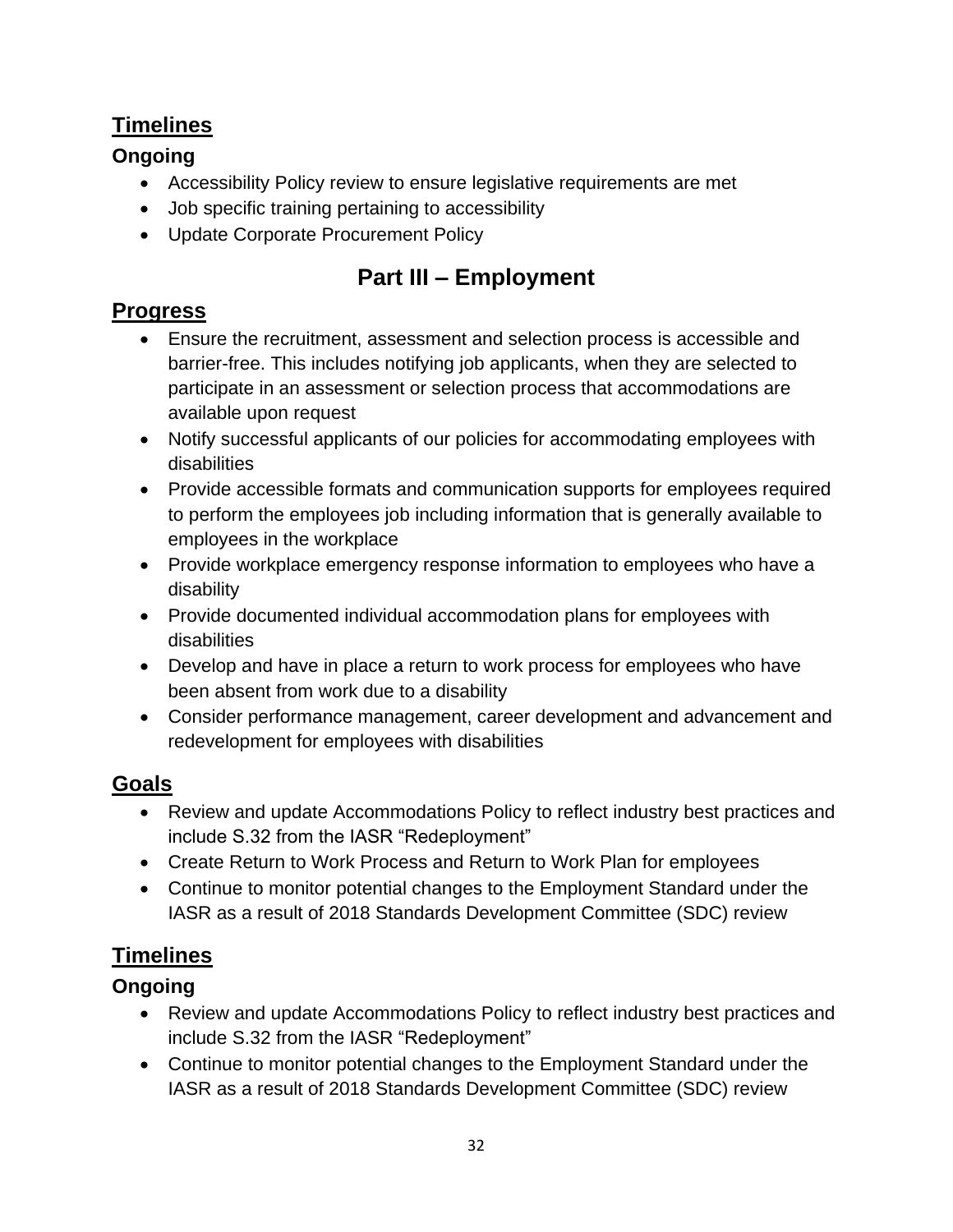# **Part IV.1 – Design of Public Spaces Accessible Built Environment**

#### **Progress**

- Accessible updates made to the following:
	- o Glencoe Library
	- o Glencoe Daycare

#### **Goals**

- Make accessible updates to the following:
	- o Glencoe Arena Renovations
	- o Appin Play Equipment

### **Timelines**

#### **2022-2024**

- Make accessible updates to the following:
	- o Glencoe Arena Renovations
	- o Appin Play Equipment

# **Part IV.2 Customer Service**

#### **Progress**

 Accessibility Policy updated in April 2017 providing appropriate requirements as it relates to the Customer Service Standard

#### **Goals**

- Accompanying the goals laid out in the General Requirements Section as it relates to job specific training, create a customer service focused training module for all Municipal to complete in addition to the standard on-boarding accessibility training
- Review and update Service Animals in the Workplace Procedure to reflect new industry best practices
- Review Accessibility Feedback Procedure and Form to ensure it is in-line with corporate communications strategy moving forward

# **Timelines**

#### **Ongoing**

- Review and update Service Animals in the Workplace Procedure to reflect new industry best practices
- Review Accessibility Feedback Procedure and Form to ensure it is in-line with corporate communications strategy moving forward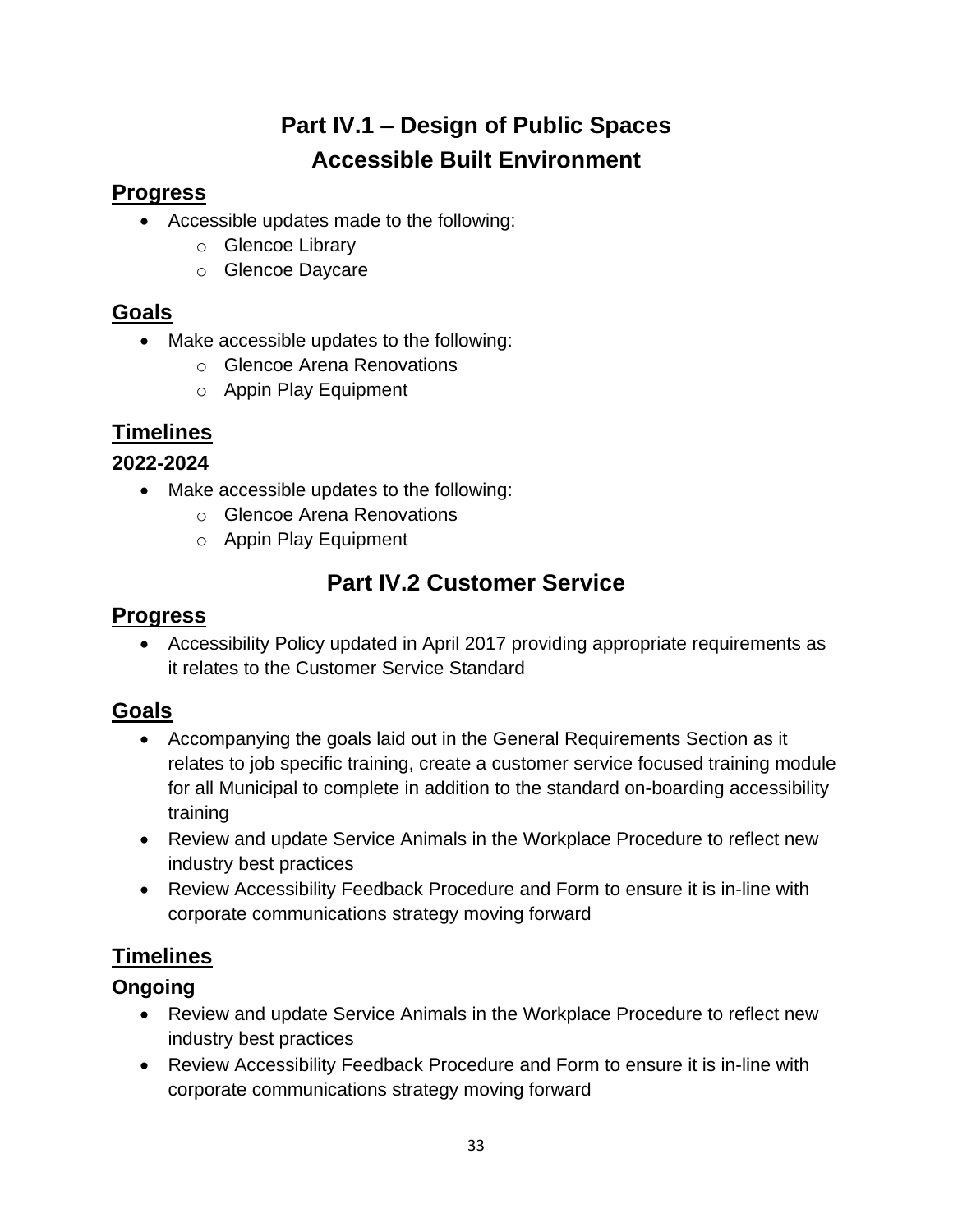# **Municipality of Strathroy-Caradoc Part I – General Requirements**

#### <span id="page-33-0"></span>**Progress**

- Accessibility Policy updated in April 2017 to address legislative changes to the Integrated Accessibility Standards Regulation (IASR) inclusive of an organizational commitment
- Strathroy-Caradoc's second Joint Multi-Year Accessibility Plan created in 2016
- Joint Annual Accessibility Status Reports created and presented to County Council yearly from 2016-2021
- Accessibility Compliance Reports filed with the Ministry for Seniors and Accessibility (formerly Accessibility Directorate of Ontario) in 2015, 2017, 2019 & 2021
	- o Desk audit completed in 2018 and compliance requirements were met
- Integrated Accessibility Standards Regulation & Ontario Human Rights Code training completed on HR Downloads for onboarding orientation
- Municipal Council accessibility training provided via HR Downloads (2019)
- Transitioned to HR Downloads Training Platform (2018)

#### **Goals**

- Accessibility Compliance reporting to be completed in 2023, 2025 & 2027
- Continue monitor and update the Joint Multi-Year Accessibility Plan in accordance with any changes made to the IASR Standards
- Accessibility Policy review and update to meet in precise detail the requirements under the AODA and IASR while also including barrier-free best practices
- Create short, job-specific training modules to complement the standard, general on-boarding accessibility training. Ensure enrolment process includes affiliated training modules based on hiring department
- Create Accessible Elections Guide for all local municipal partners for 2022 Municipal Election including information on remote voting as well as in-person voting relating to the accessible built environment and customer service
- Create Accessible Elections Plan for 2022 Municipal Elections

#### **Timelines**

#### **Ongoing**

- Compliance Reporting
- Accessibility Policy Review

#### **2022-2024**

Accessible Election Plan (2022)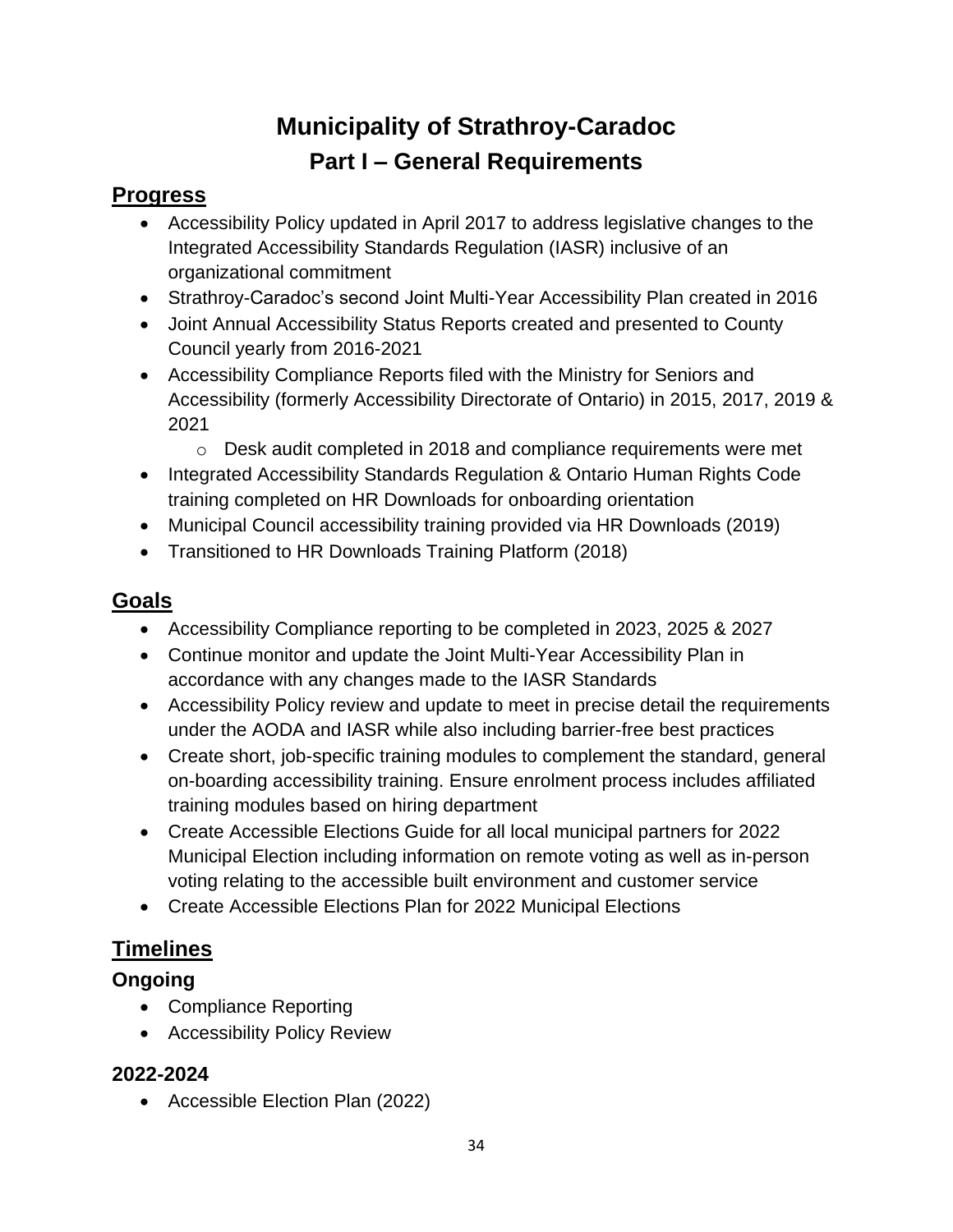• Accessible Election Guide (2022)

#### **2025-2027**

• Job Specific Training

# **Part II – Information and Communications**

#### **Progress**

- Created an Accommodations Policy for employees with disabilities (2018)
- Redevelopment of corporate website to ensure compliance with WCAG 2.0 Level AA
- Redesigned and relaunched the following websites in accordance with the WCAG 2.0 Level AA requirements:
	- o Museum (2018)
	- o Economic Development (2019)
	- o Police Services (2021)
- Utilize Siteimprove to help screen website to ensure compliance with WCAG 2.0 Level AA (2017)
- Implemented Closed Captioning for live and archived Council and Committee meetings through e-Scribe (2021)
- Web form created for Accessible Customer Feedback (2016)
- Web form creating for Residence Services to report any problems (2018)
	- o Uses an accessible feedback form
- Ensured PDF Documents meets accessibility requirements (Ongoing)

#### **Goals**

- Utilize Siteimprove and e-Scribe to continue identifying PDF documents that need updating to ensure compliance with the AODA
- Website, accessible documents and accessible social media training
- Update Municipal Branding Policy to incorporate accessible signage strategies o Will allow for improvements in colour contrast and font size and type

#### **Timelines**

#### **Ongoing**

- Utilize Siteimprove and e-Scribe to identify PDF documents that need updating
- Training on Website, Accessible PDF Documents and Social Media

#### **2022-2024**

Update Municipal Branding Policy (2022)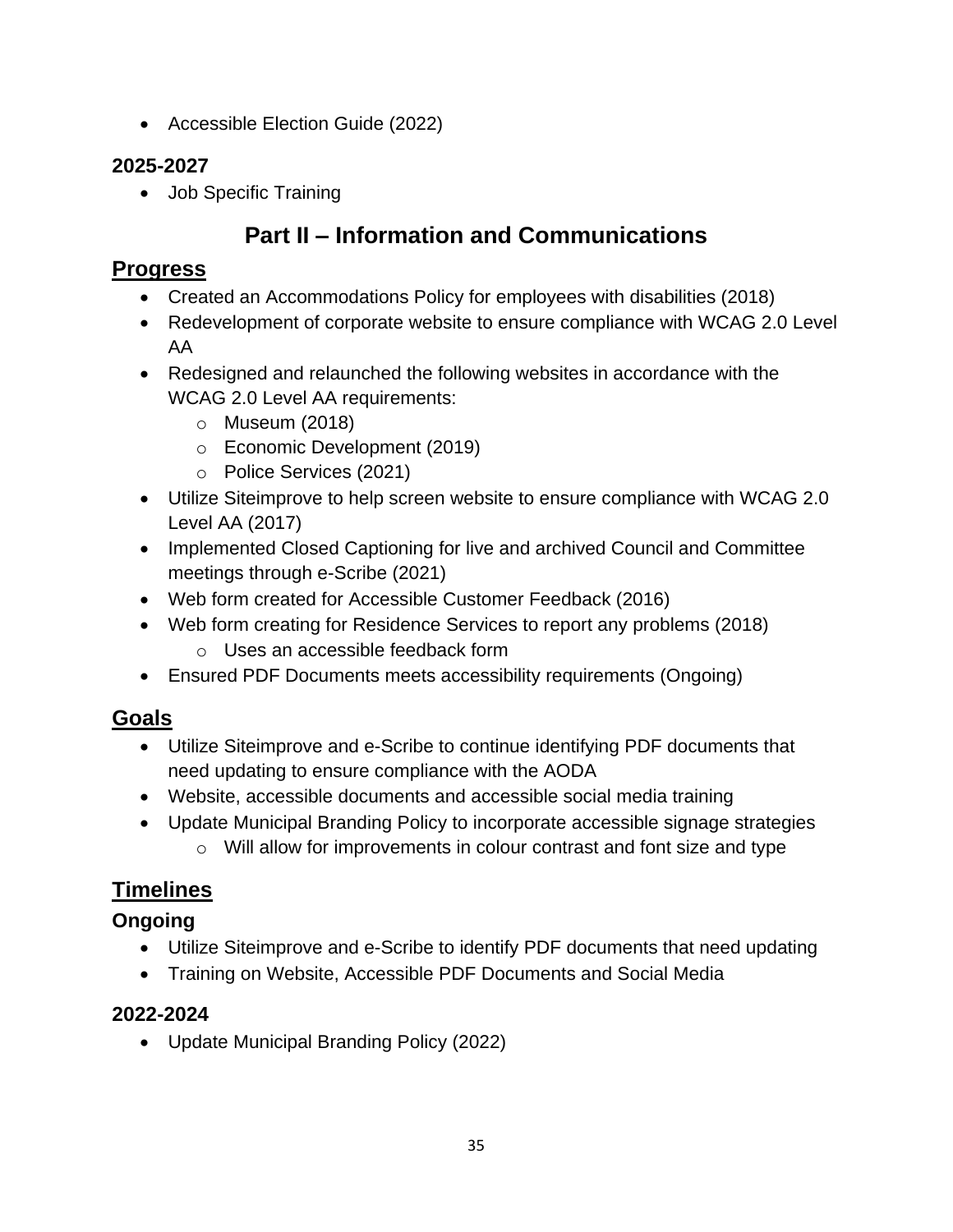# **Part III – Employment**

### **Progress**

- All job postings let the public know that accommodations are available upon request during the recruitment process (ongoing)
- Included language within employment contracts notifying new employees if they require accommodations they are available
- AODA training through HR Downloads (ongoing)
- Included in orientation presentation the availability of accommodations to make staff aware that these are available to them

#### **Goals**

- Review and update Accommodations Policy to reflect industry best practices and include S.32 from the IASR "Redeployment"
- Create Return to Work Process and Return to Work Plan for employees
- Continue to monitor potential changes to the Employment Standard under the IASR as a result of 2018 Standards Development Committee (SDC) review
- Update existing platform to Dayforce to allow better access to documents, scheduling and other employment related info for Municipal employees

### **Timelines**

#### **Ongoing**

 Continue to monitor potential changes to the Employment Standard under the IASR as a result of 2018 Standards Development Committee (SDC) review

#### **2022-2024**

- Update existing platform to Dayforce (2022)
- Create Return to Work Process and Return to Work Plan for employees (2023- 2024)
- Review and update Accommodations Policy (2023-2024)

# **Part IV.1 – Design of Public Spaces Accessible Built Environment**

# **Progress**

- Relocated Customer Service Counter at Town Hall 52 Frank St, to an accessible entry with ramps and barrier free entry with wave technology
- Upgraded Washrooms to include automatic openers with wave technology at the Gemini Sportsplex
- Upgraded Family Washroom to approved AODA compliant WR at the Gemini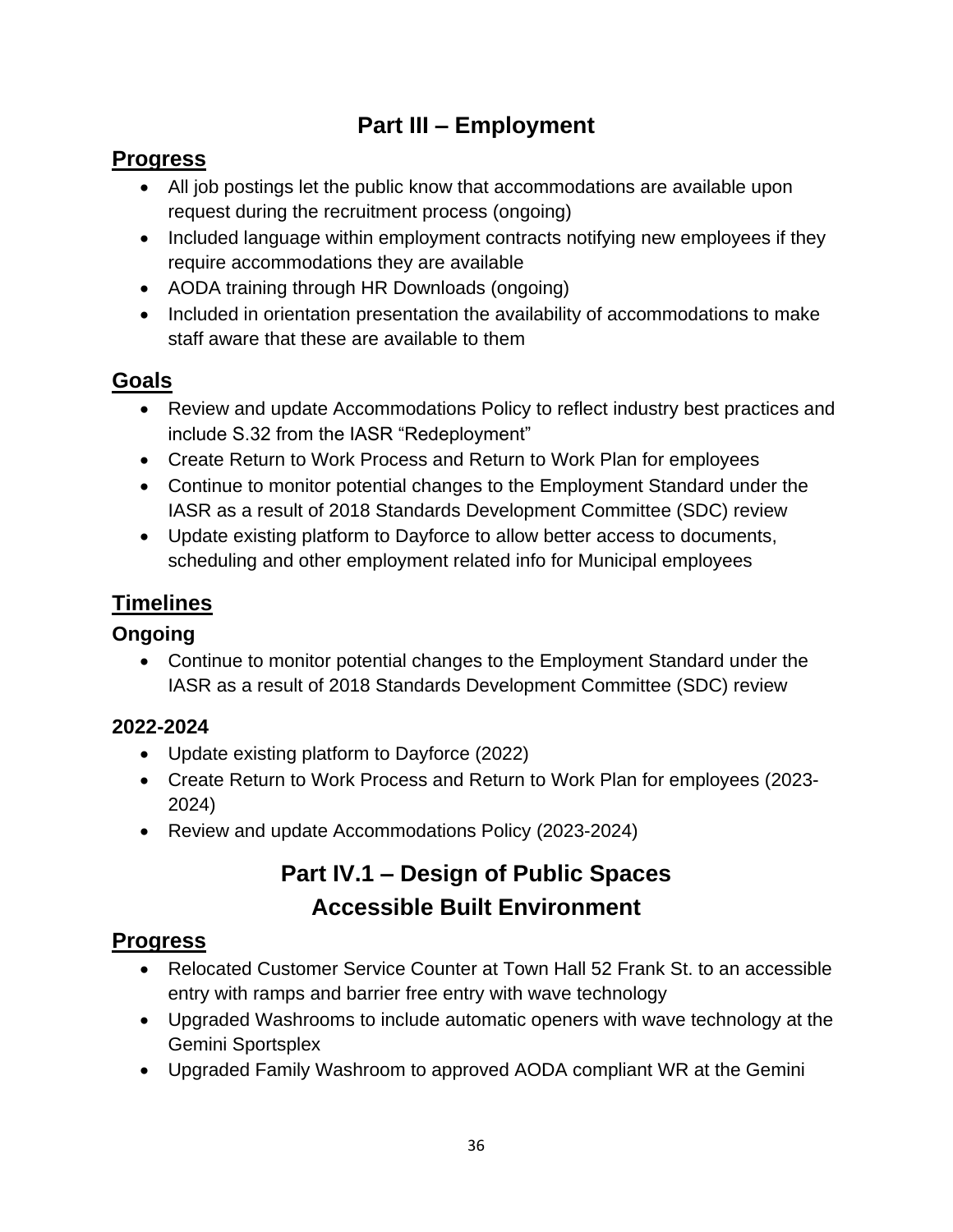- Upgrade washrooms to include automatic openers at the Caradoc Community **Centre**
- Strathroy Library renovation included a fully compliant AODA washroom with adult change table and wave technology
- Installed an adult change table in family change room at pool
- Installation of trails in accordance to the County's guidance document
- Installation of a number of playgrounds in accordance to the County's guidance document – South Creek, Alexandra Park, Fairgrounds Recreation Complex
- Caradoc Street reconstruction –meets AODA compliance (2019-2021)
- Updated design standards in October 2021
	- o Includes accessibility requirements per the IASR and AODA
	- o Language incorporated regarding accessible requirements for: off-street parking spaces, sidewalks, accessible trails, on-street parking, streetlights, crosswalk buttons, etc.

#### **Goals**

- Convert washroom into a fully compliant AODA washroom minus the adult change table utilizing wave technology (2022)
- Construction of an All Wheels Park –skate park (2022)
- Construction of basketball court to include adjustable nets to accommodate all skill levels and ability
- Installation of Playgrounds in accordance with the County's guidance document
- Installation of trials in accordance with the County's guidance document and the Municipal Trails Master Plan
- Upgrading undersized sidewalks to AODA standards in Mt Brydges, Strathroy and Melbourne – adding tactile plates at all ramps (2022-2030)
- Queen Street Reconstruction in Strathroy (2022)
	- o accommodating more street lighting, widening sidewalks with tactile plates at all ramps and installing bike lanes
- Downtown Boulevard improvements (2023)
	- $\circ$  replacing boulevards (surface discontinuities) and adding accessible parking spaces, including tactile plates at all ramps.
- Drury Lane Reconstruction (2023)
	- o Replacing undersized sidewalks including tactile plates at all ramps, widening the road to accommodate multi use
- Replacing at grade rail crossings to accommodate smooth transitions for accessibility (2019 – ongoing)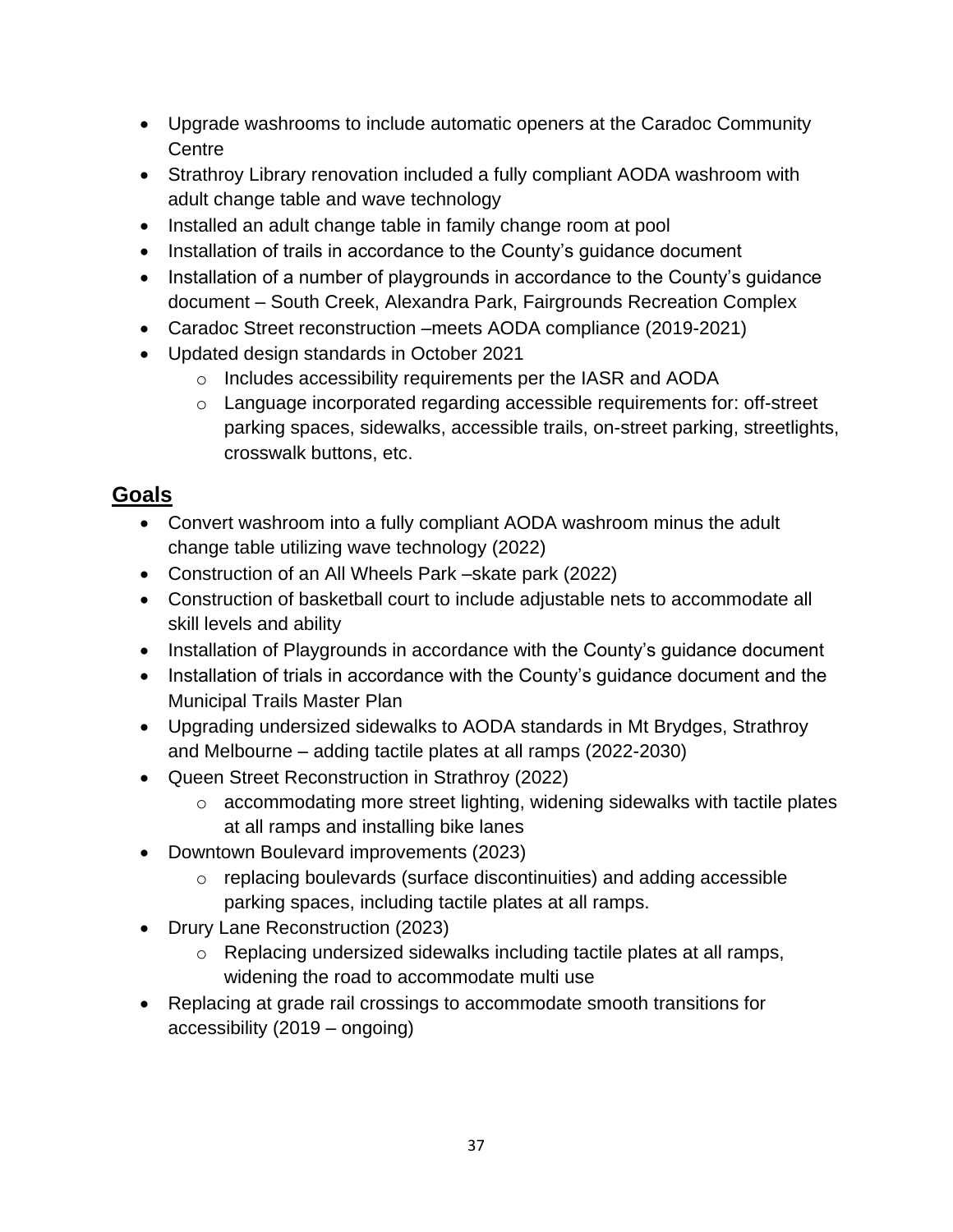#### **Timelines**

#### **Ongoing**

- Installation of Playgrounds in accordance with County's guidelines (2022-2027)
- Installation of trails in accordance with County's quidelines and Municipal Trails Master Plan
- Replacing at grade rail crossings to accommodate smooth transitions for accessibility (2019 – ongoing)

#### **2022-2024**

- Convert washroom to fully compliant AODA washroom (2022)
- Construction of All Wheels Park (2022)
- Upgrading undersized sidewalks to AODA standards in Mt Brydges, Strathroy and Melbourne (2022-2030)
- Queen Street Reconstruction in Strathroy (2022)
- Downtown Boulevard improvements (2023)
- Drury Lane Reconstruction (2023)

#### **Part IV.2 Customer Service**

#### **Progress**

- AODA Customer Service training for Municipal Council (2019)
- AODA Customer Service training provided through HR Downloads platform during onboarding (2018-onward)
- The following information is included in the Accessibility Policy:
	- o Temporary Service Disruptions
	- o Service Animal and Support Persons
	- o Accessible Feedback
	- o Accessible Format and Communication Support
	- o AODA Training

#### **Goals**

Review Customer Service Accessibility Policy and make updates as needed

#### **Timelines**

#### **Ongoing**

Review Customer Service Accessibility Policy and make updates as needed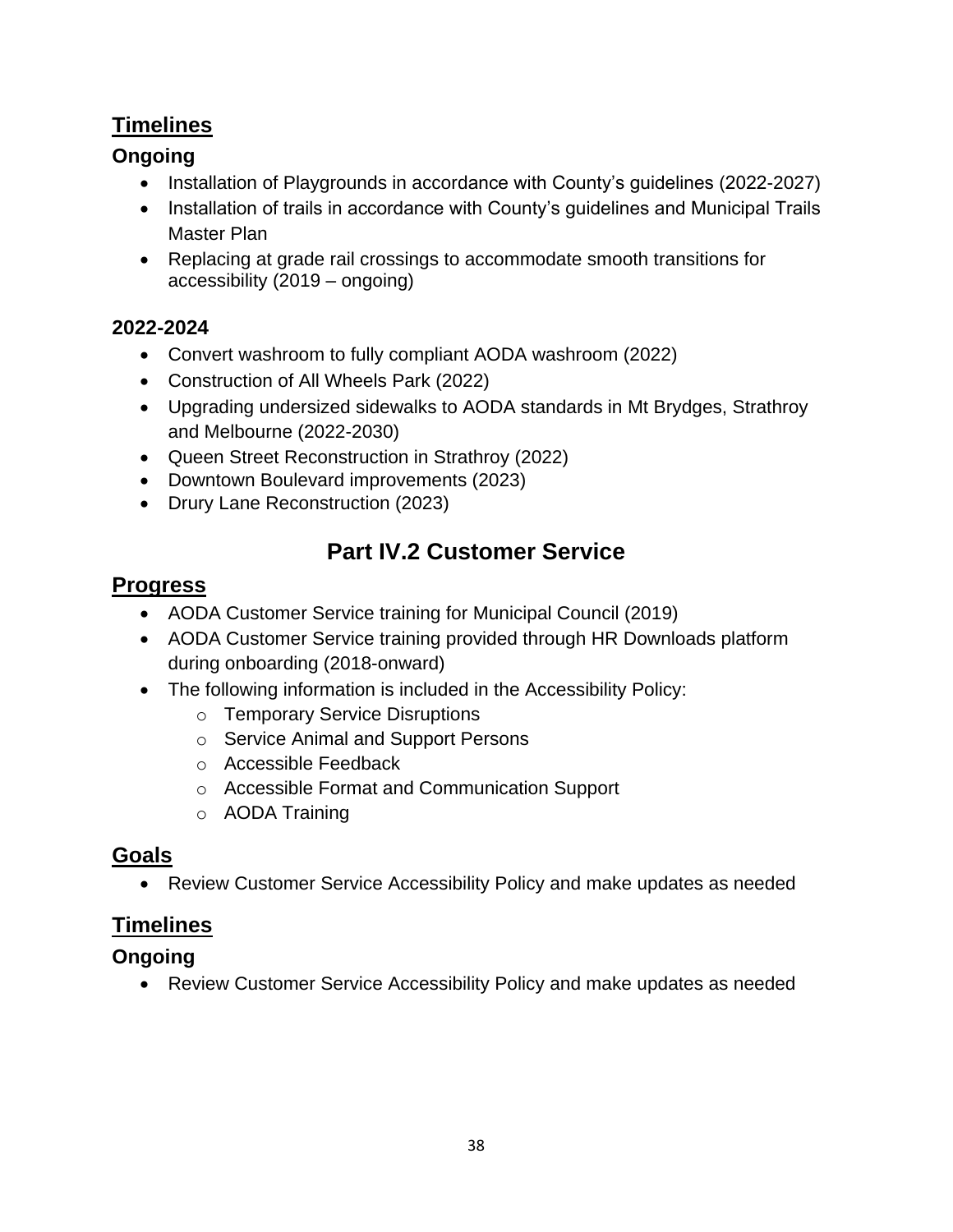# **Municipality of Thames Centre Part I – General Requirements**

#### <span id="page-38-0"></span>**Progress**

- "Accessible Maintenance Practices" was adopted and attached as Appendix '1' to the Municipality's Multi-Year Accessibility Plan (February 2017)
- Updates to Corporate Accessibility Policy to address legislative changes to the (IASR) inclusive of an organizational commitment (2017)
- Council adopted Multi-Year Accessibility Plan for 2016-2021
- Annual status provided to County yearly from 2015-2021
- Accessibility Compliance Reports filed with the Ministry for Seniors and Accessibility (formerly Accessibility Directorate of Ontario) in 2015, 2017, 2019 and 2021 as required by the Ministry
- Integrated Accessibility Standards Regulation & Ontario Human Rights Code training overhaul on the Moodle online accessibility training platform. Updated training modules to reflect legislative changes and best practices (2018)
- Accessibility training provided during on-boarding which is given by Clerk's Department staff covering Accessibility for Ontarians with Disabilities Act (AODA), Integrated Accessibility Standards Regulation (IASR) and Ontario Human Rights Code (OHRC) requirements
- New procurement policy adopted (2021)

#### **Goals**

- Support Treasury/Finance in Transition to a new Human Resources Program Platform that will include onboarding/accessibility training
- Review and update Accessibility Policy to reflect industry best practices, continuing to meet AODA and IASR requirements
- Create an Accessible Municipal Elections Plan for 2022
- New joint Multi-Year Accessibility Plan for 2022-2027

# **Timelines**

#### **Ongoing**

 Monitoring ongoing and future potential updates to the IASR via Standards Development Committee Recommendations

#### **2022-2024**

- Accessible Elections Plan 2022
- New joint Multi-Year Accessibility Plan for 2022-2027
- Support Treasury/Finance in Transition to a new Human Resources Program Platform that will include onboarding/accessibility training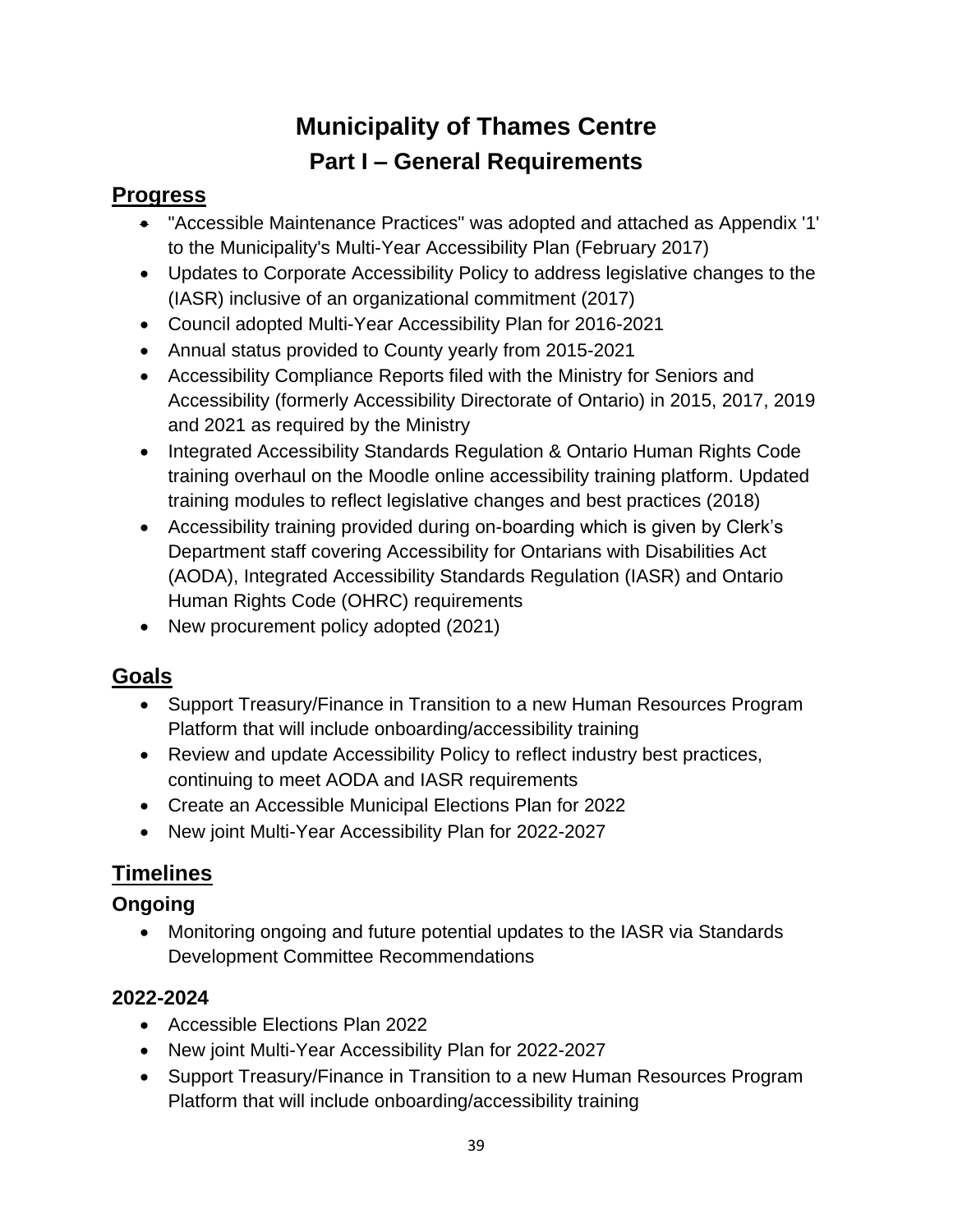#### **2025-2027**

Accessibility Policy review and update

# **Part II – Information and Communications**

#### **Progress**

- Thames Centre website created in 2019 to WCAG 2.0 Level A compliance
- Created accessible templates for staff included in council agenda postings (2016)
- Administrative staff received training on document accessibility within the agenda creation process (2018)
- Request for Accessible Formats and Communication Supports Procedure created and placed on website (2017)
- Accessibility Feedback Procedure created in (2017)
- Updated "Accessibility Regulations for Contracted Services" Form placed in the Municipality RFP's/Tenders (2020)
- Implemented and coordinated livestreamed electronic council meetings (2020)

#### **Goals**

- Maintain WCAG 2.0 Level AA compliance for website content
- Document training for website content uploaders as well as Administrative staff report authors in both the Microsoft Suite and Adobe Pro DC platform
- Review and upgrade where needed, request for accessible formats and communications supports procedure

#### **Timelines**

#### **Ongoing**

Maintain WCAG 2.0 Level AA compliance

#### **2022-2024**

Accessible document training

#### **2025-2027**

 Continue to update and revise policies as needed to meet AODA and IASR requirements

# **Part III – Employment**

#### **Progress**

- Accommodations Policy created to reflect legislative updates encompassing vast majority of Employment standard requirements (2016)
- All job postings let the public know that accommodations are available upon request during the recruitment process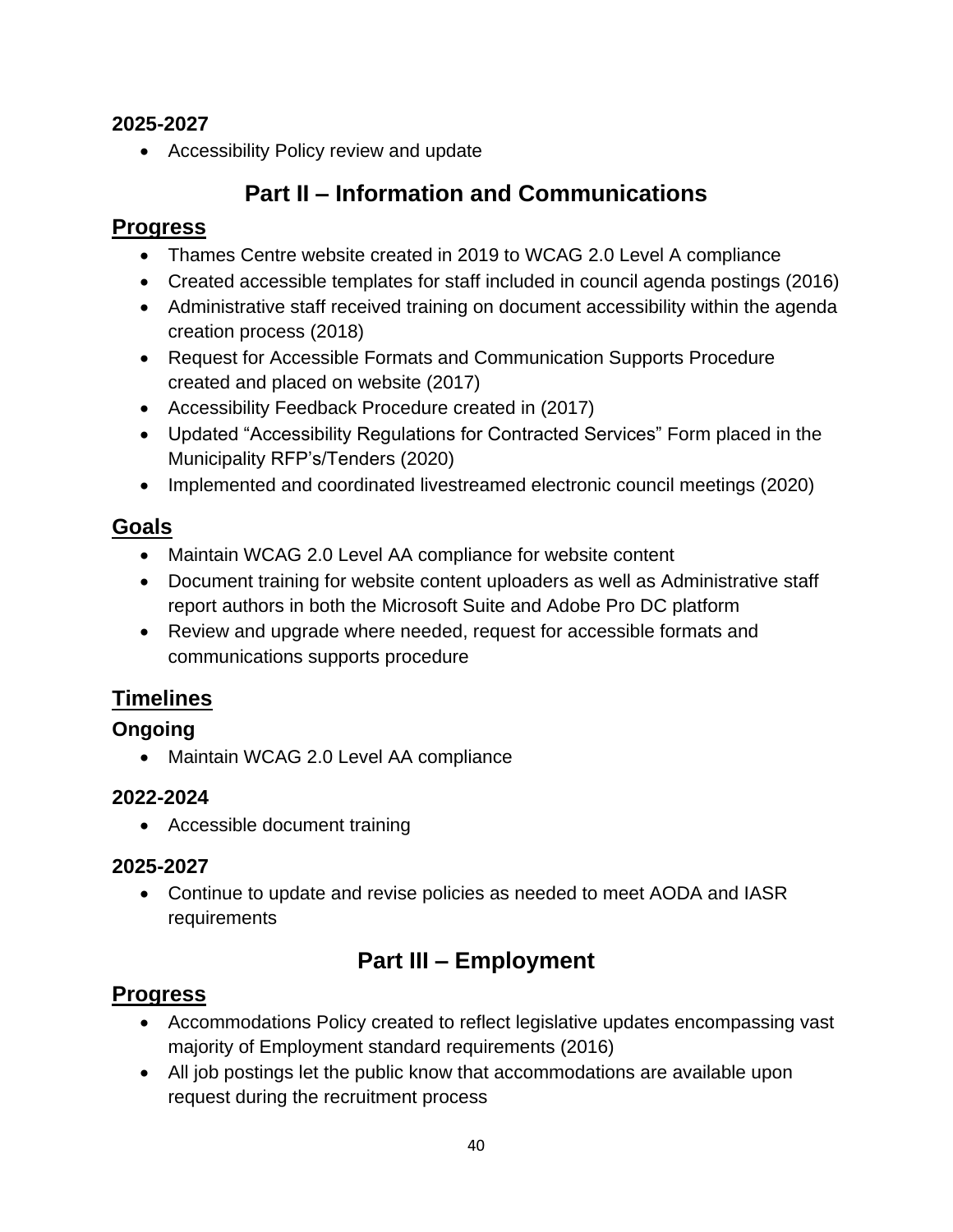#### **Goals**

- Ensure that Human Resources Policies reflect best practices and IASR requirements
- Review and update Accommodations Policy
- Create Emergency Workplace Response for Employees with Disabilities Policy

#### **Timelines**

#### **Ongoing**

 Continue to ensure that Human Resources Policies reflect best practices and IASR requirements

#### **2022-2024**

• Review and update Accommodations Policy

#### **2025-2027**

Create Emergency Workplace Response for Employees with Disabilities

# **Part IV.1 – Design of Public Spaces Accessible Built Environment**

#### **Progress**

- Established Accessible Maintenance Practices to ensure that any newly constructed or redeveloped elements will have procedures for preventative and emergency maintenance of the accessible elements in public space
	- o These practices were adopted by Council at its regular meeting held on February 6, 2017 and attached as Appendix "1" to the Municipality's Multi - Year Accessibility Plan (2017)
- Established Accessible Playground Consultation and Exterior Paths of Travel Rest Area Consultation documents. The documents were approved by Council at its regular meeting held on October 16, 2017 (2017)
- New sidewalk installed in Putnam and Harrietsville meeting current AODA specifications including accessible ramps (2019)
- Construction of a new Field House at the Field of Dreams Outdoor Recreation Complex that is fully accessible (3245 Hamilton Road) (2019)
- Installation of new accessible Playground Equipment at the Field of Dreams Outdoor Recreation Complex (3245 Hamilton Road) (2019)
- Paved a new trail at the Field of Dreams Outdoor Recreation Complex (3245) Hamilton Road) (2019)
- Renovated pool with new access ramp into the pool and making the pool building accessible (ramp into building, widened doorways, installed new accessible partitions and an accessible reception counter) (2020)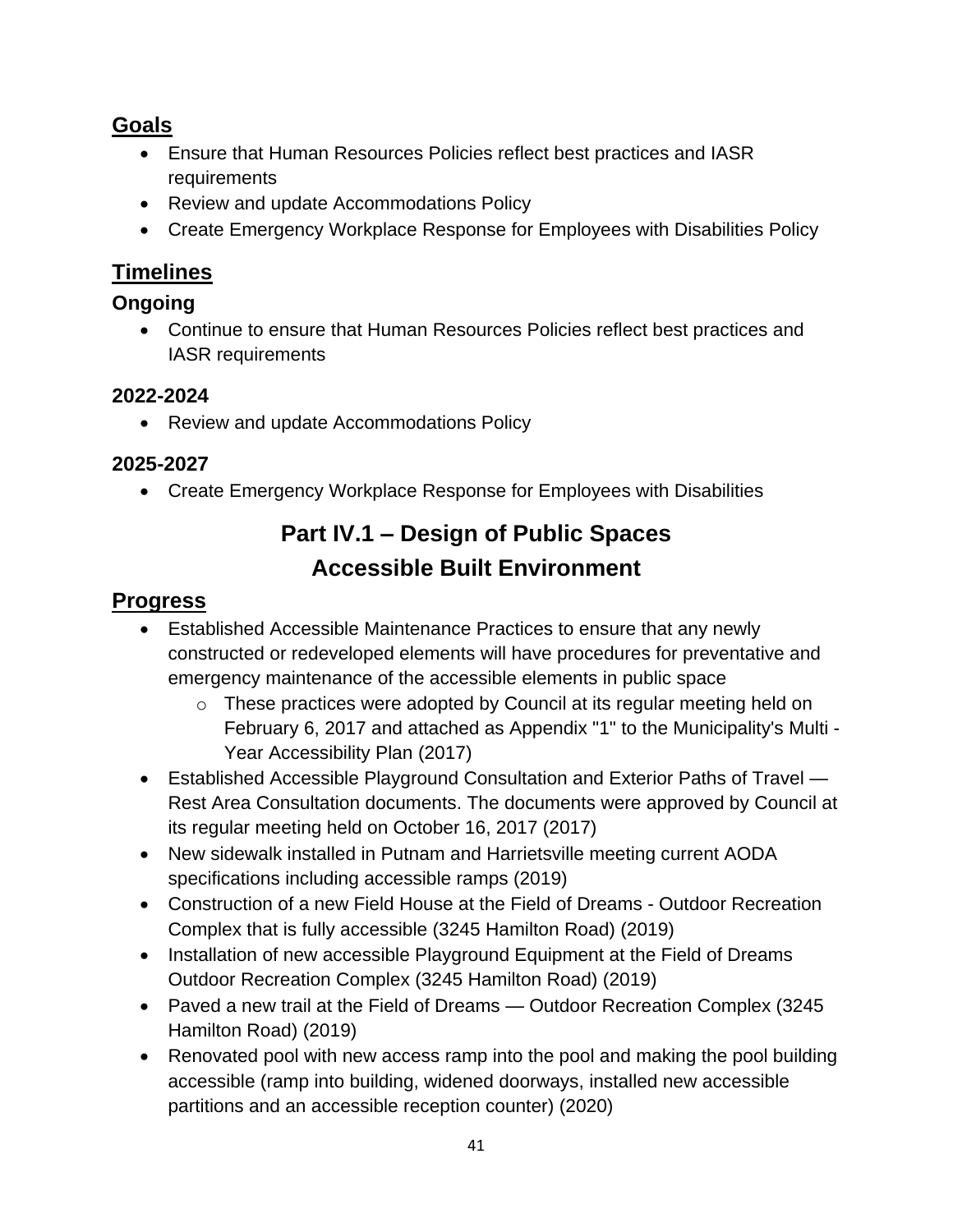- Installed new walking trail at Thorndale park (stone dust base which is considered accessible) (2020)
- Installed new Slo-Pitch City walking train (stone dust) (2020)
- Installed new length of sidewalk at front of Dorchester Park between ball diamonds and the Flight Exec Centre (2020)
- stops in Dorchester and Thorndale as part of the County transit initiative started in 2020 (2020)
- Installed new barrier-free automatic sliding door in place of standard swing doors between lobby and north ice pad at FlightExec Centre (2021)
- Installed new playground structure at Thorndale Park, complete with accessible features (2021)
- Installed phase 1 of walking path lights at Dorchester Park (2021)
- Built new Fieldhouse at Thorndale Park, complete with barrier-free family washroom (2021)
- Completed new community centre in Thorndale, to AODA compliance (2021)
- Hired professional playground inspector to audit half of our playgrounds (with other half being budgeted for next year) (2021)
- Installed new microphone system in Council Chambers to enhance audio for those in live attendance at meetings as well as for those listening remotely online (2021)
- Added 10 new benches outside of facilities and along walking trails various locations across the municipality (2021)
- Replaced 6 picnic tables with new wheelchair accessible picnic tables at various locations across the municipality
- Council formed the new Accessibility & Inclusivity Advisory Committee (2021)
- New sidewalk replacement on King Street in Thorndale meeting current AODA specifications including accessible ramps (2021)
- Widened and resurfaced Richmond Street in Dorchester including hard-surfacing shoulders to allow safer pedestrian / vehicular movement (2021)

#### **Goals**

- New sidewalk installation in Porters Subdivision in Dorchester meeting current AODA specifications including accessible ramps. (2022-2023)
- Oakwood Drive sidewalks in Dorchester updated to include accessible ramps. (2022)
- Completion of second and final phase of walking path lights at Dorchester Park
- Hire professional playground inspector to audit second half of our playgrounds
- Install a full accessible and inclusive playground at Dorchester Park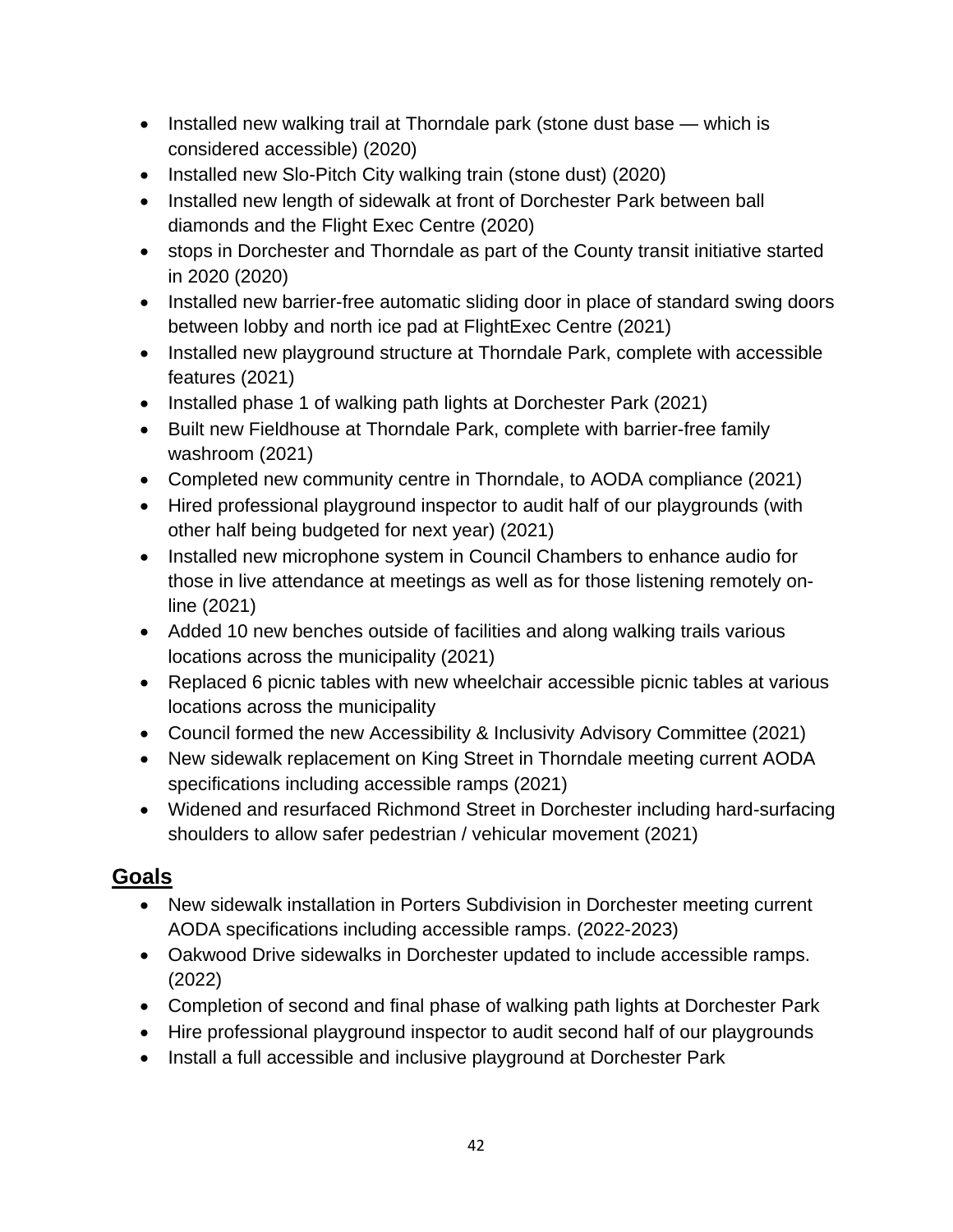- Include accessibility as a key component in the update of the Community Services & Facilities Master Plan, with input/involvement not only from residents but also from the Municipality's Accessibility & Inclusivity Advisory Committee
- Audit and improve existing walking paths on municipal lands to enhance accessibility
- Continue to expand/extend accessible sidewalks and walking paths across the municipality
- Continue to replace existing picnic tables with accessible versions.
- Continue to add new benches outside of facilities and along walking paths at various locations across the municipality
- Explore opportunities to introduce BlindSquare (or similar technology) at municipal properties (accessible GPS-app developed for the blind)
- Addition to the Senior Centre and VON office at the FlightExec Centre

### **Timelines**

#### **Ongoing**

- Audit and improve existing walking paths on municipal lands to enhance accessibility
- Continue to expand/extend accessible sidewalks and walking paths across the municipality
- Continue to replace existing picnic tables with accessible versions.
- Continue to add new benches outside of facilities and along walking paths at various locations across the municipality

#### **2022-2024**

- Completion of second and final phase of walking path lights at Dorchester Park
- Hire professional playground inspector to audit second half of our playgrounds
- Install a full accessible and inclusive playground at Dorchester Park
- Include accessibility as a key component in the update of the Community Services & Facilities Master Plan, with input/involvement not only from residents but also from the Municipality's Accessibility & Inclusivity Advisory Committee
- Explore opportunities to introduce BlindSquare (or similar technology) at municipal properties (accessible GPS-app developed for the blind)
- Addition to the Senior Centre and VON office at the FlightExec Centre

# **Part IV.2 Customer Service**

#### **Progress**

 Complete overhaul of the on-boarding accessibility training across the corporation, creating new accessibility module including customer service best practices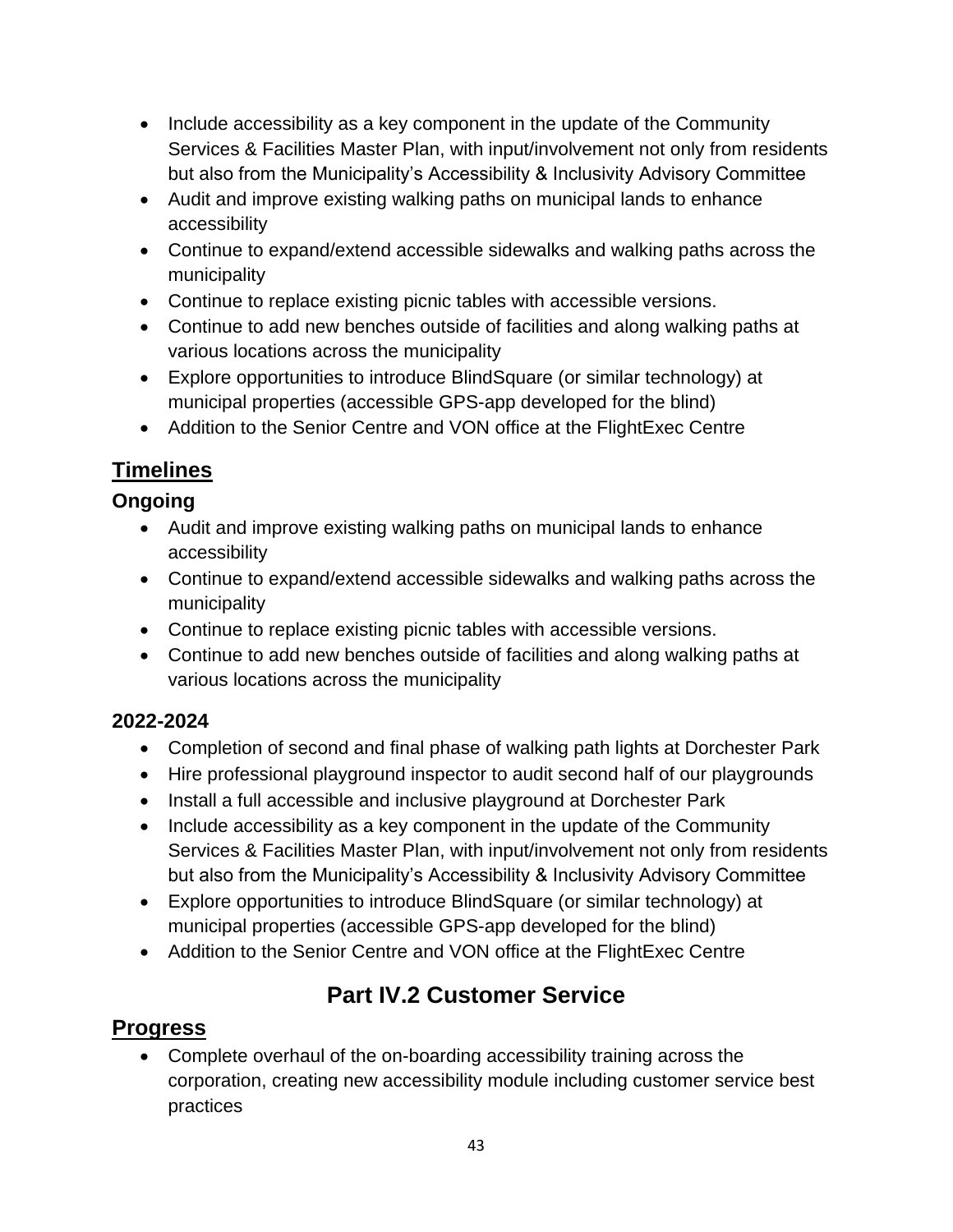- Accessibility Policy (CP-A-3.1) updated in 2017 included following procedures:
	- Created Accessibility Training Procedure (2019
	- Created Accessibility Feedback Procedure (2017)
	- Created Temporary Service Disruption Procedure (2017)
	- Created Service Animals in the Workplace Procedure (2017)
	- Created Support Persons Procedure (2017)
	- Staff position dedicated to Communications on website/social media, etc. (2021)

#### **Goals**

- As noted under General Requirements Section, support Treasury/Finance in Transition to a new Human Resources Program Platform with a focus on customer service for all staff to complete in addition to the standard on-boarding accessibility training
- Ensure Temporary Service Disruption Procedure is included in on-boarding training for staff responsible for corporate communications
- Review Accessibility Feedback Procedure and Form to ensure it is in-line with corporate communications strategy moving forward

#### **Timelines**

#### **2022-2024**

- Review and update customer service related policies and procedures as needed
- Ensure Temporary Service Disruption Procedure is included in on-boarding training for staff responsible for corporate communications

#### **2025-2027**

Continue to review and monitor procedures and policies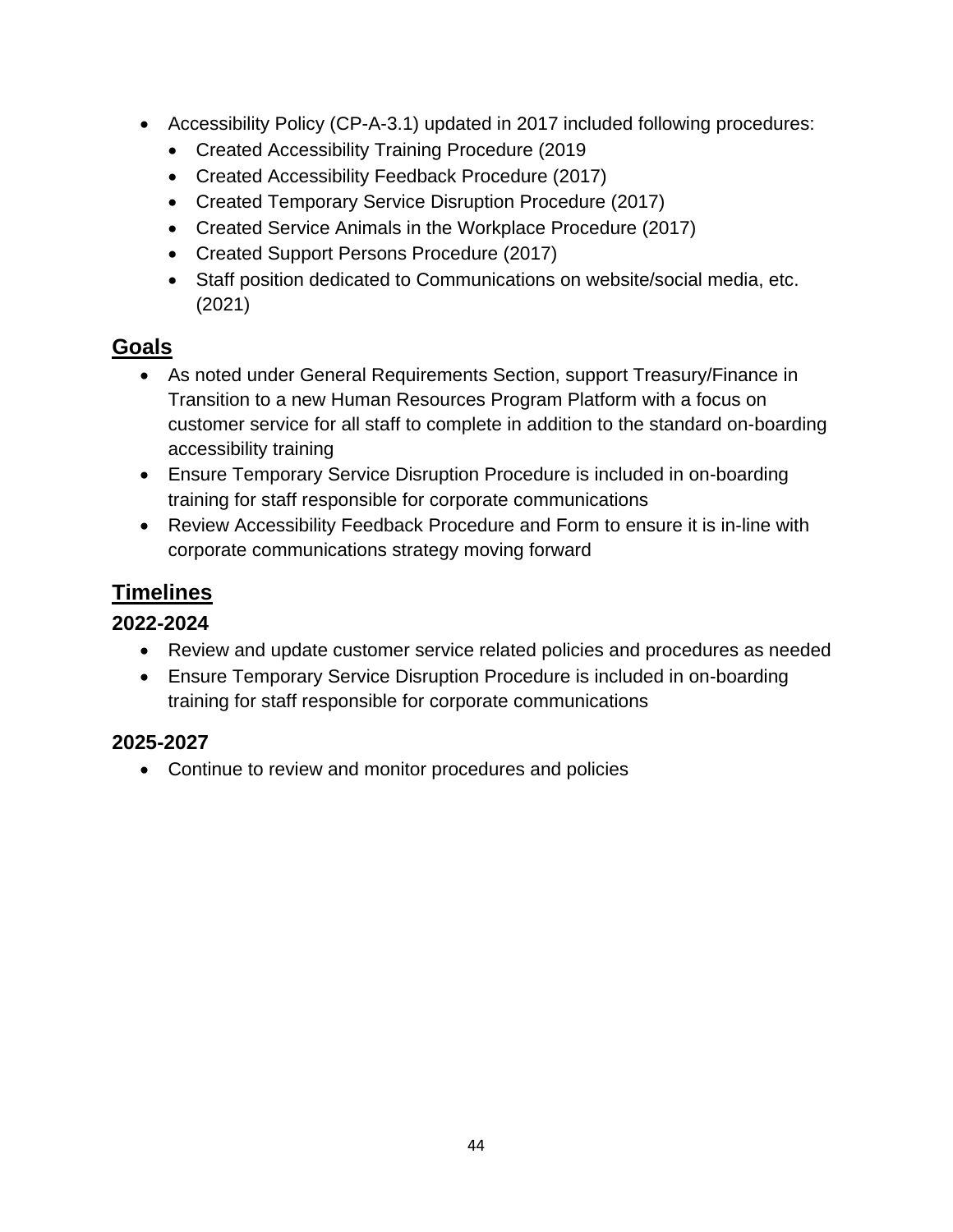# **Township of Adelaide Metcalfe Part I – General Requirements**

#### <span id="page-44-0"></span>**Progress**

- The Township established the first Multi-Year Accessibility Plan in conjunction with the County of Middlesex (2016)
- The Township implemented a series of Accessibility Policies and Procedures, including:
	- o Accessibility Policy (2017)
	- o Accessibility Feedback Procedure (2017)
	- o Accessibility Elements, Design of Public Spaces Standards (2017)
	- $\circ$  Accessibility Request for Accessible Formats (2017)
	- $\circ$  Accessibility Service Animals (2017)
	- $\circ$  Accessibility Support Person (2017)
	- $\circ$  Accessibility Temporary Service Disruption (2017)
	- $\circ$  Accessibility Training Procedure (2017)
	- $\circ$  Accessibility Accommodations Policy (2021)
- New Council Accessibility Orientation provided in 2019
- Procurement Policy updated to include Accessible language (2020)
- Employment Recruitment/Job Advertisement template revised to include Accessible language

#### **Goals**

- Review all current accessibility policies, procedures, and associated accessibility records to ensure ongoing compliance
- Accessibility Policy review and update to meet in precise detail the requirements under the AODA and IASR while also including barrier-free best practices
- Development of new internal comprehensive employee accessibility training platform which includes record-keeping, reporting, and automated reminders through Township Electronic Document Management Software (Laserfiche)
- Participate in the development of an Accessible Elections Guide for all LMPs for 2022 Municipal Election including information on remote voting as well as inperson voting relating to the accessible built environment and customer service

#### **Timelines**

#### **Ongoing**

 Review all current accessibility policies, procedures, and associated accessibility records to ensure ongoing compliance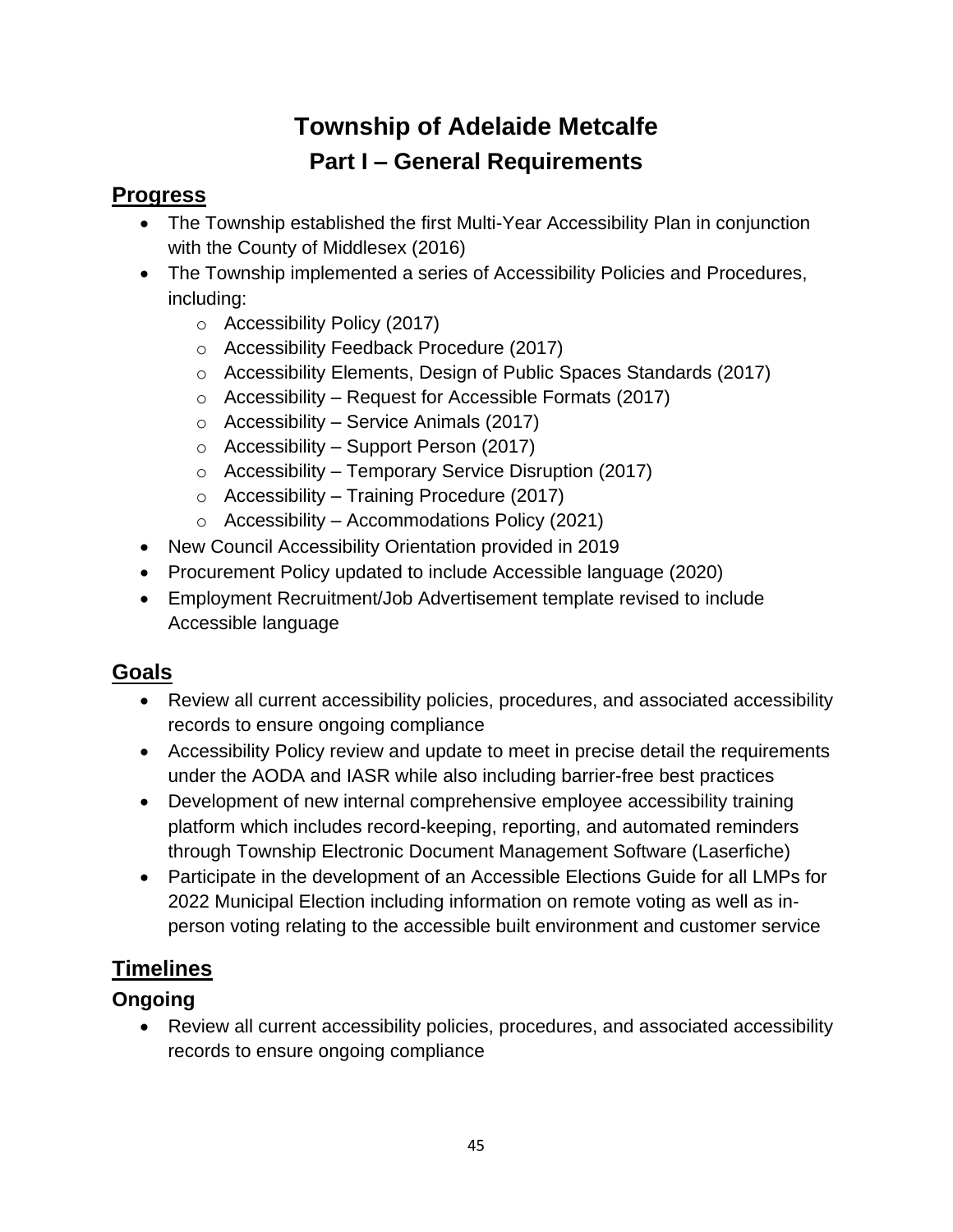#### **2022-2024**

- Participate in the development of an Accessible Elections Guide for all local municipal partners for 2022 Municipal Election including information on remote voting as well as in-person voting relating to the accessible built environment and customer service
- Development of new internal comprehensive employee accessibility training platform which includes record-keeping, reporting, and automated reminders through Township Electronic Document Management Software (Laserfiche)
- Procedure to ensure development applications (Applications for Site Plan Control) are reviewed by Middlesex Accessibility Advisory Committee

# **Part II – Information and Communications**

#### **Progress**

- Adelaide Mecalfe website created in 2021 to WCAG 3.0 Level A compliance
- Request for Accessible Formats and Communication Supports Procedure and Accessibility Feedback procedure created in 2017
- Implemented webpage dedicated to Accessibility information including processes for receiving and responding to feedback (2021)
- Utilizing SiteImprove website enhancement platform for scheduled website crawls for accessibility compliance levels across all County websites as well as local municipal partners

#### **Goals**

- Review Emergency Response Plan and amendments to ensure accessibility and make available through municipal website
- Continue to evaluate priority documents and make documents accessible through municipal website
- Review the accessible communications through the development of a Communications strategy
- Document training for website content uploaders as well as Council report authors in both the Microsoft Suite and Adobe Pro DC platform
- Further leverage the SiteImprove platform to assist in eventual website redevelopment project utilizing quality assurance tools, SEO, data privacy as well as website analytics

# **Timelines**

#### **Ongoing**

- Review Emergency Response Plan and amendments to ensure accessibility
- Continue to evaluate priority documents and make documents accessible through municipal website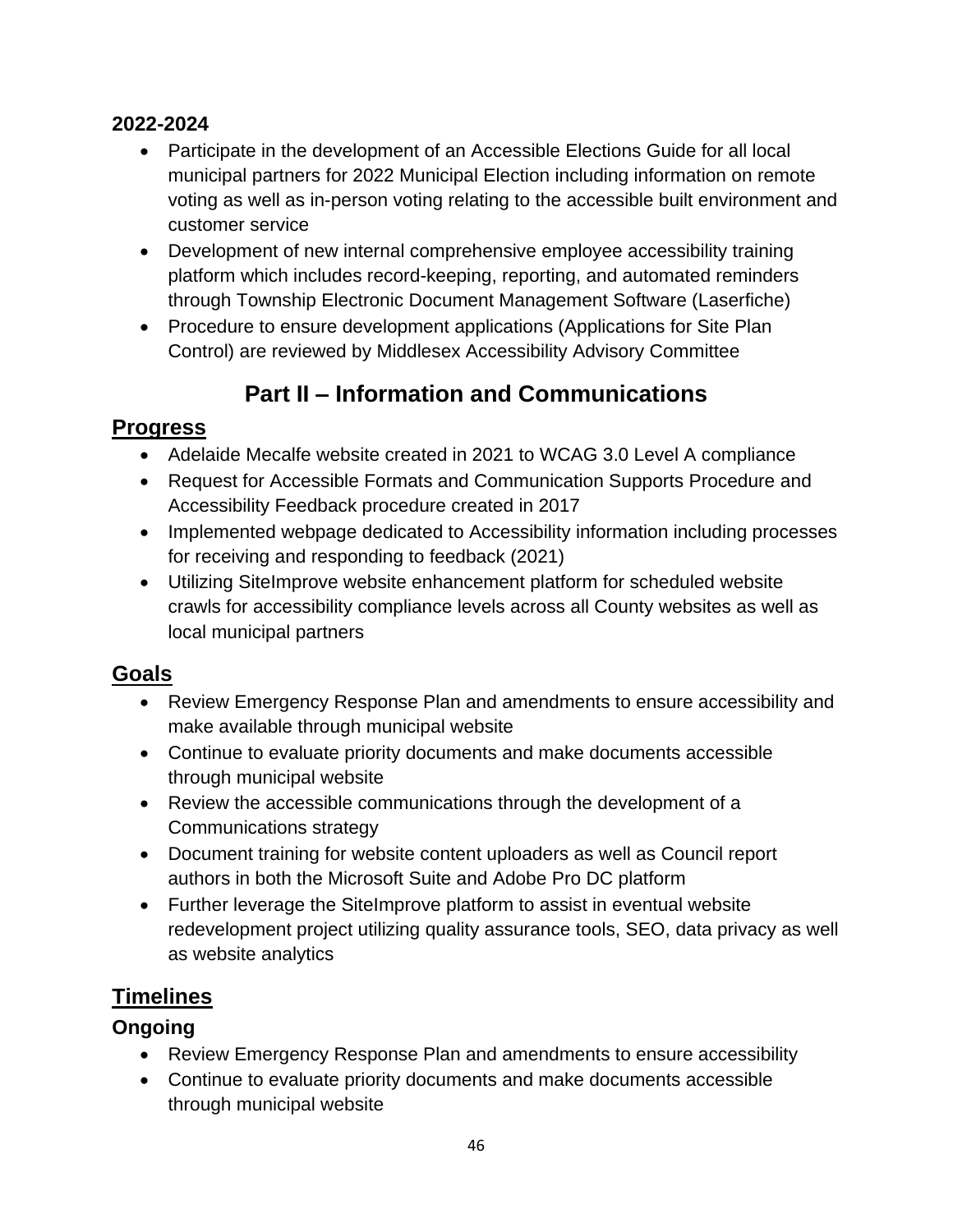#### **2022-2024**

- Develop an Accessible Communications Strategy
- Document training for website content uploaders as well as Council report authors in both the Microsoft Suite and Adobe Pro DC platform
- Document training for website content uploaders as well as Council report authors in both the Microsoft Suite and Adobe Pro DC platform

# **Part III – Employment**

#### **Progress**

- Implemented new Accommodations Policy to include a process of accommodating during recruitment, selection, orientation, working conditions, career development/advancement and performance management (2021)
- All job postings let the public know that accommodations are available upon request during the recruitment process

#### **Goals**

- Review and update Accommodations Policy to reflect industry best practices
- Create Emergency Workplace Response for Employees with Disabilities Policy to reflect industry best practices
- Create Return to Work Process and Return to Work Plan for employees

#### **Timelines**

#### **Ongoing**

Continue to monitor potential changes to Employment Standard under the IASR

#### **2022-2024**

- Create Emergency Workplace Response for Employees with Disabilities
- Create new Return to Work Process and Return to Work Plan

# **Part IV.1 – Design of Public Spaces Accessible Built Environment**

#### **Progress**

- Participated in and implemented the Middlesex County Accessible Playground Consultation Document at local level
- Participated in and implemented Middlesex County Recreational Trails Consultation Document at local level
- All acting design guidelines for Middlesex County and LMPs including technical requirements, opportunities for best practices and consultations from members of the public, individuals living with disabilities as well as the MAAC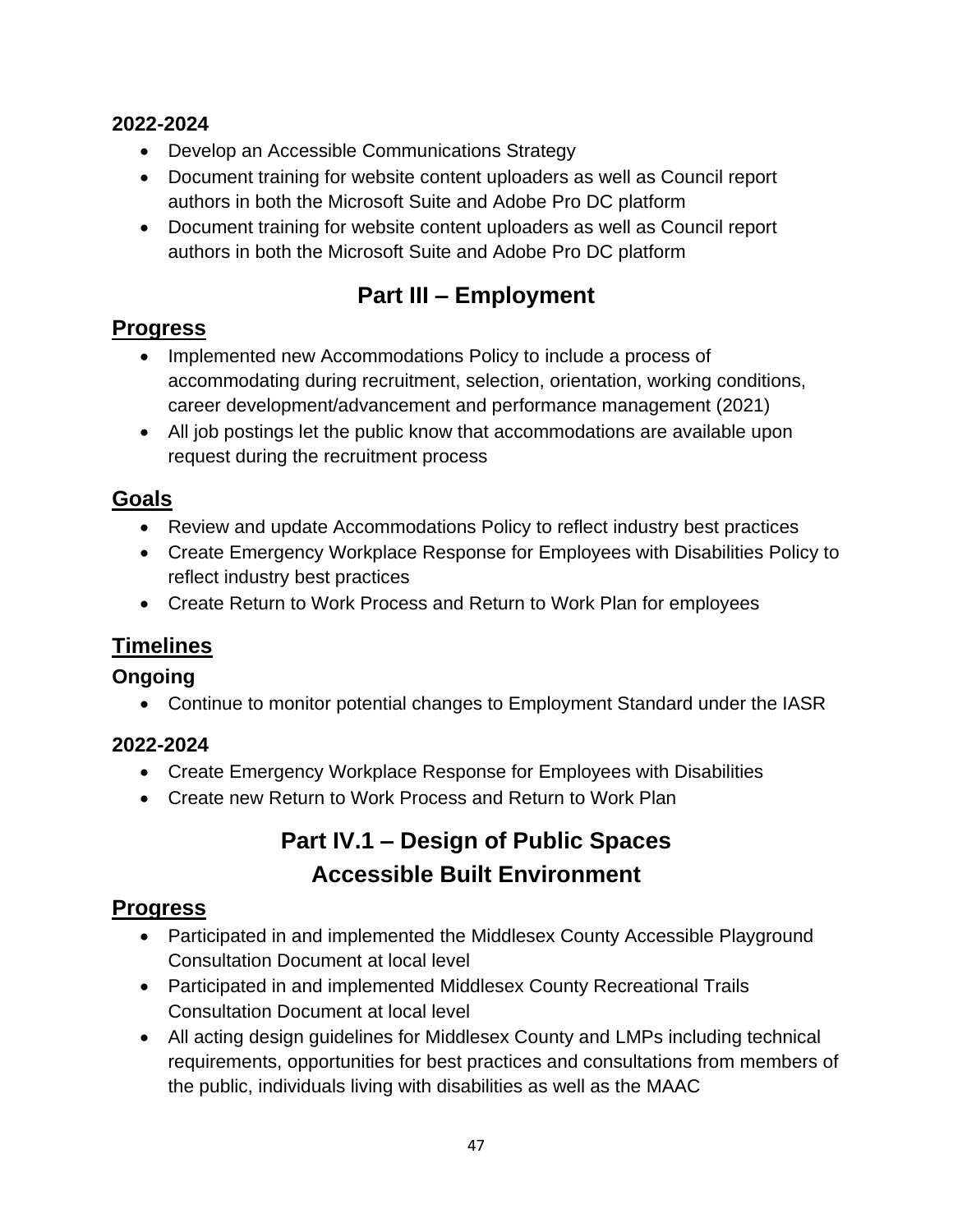Built a new park pavilion in Kerwood, Ontario which includes accessible/barrierfree washrooms and kitchenette facilities (2021)

#### **Goals**

- Develop Procedure to ensure development applications (Applications for Site Plan Control) and significant developments are reviewed by the Middlesex Accessibility Advisory Committee in a timely manner
- Continue to monitor funding opportunities for the accessible built environment
- Implement accessible/barrier-free to the built environment of a planned municipal office renovation

#### **Timelines**

#### **Ongoing**

 Continue to monitor potential funding opportunities for the built environment relating to accessibility under the Enabling Accessibility Fund, Ontario Trillium Foundation, Canadian Tire Jumpstart, Investing in Canada Infrastructure Program at both the County and Local level

#### **2022-2024**

- Develop Procedure to ensure development applications are reviewed by Middlesex Accessibility Advisory Committee in a timely manner
- Implement accessible/barrier-free to the built environment of a planned municipal office renovation

# **Part IV.2 Customer Service**

#### **Progress**

- Created Accessibility Feedback Procedure (2017)
- Created Accessibility Training Procedure (2017)
- Created Temporary Service Disruption Procedure (2017)
- Created Service Animals in the Workplace Procedure (2017)
- Created Support Persons Procedure (2017)
- Created Accommodations Policy (2021)

#### **Goals**

Comprehensive Review of above-noted polices to ensure continued compliance

#### **Timelines**

#### **2022-2024**

Comprehensive Review of above-noted polices to ensure continued compliance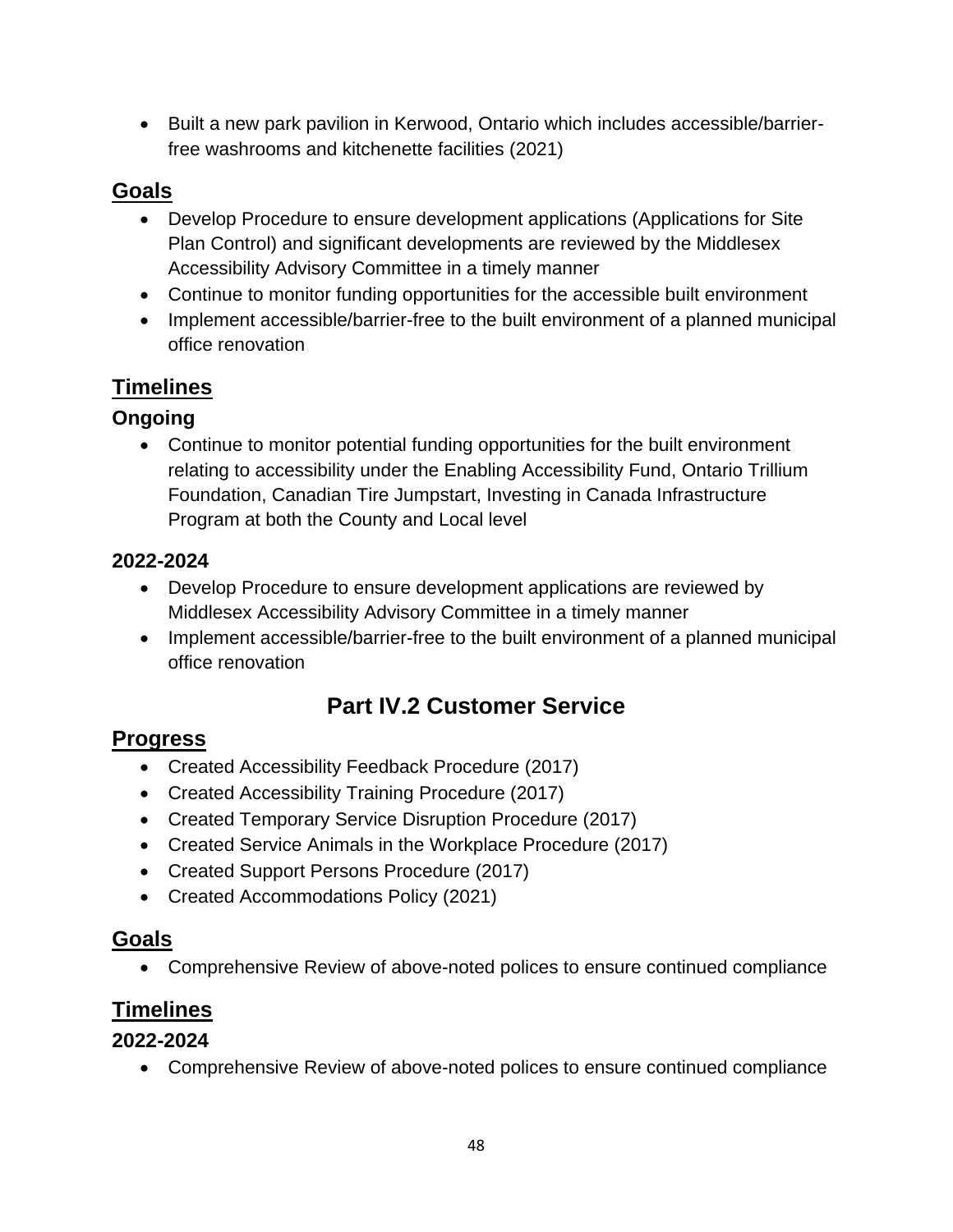# **Township of Lucan Biddulph Part I – General Requirements**

#### <span id="page-48-0"></span>**Progress**

- 2018 Municipal Election voting continued to be provided online or by telephone voting. This provided all residents the ability to vote at home/office and increased accessibility options for voters
	- o As per, The *Municipal Elections Act, 1996* we completed an Accessible Elections Plan
- Completed a new compliant website in 2021
- The Department of Parks & Recreation added new features to the playground structures to provide increased accessibility/transfer stations and sensory activities
- Continued to provide AODA Legislation –Customer Service Training refresher for all staff and training for new hires
- Continued to update Municipal Policies and Procedures in relation to AODA regulations
- Initiated recording of Council and Committee Meetings that are published on Youtube

### **Goals**

- Complete an Accessibility Audit for the business core of Lucan and Granton communities with consultation from urban planners, Municipal and County Staff including the County of Middlesex's Accessibility Coordinator
- Offer the 2022 Municipal Election voting method by internet or telephone
- Complete an Accessible Elections Plan for the election

#### **Timelines**

#### **Ongoing**

- Develop mobile application for website content
- Consult MAAC on renovation at Lucan Biddulph Community Memorial Centre

#### **2022-2024**

- Complete Accessibility Audit for Lucan and Granton
- Finalize installation of new playground at Lucan Biddulph Community Memorial **Centre**
- Offer Municipal Election voting by internet or telephone (2022)
- Accessible Election Plan (2022)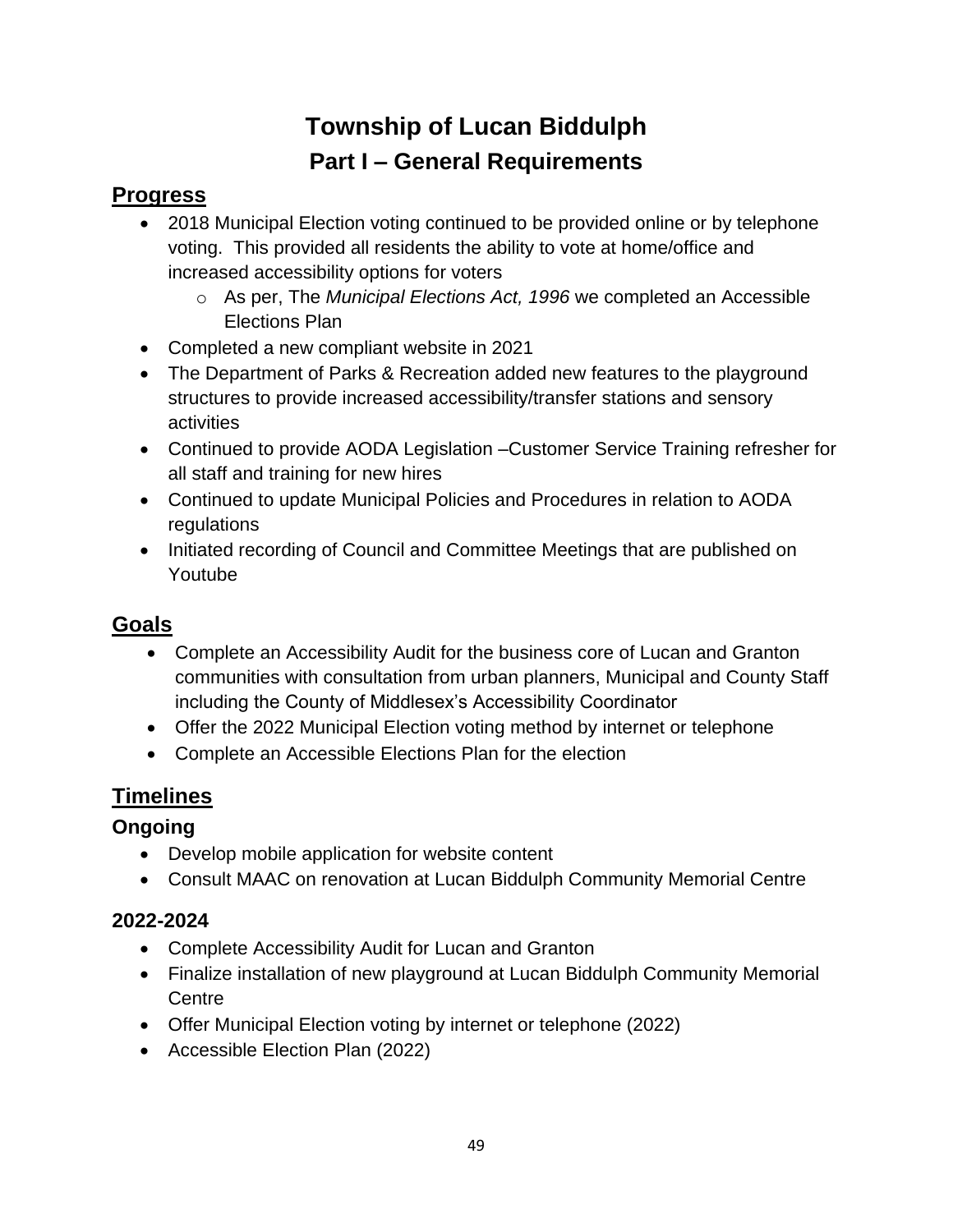# **Part II – Information and Communications**

#### **Progress**

- Developed a feedback from on the Municipal Website
- Developed a service disruption notice on the Municipal Website
- Continued to offer the ability to provide documents in accessible formats
- Emergency Management Plan includes procedures/plans to support those with accessibility challenges
- Implemented a new website in 2021 conforming with the current Web Content **Guidelines**

### **Goals**

Develop a mobile application for the Municipal Website

### **Timelines**

#### **2022-2024**

Develop a mobile application for the Municipal Website (2022-2023)

# **Part III – Employment**

#### **Progress**

- Developed a recruitment, assessment and selection process is accessible and barrier-free which included notifying job applicants, when they are selected to participate in an assessment or selection process that accommodations are available upon request
- Continue to notify successful applicants of our policies for accommodating employees with disabilities
- Developed policy that provides accessible formats and communication supports for employees
- Developed a workplace emergency response information to employees who have a disability
- Provided documented individual accommodation plans for employees with disabilities
- Developed a return to work process for employees who have been absent from work due to a disability

#### **Goals**

 Continue to ensure compliance with employment policies in relation to the AODA standards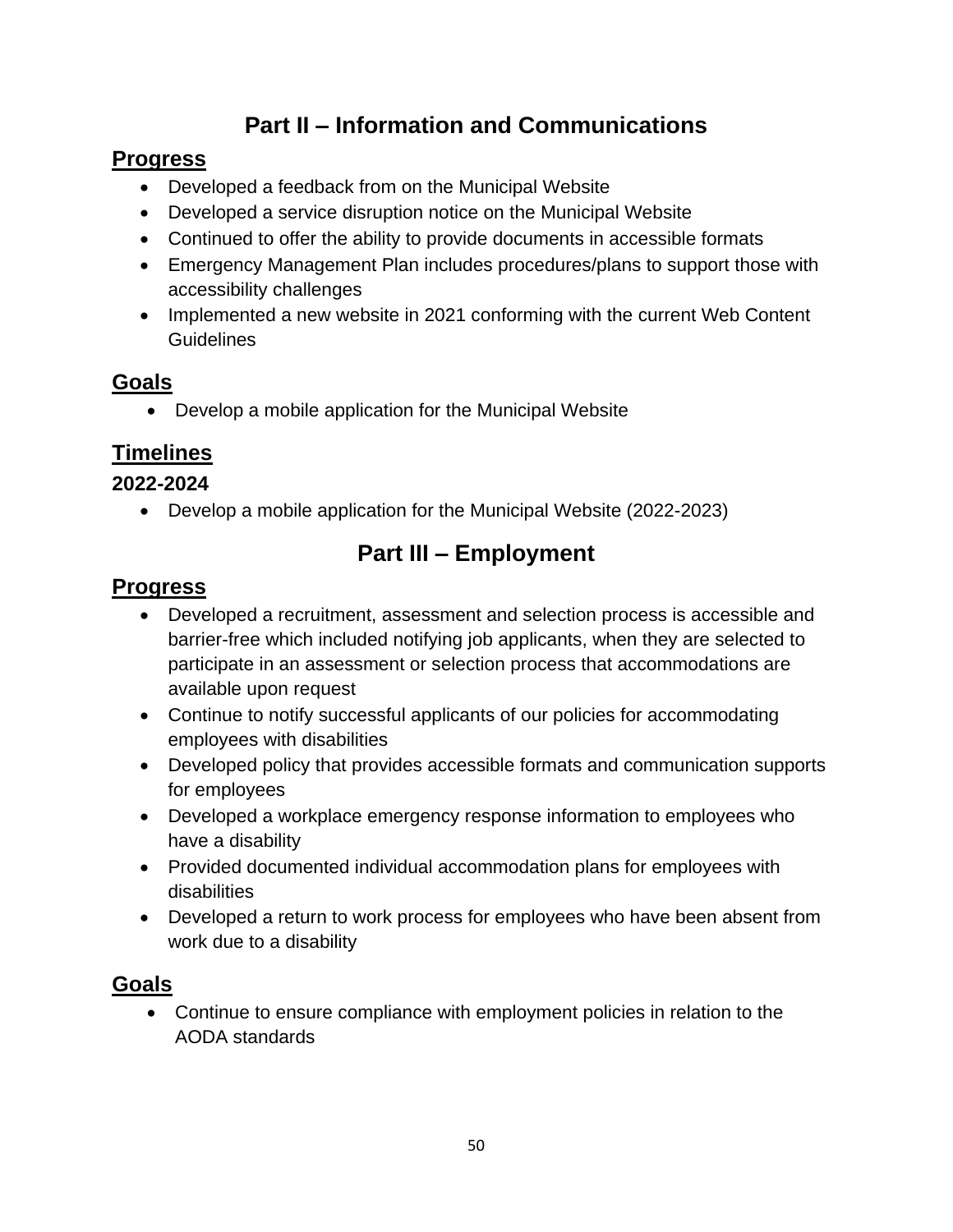#### **Timelines**

#### **Ongoing**

 Continue to ensure compliance with employment policies in relation to the AODA standards

# **Part IV.1 – Design of Public Spaces Accessible Built Environment**

#### **Progress**

- The Department of Parks & Recreation added new features to the playground structures to provide increased accessibility/transfer stations and sensory activities
- Constructed new sidewalk curb ramps during road reconstruction projects
- Installed new traffic light with audible crossing features and new curb ramps

#### **Goals**

- The Department of Parks & Recreation will be undergoing a renovation project at the Lucan Biddulph Community Memorial Centre and will be adding new accessible parking, playground features
- Continue to add new sidewalk curb ramps when doing road reconstruction
- Finalize the installation of new playground structures at the Lucan Biddulph Community Memorial Centre

#### **Timelines**

#### **2022-2024**

 Renovation Project at the Lucan Biddulph Community Memorial Centre (2022- 2023)

# **Part IV.2 Customer Service**

#### **Progress**

- Developed and implemented policies and procedures to comply with the Customer Service Standards
- Continue to provide training of staff on customer service standards and how to interact and communicate with persons with various types of disabilities

#### **Goals**

- Continue to ensure to implement policies and procedures to comply with the Customer Service Standards
- Continue to provide training of staff on customer service standards and how to interact and communicate with persons with various types of disabilities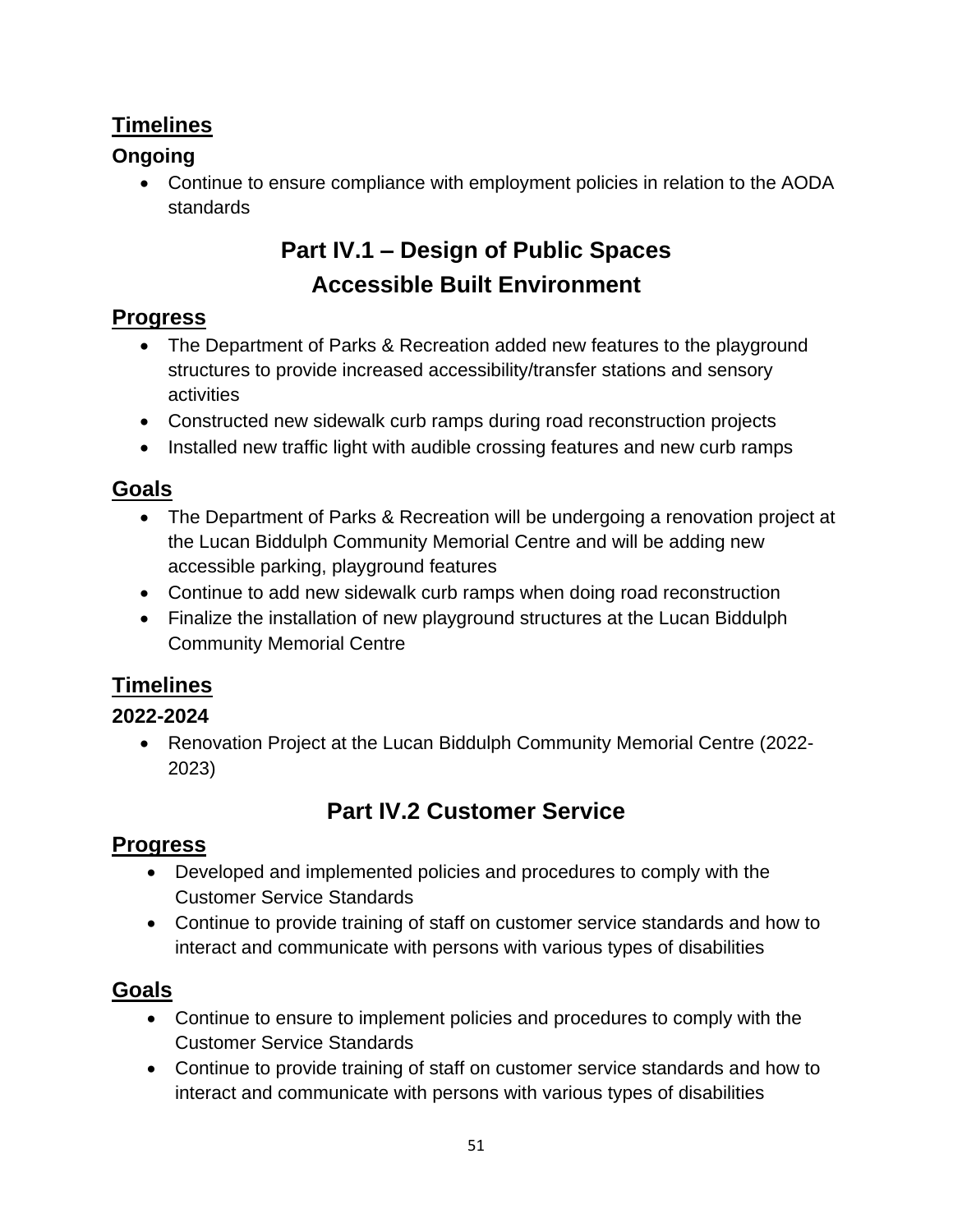# **Village of Newbury Part I – General Requirements**

#### <span id="page-51-0"></span>**Progress**

Launched new website in November 2021

#### **Goals**

- Review and update Accessibility Plan
- Review and update Accessibility related policies
- Establish training program for staff and Council members

#### **Timelines**

#### **2022-2024**

- Review and update Accessibility Plan
- Review and update Accessibility related policies
- Improve Accessibility training

# **Part II – Information and Communications**

#### **Progress**

Launched new website in November 2021

#### **Goals**

- Maintain website content in accessible format
- Ensure communications are available in alternate formats

#### **Timelines**

#### **Ongoing**

Website content review and update

# **Part III – Employment**

#### **Goals**

Develop policies related to accessible employment

#### **Timelines**

#### **Ongoing**

Ensure job advertisements acknowledge accommodations

#### **2022-2024**

• Policy Development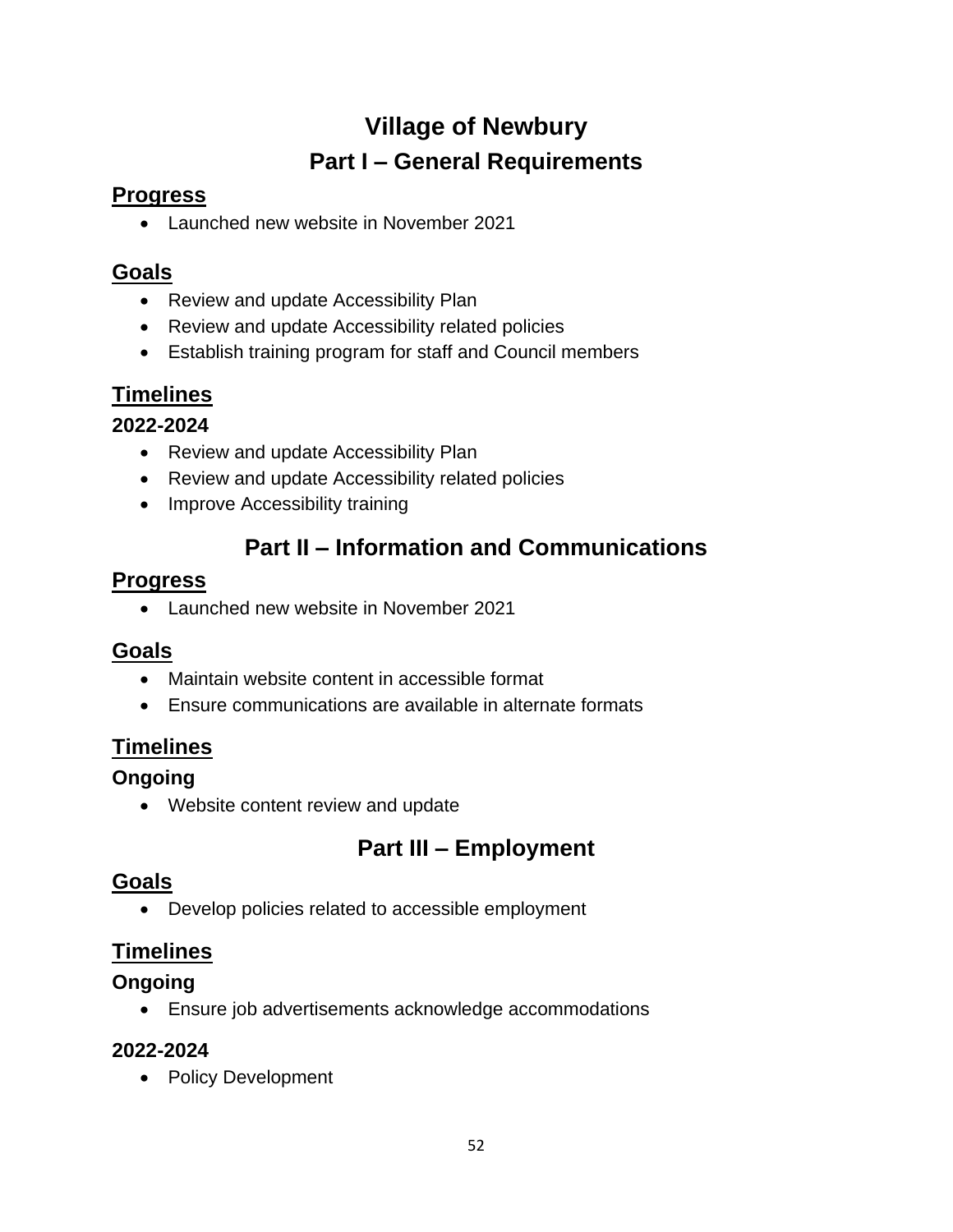# **Part IV.2 Customer Service**

#### **Goals**

Review and update current Customer Service Standard policy

# **Timelines**

#### **2022-2024**

Review Newbury Customer Service Standard and update as required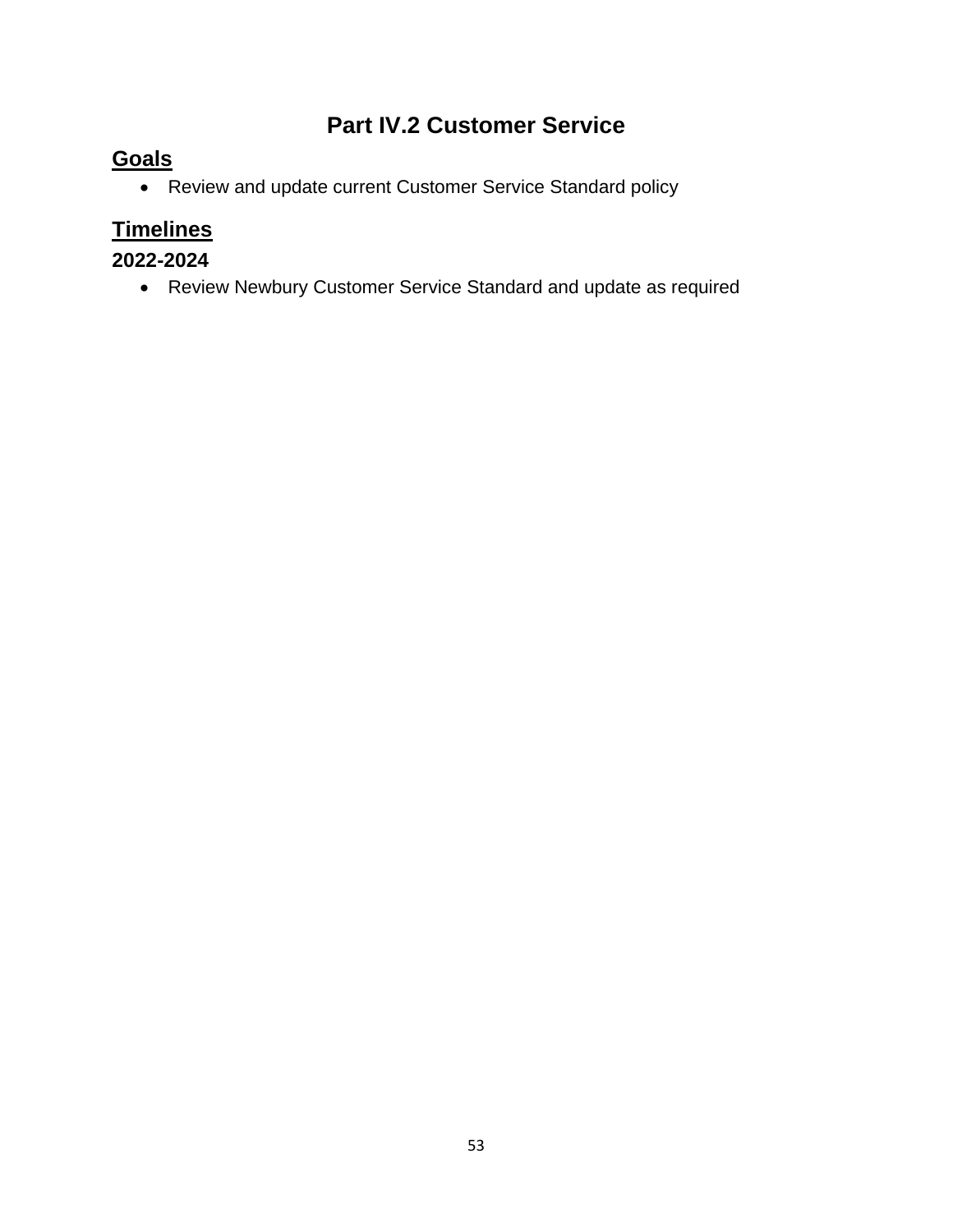# <span id="page-53-0"></span>**Communication**

This plan will be available on Middlesex County's website, located at [middlesex.ca](https://www.middlesex.ca/)

A print copy of this plan is also available by contacting the County's Accessibility Coordinator.

# **Local Municipal Partner Websites:**

Municipality of Middlesex Centre: [middlesexcentre.on.ca](https://www.middlesexcentre.on.ca/)

Municipality of North Middlesex: [northmiddlesex.on.ca](http://www.northmiddlesex.on.ca/)

Municipality of Southwest Middlesex: [southwestmiddlesex.ca](https://www.southwestmiddlesex.ca/)

Municipality of Strathroy-Caradoc: [strathroy-caradoc.ca](https://www.strathroy-caradoc.ca/en/index.aspx)

Municipality of Thames Centre: [thamescentre.on.ca](https://www.thamescentre.on.ca/)

Township of Adelaide Metcalfe: [adelaidemetcalfe.on.ca](https://www.adelaidemetcalfe.on.ca/)

Township of Lucan Biddulph: [lucanbiddulph.on.ca](https://www.lucanbiddulph.on.ca/)

Village of Newbury: [newbury.ca](https://newbury.ca/)

# <span id="page-53-1"></span>**Feedback**

The County of Middlesex is committed to ensuring accessibility is a reality throughout all facilities and business operations. There is still so much to accomplish, and as we progress, we would like to hear from you!

Do you have any thoughts or feedback on what has been accomplished so far? Please contact us with your questions and ideas: [Middlesex Accessibility Feedback Form](https://www.middlesex.ca/contact/accessibility-feedback-form)

# <span id="page-53-2"></span>**Contact Information**

**Phone:** 519-631-1460 x 167

**Fax:** 519-633-7785

**Mail:** Sarah Savoie, Accessibility Coordinator Middlesex County Administration Offices 399 Ridout Street North, London, ON, N6A 2P1

**Email:** [ssavoie@middlesex.ca](mailto:ssavoie@middlesex.ca)

#### **This document is available in accessible format and/or with communication supports, upon request.**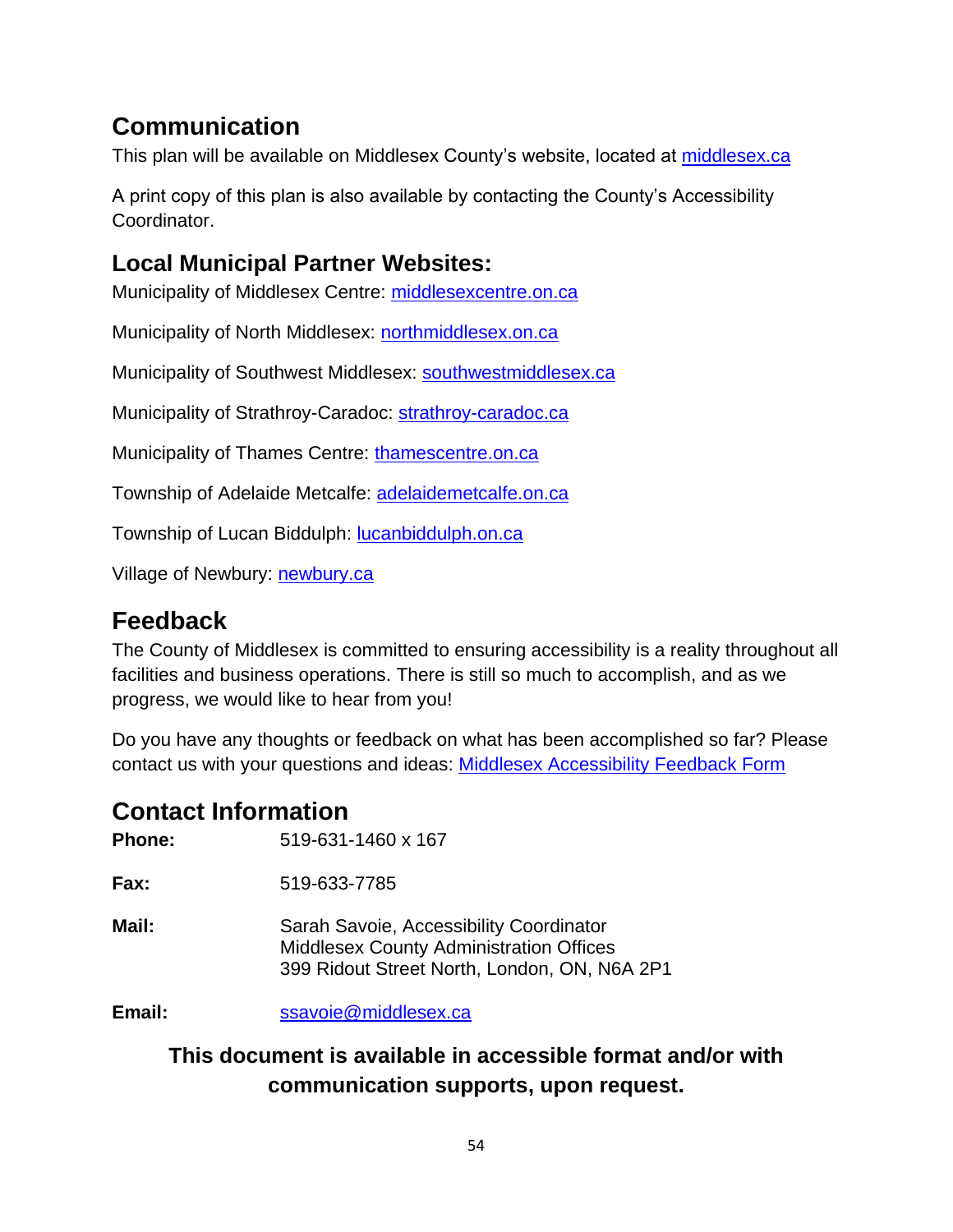# <span id="page-54-0"></span>**Appendix A**

# **Accessible Maintenance Procedure**

# **HR Policy 5.01 - Accessibility**

#### **Purpose:**

To meet the requirements under the Integrated Accessibility Standards Regulation (O.Reg 191/11), Design of Public Spaces Standard (Section 80.44) Maintenance of Accessible Elements.

The County will ensure that any newly constructed or redeveloped elements provided for under the Design of Public Spaces Standard will have procedures for preventative and emergency maintenance of the accessible elements in public spaces.

# **Scope:**

Under the Integrated Accessibility Standards Regulation (O.Reg 191/11) organizations are required to include procedures for preventative and emergency maintenance of the accessible elements in public spaces in their Multi-Year Accessibility Plans. In addition, procedures dealing with temporary disruptions when accessible elements required under this Part are not in working order.

The Design of Public Spaces Standard applies to public spaces that are newly constructed or redeveloped, that include:

- Recreational Trails and Beach Access Routes
- Outdoor Public Use Eating Areas
- Outdoor Play Spaces
- Exterior Paths of Travel
- Accessible Parking

# **Application:**

#### **Departments that maintain elements listed under Scope:**

- Shall apply best practices in the preventative maintenance of accessible elements with periodic checks such as;
	- o Annual inspections, or more frequently as per the Minimum Maintenance Standards.
	- o After storms or events that might affect accessible elements
	- o As part of any reports of vandalism or complaints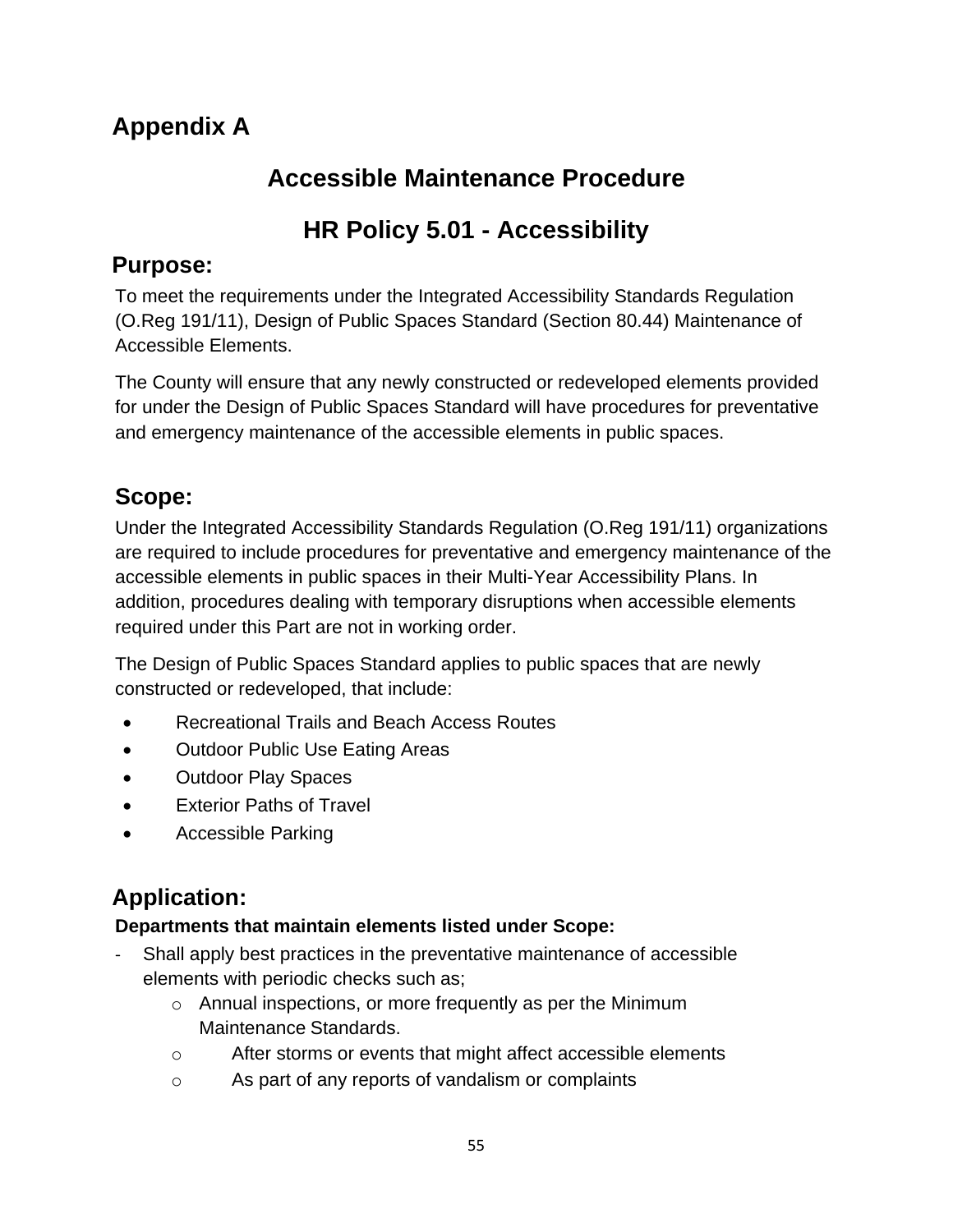- Shall apply best practices in the emergency maintenance of accessible elements with active response once notified.
- Shall continue to provide public notification of temporary disruptions in keeping with compliance requirements under the Integrated Accessibility Standard Regulation (O. Reg 191/11) and the Municipality's corresponding policy:
	- o Notice of the disruption will include: the reason for the disruption, its anticipated duration and a description of alternative facilities or services, if any that are available.
	- o Notice will be given by posting the information in a conspicuous place as well as by posting the information on the Municipal website.
- Notify the Road Supervisor for the affected Municipality (where applicable)
- Repair as soon as practicable